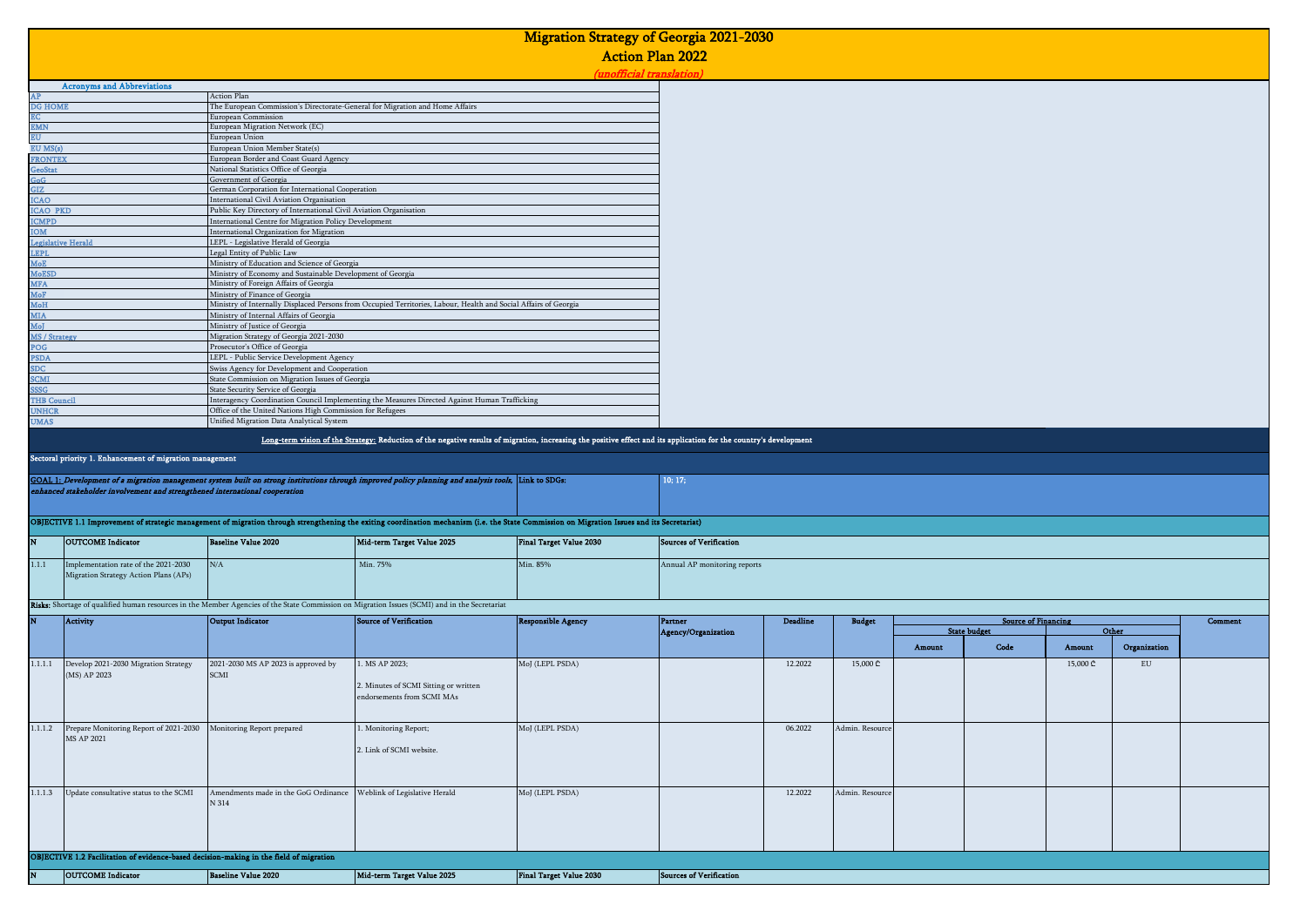| 1.2.1      | Number of presentations / discussions on<br>the findings of the research on migration<br>issues initiated and/or conducted by<br>member agencies of the SCMI in the<br>interagency format | Presentations / discussions of 2 research<br>studies                                                             | Presentations / discussions of min. 10 research Presentations / discussions of min. 20<br>studies                                                                                            | research studies                     | . Research reports;<br>2. Annual AP monitoring reports.                                          |                 |                            |        |                                                   |                           |              |         |
|------------|-------------------------------------------------------------------------------------------------------------------------------------------------------------------------------------------|------------------------------------------------------------------------------------------------------------------|----------------------------------------------------------------------------------------------------------------------------------------------------------------------------------------------|--------------------------------------|--------------------------------------------------------------------------------------------------|-----------------|----------------------------|--------|---------------------------------------------------|---------------------------|--------------|---------|
| 1.2.2      | Number of reports on implementing                                                                                                                                                         | <b>Baseline Value 2020</b>                                                                                       | Mid-term Target Value 2025                                                                                                                                                                   | <b>Final Target Value 2030</b>       | Report on implementing recommendations developed as a result of unified migration risks analysis |                 |                            |        |                                                   |                           |              |         |
|            | recommendations developed as a result of<br>unified migration risks analysis                                                                                                              | N/A                                                                                                              | 3 reports are prepared                                                                                                                                                                       | 7 reports are prepared               |                                                                                                  |                 |                            |        |                                                   |                           |              |         |
| 1.2.3      | Number of reports based on several data<br>sources of Unified Migration Data                                                                                                              | <b>Baseline Value 2020</b>                                                                                       | Mid-term Target Value 2025                                                                                                                                                                   | <b>Final Target Value 2030</b>       | Annual AP monitoring reports                                                                     |                 |                            |        |                                                   |                           |              |         |
|            | Analytical System (UMAS)                                                                                                                                                                  | 2 reports                                                                                                        | Min. 20 reports                                                                                                                                                                              | Min. 40 reports                      |                                                                                                  |                 |                            |        |                                                   |                           |              |         |
|            |                                                                                                                                                                                           |                                                                                                                  | Risks: 1. Lack of financial and human resources to plan and conduct research; 2. Lack of involvement of state agencies as participants of migration risk analysis.<br>Source of Verification |                                      |                                                                                                  |                 |                            |        |                                                   |                           |              | Comment |
|            | <b>Activity</b>                                                                                                                                                                           | <b>Output Indicator</b>                                                                                          |                                                                                                                                                                                              | <b>Responsible Agency</b>            | Partner<br>Agency/Organization                                                                   | <b>Deadline</b> | <b>Budget</b>              |        | <b>Source of Financing</b><br><b>State budget</b> |                           | Other        |         |
|            |                                                                                                                                                                                           |                                                                                                                  |                                                                                                                                                                                              |                                      |                                                                                                  |                 |                            | Amount | Code                                              | Amount                    | Organization |         |
| 1.2.1.1    | Conduct public opinion survey on                                                                                                                                                          | . Survey report is developed;                                                                                    | 1. Survey report;                                                                                                                                                                            | MoJ (LEPL PSDA)                      |                                                                                                  | 12.2022         | 70,000 ₾                   |        |                                                   | 70,000 ₾                  | ${\rm EU}$   |         |
|            | migration issues based on the needs of<br><b>SCMI MAs</b>                                                                                                                                 | 2. Findings of the survey are discussed in<br>the inter-agency framework.                                        | . List of representatives of the MAs<br>participating in the presentation / discussion of<br>survey findings.                                                                                |                                      |                                                                                                  |                 |                            |        |                                                   |                           |              |         |
| 1.2.1.2    | Develop Brief Migration Profile on Foreign Brief Migration Profile is approved by                                                                                                         |                                                                                                                  | . Brief Migration Profile;                                                                                                                                                                   | MoJ (LEPL PSDA)                      |                                                                                                  | 06.2022         | Admin. Resource            |        |                                                   |                           |              |         |
|            | Students in Georgia                                                                                                                                                                       | <b>SCMI MAs</b>                                                                                                  | 2. Written confirmation from SCMI Mas.                                                                                                                                                       |                                      |                                                                                                  |                 |                            |        |                                                   |                           |              |         |
| 1.2.1.3    | Involvement in the development of EMN<br>research products                                                                                                                                | research products completed / submitted by the EMN's internal portal<br>Georgiac NCP (SCMI Secretariat) (min. 5) | Number of questionnaires ralated to EMN Links or screenshots of materials uploaded to                                                                                                        | MoJ (LEPL PSDA)                      | <b>EMN</b>                                                                                       | 12.2022         | Admin. Resource            |        |                                                   |                           |              |         |
| 1.2.1.4    | Generate standard and periodically<br>updated reports in cooperation with<br>internal and external users of UMAS                                                                          | Min. 3 reports generated                                                                                         | Notification on confirmation from the state<br>agency, requesting report                                                                                                                     | MoJ (LEPL PSDA)                      |                                                                                                  | 12.2022         | Admin. Resource            |        |                                                   |                           |              |         |
| 1.2.1.5    | Train / retrain the representatives of state                                                                                                                                              | 1. Number of trained / retrained employees 1. Training agenda, list of participants;                             |                                                                                                                                                                                              | MIA                                  | <b>ICMPD</b>                                                                                     | 12.2022         | $26,000$ $@$               |        |                                                   | $26,000 \text{ } \subset$ | EU           |         |
|            | agencies involved in unified migration<br>risks analysis                                                                                                                                  | (min. 10);<br>2. Study visit of analysts involved in the<br>risk analysis (min. 1).                              | 2. Details of the study visit related<br>administrative documents.                                                                                                                           |                                      |                                                                                                  |                 |                            |        |                                                   |                           |              |         |
| 1.2.1.6    | Overall coordination of unified migration<br>risks analysis system                                                                                                                        | Meetings of unified migration risk analysis Meeting agenda,<br>inter-agency working group (min. 1)               | List of participants                                                                                                                                                                         | MIA                                  | <b>CMPD</b>                                                                                      | 12.2022         | $10,000$ $\textcircled{r}$ |        |                                                   | $10,000 \text{ } \subset$ | ${\rm EU}$   |         |
|            | OBJECTIVE 1.3 Further improvement of migration data management                                                                                                                            |                                                                                                                  |                                                                                                                                                                                              |                                      |                                                                                                  |                 |                            |        |                                                   |                           |              |         |
|            | <b>OUTCOME</b> Indicator                                                                                                                                                                  | Baseline Value 2020                                                                                              | Mid-term Target Value 2025                                                                                                                                                                   | <b>Final Target Value 2030</b>       | Sources of Verification                                                                          |                 |                            |        |                                                   |                           |              |         |
| 1.3.1      | Number of new data sources added to<br><b>UMAS</b>                                                                                                                                        | sources                                                                                                          | Min. 2 new sources are added                                                                                                                                                                 | Min. 4 new sources are added         | Annual AP monitoring reports                                                                     |                 |                            |        |                                                   |                           |              |         |
| 1.3.2      | Number of new data published for                                                                                                                                                          | <b>Baseline Value 2020</b>                                                                                       | Mid-term Target Value 2022                                                                                                                                                                   | <b>Final Target Value 2025</b>       | . Annual AP monitoring reports;                                                                  |                 |                            |        |                                                   |                           |              |         |
|            | increasing quality of migration statistics                                                                                                                                                | N/A                                                                                                              | Min. 1 data source is evaluated; relevant<br>methodology is available                                                                                                                        | Min. 1 new type of data is published | 2. Data published at the GeoStat website.                                                        |                 |                            |        |                                                   |                           |              |         |
| 1.3.3      | Data processed based on the population                                                                                                                                                    | <b>Baseline Value 2020</b>                                                                                       | Mid-term Target Value 2025                                                                                                                                                                   | <b>Final Target Value 2030</b>       | Methodology document;                                                                            |                 |                            |        |                                                   |                           |              |         |
|            | projection methodology is available                                                                                                                                                       | N/A                                                                                                              | Methodology is developed                                                                                                                                                                     | Relevant data is published           | 2. Data published at the GeoStat website.                                                        |                 |                            |        |                                                   |                           |              |         |
| Risks: N/A |                                                                                                                                                                                           |                                                                                                                  |                                                                                                                                                                                              |                                      |                                                                                                  |                 |                            |        |                                                   |                           |              |         |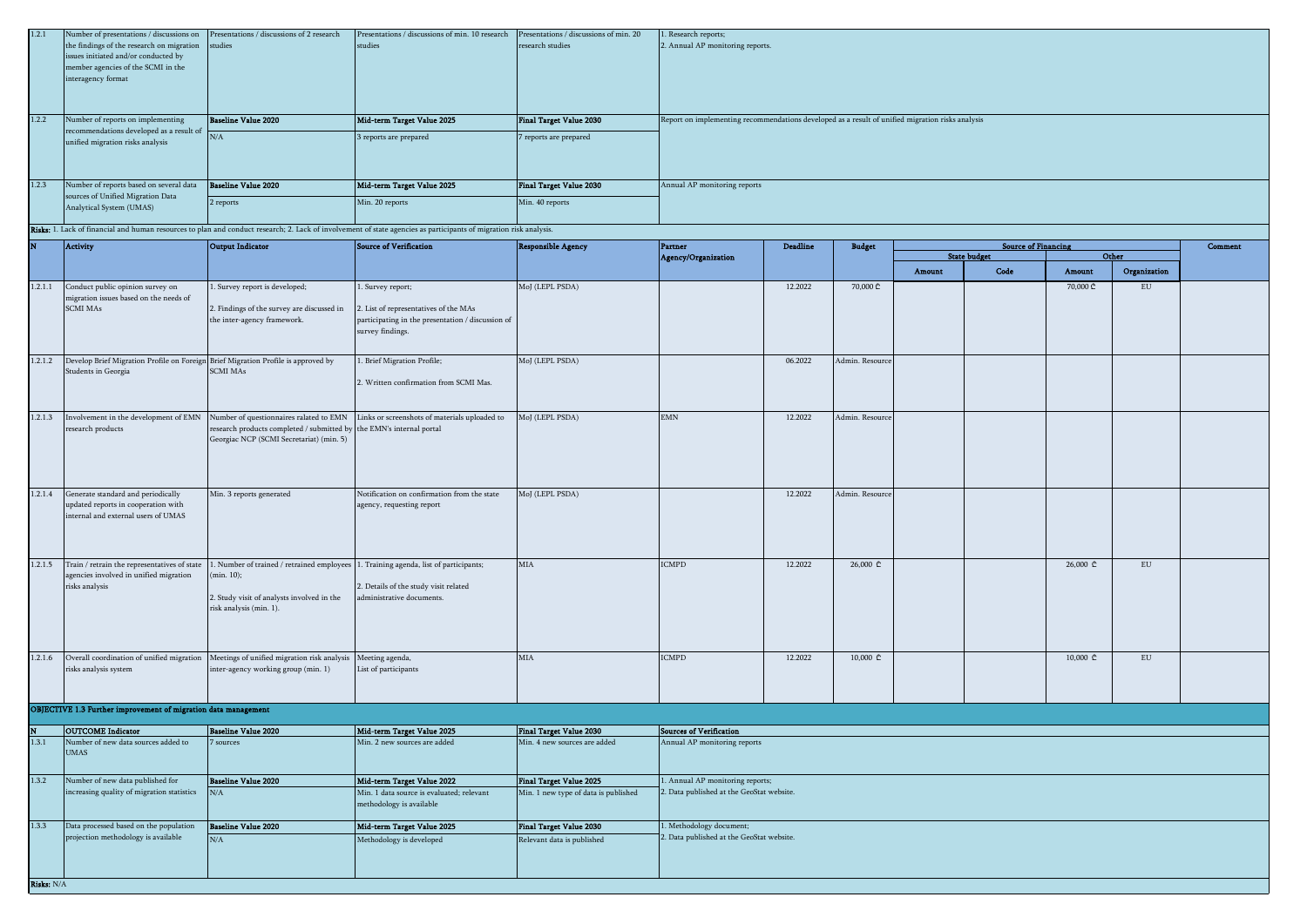|         | Activity                                                                                                                                                                                         | Output Indicator                                                                                                                                                 | <b>Source of Verification</b>                                                                                                                                                                                                          | <b>Responsible Agency</b>                        | <b>Partner</b>                                                       | <b>Deadline</b> | <b>Budget</b>           |        | <b>Source of Financing</b>  |                              |                       | Comment |
|---------|--------------------------------------------------------------------------------------------------------------------------------------------------------------------------------------------------|------------------------------------------------------------------------------------------------------------------------------------------------------------------|----------------------------------------------------------------------------------------------------------------------------------------------------------------------------------------------------------------------------------------|--------------------------------------------------|----------------------------------------------------------------------|-----------------|-------------------------|--------|-----------------------------|------------------------------|-----------------------|---------|
|         |                                                                                                                                                                                                  |                                                                                                                                                                  |                                                                                                                                                                                                                                        |                                                  | Agency/Organization                                                  |                 |                         | Amount | <b>State budget</b><br>Code | Amount                       | Other<br>Organization |         |
| 1.3.1.1 | Analysis of UMAS data recevied from the<br>Revenue Service and PSDA                                                                                                                              | 1. Document analysing the data received<br>from the Revenue Service is drafted;<br>2. Document analysing the data of the<br>PSDA's civil act records is drafted. | Documents on data analysis results                                                                                                                                                                                                     | MoJ (LEPL PSDA)                                  |                                                                      | 06.2022         | Admin. Resource         |        |                             |                              |                       |         |
| 1.3.1.2 | Study the data sources on asylum in<br>Georgia and expulsion from Georgia                                                                                                                        | Data sources study report is prepared (min. Study report on data sources<br>$ 2\rangle$                                                                          |                                                                                                                                                                                                                                        | MoJ (LEPL PSDA)                                  | MIA                                                                  | 12.2022         | Admin. Resource         |        |                             |                              |                       |         |
|         |                                                                                                                                                                                                  |                                                                                                                                                                  | OBJECTIVE 1.4 Facilitation of capacity-building of local self-government authorities and increasing the extent of their involvement in migration management                                                                            |                                                  |                                                                      |                 |                         |        |                             |                              |                       |         |
|         | <b>OUTCOME</b> Indicator                                                                                                                                                                         | <b>Baseline Value 2020</b>                                                                                                                                       | Mid-term Target Value 2025                                                                                                                                                                                                             | Final Target Value 2030                          | Sources of Verification                                              |                 |                         |        |                             |                              |                       |         |
| 1.4.1   | Number of projects implemented by the<br>municipalities in the field of migration                                                                                                                | project                                                                                                                                                          | Min. 3 projects                                                                                                                                                                                                                        | Min. 6 projects                                  | 1. Annual AP monitoring reports;<br>2. Matrix of migration projects. |                 |                         |        |                             |                              |                       |         |
| 1.4.2   | Number of municipalities implementing<br>projects in the field of migration                                                                                                                      | Baseline Value 2020<br>0 municipality                                                                                                                            | Mid-term Target Value 2025<br>Min. 2 municipalities                                                                                                                                                                                    | Final Target Value 2030<br>Min. 4 municipalities | . Annual AP monitoring reports;<br>. Matrix of migration projects.   |                 |                         |        |                             |                              |                       |         |
|         | Risks: Lack of interest from municipalities and/or a low priority of the topic in their management                                                                                               |                                                                                                                                                                  |                                                                                                                                                                                                                                        |                                                  |                                                                      |                 |                         |        |                             |                              |                       |         |
|         | Activity                                                                                                                                                                                         | Output Indicator                                                                                                                                                 | <b>Source of Verification</b>                                                                                                                                                                                                          | <b>Responsible Agency</b>                        | Partner                                                              | <b>Deadline</b> | <b>Budget</b>           |        | <b>Source of Financing</b>  |                              |                       | Comment |
|         |                                                                                                                                                                                                  |                                                                                                                                                                  |                                                                                                                                                                                                                                        |                                                  | <b>Agency/Organization</b>                                           |                 |                         | Amount | <b>State budget</b><br>Code | Other<br>Amount              | Organization          |         |
| 1.4.1.1 | Raising awareness of personnel in selected Targeted training conducted (min. 1)<br>municipality on migration related issues                                                                      |                                                                                                                                                                  | Agenda and list of participants of the training                                                                                                                                                                                        | Mol (LEPL PSDA)                                  | MoH;<br>Selected municipality;<br>IOM.                               | 12.2022         | $10,000 \subset $       |        |                             | $10,000 \text{ } \mathbb{C}$ | IOM                   |         |
|         |                                                                                                                                                                                                  |                                                                                                                                                                  | OBJECTIVE 1.5 Enhancing international cooperation in order to introduce novelties in the field of migration management and improve the overall management system                                                                       |                                                  |                                                                      |                 |                         |        |                             |                              |                       |         |
|         | <b>OUTCOME</b> Indicator                                                                                                                                                                         | <b>Baseline Value 2020</b>                                                                                                                                       | Mid-term Target Value 2025                                                                                                                                                                                                             | <b>Final Target Value 2030</b>                   | <b>Sources of Verification</b>                                       |                 |                         |        |                             |                              |                       |         |
| 1.5.1   | Number of projects implemented in the<br>field of migration in Georgia in<br>cooperation with international<br>organizations and/or other countries                                              | 14 projects                                                                                                                                                      | Number of projects increased by min. 5%<br>Risks: Lack of interest from international /donor organizations and/or foreign governments in supporting migration related activities and/or projects in Georgia or reduced project funding | Number of projects increased by min.<br>10%      | Migration projects matrix                                            |                 |                         |        |                             |                              |                       |         |
|         | <b>Activity</b>                                                                                                                                                                                  | <b>Output Indicator</b>                                                                                                                                          | <b>Source of Verification</b>                                                                                                                                                                                                          | <b>Responsible Agency</b>                        | <b>Partner</b>                                                       | <b>Deadline</b> | <b>Budget</b>           |        | <b>Source of Financing</b>  |                              |                       | Comment |
|         |                                                                                                                                                                                                  |                                                                                                                                                                  |                                                                                                                                                                                                                                        |                                                  | Agency/Organization                                                  |                 |                         | Amount | <b>State budget</b><br>Code | Amount                       | Other<br>Organization |         |
| 1.5.1.1 | Overall coordination of international and<br>local projects running in the field of<br>migration and regular update of the<br>project matrix                                                     | . Min. 2 coordination meetings conducted; 1. Agenda and list of participants of the<br>2. Updated project matrix is published on<br>SCMI website.                | neeting;<br>2. Link of the project matrix from SCMI<br>website.                                                                                                                                                                        | MoJ (LEPL PSDA)                                  |                                                                      | 12.2022         | $9,000 \Leftrightarrow$ |        |                             | $9,000 \text{ } \mathbb{C}$  | ${\rm EU}$            |         |
| 1.5.1.2 | Within the framework of cooperation<br>with EMN, hold joint international events<br>(conference or round table) aimed at<br>sharing experiences in the specific areas of<br>nigration management | Joint event (min. 1)                                                                                                                                             | Agenda of the event;<br>2. Weblink on holding of the event.                                                                                                                                                                            | MoJ (LEPL PSDA)                                  | <b>EMN</b>                                                           | 12.2022         | Admin. Resource         |        |                             |                              |                       |         |
|         |                                                                                                                                                                                                  |                                                                                                                                                                  |                                                                                                                                                                                                                                        |                                                  |                                                                      |                 |                         |        |                             |                              |                       |         |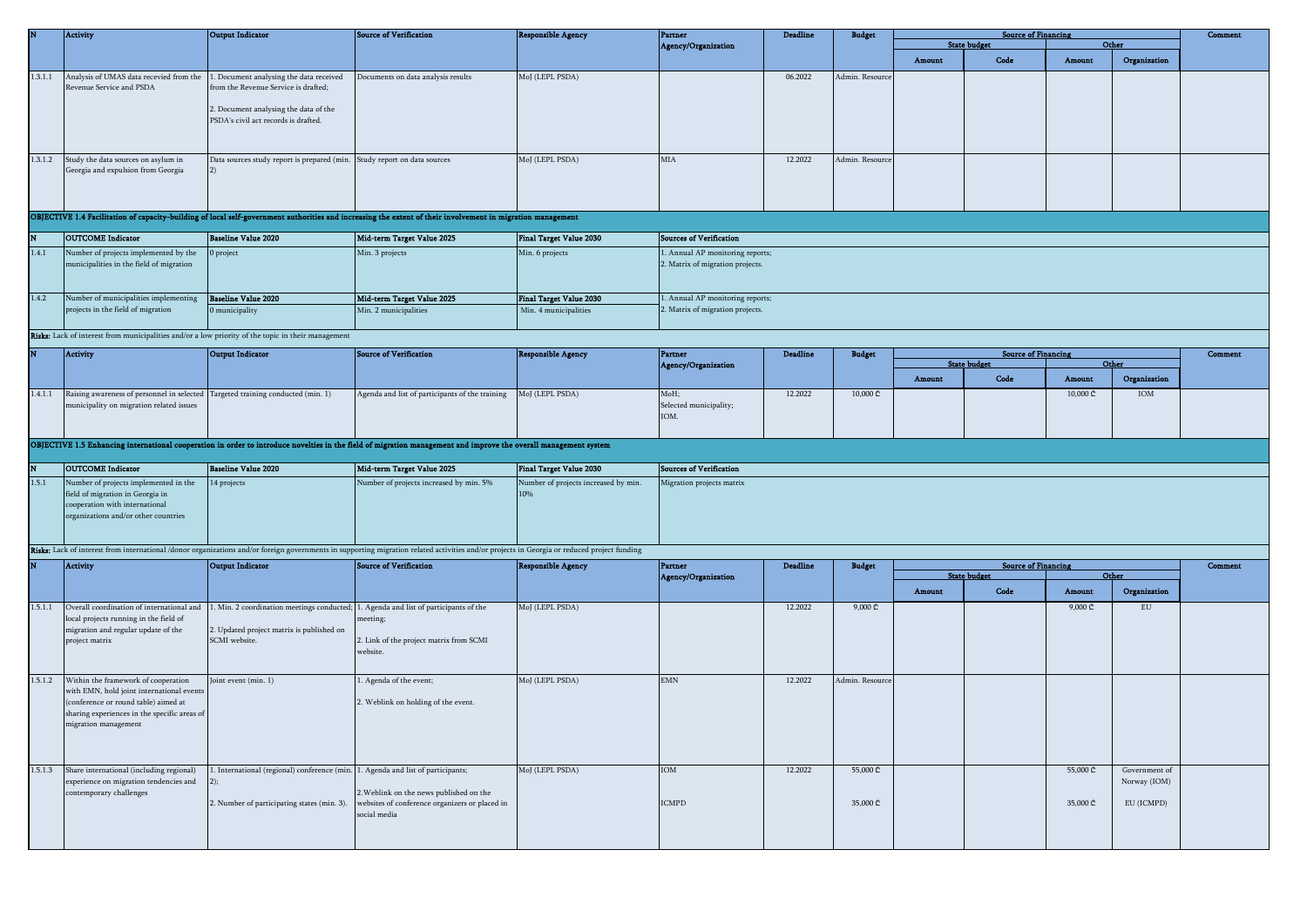| 1.5.1.4             | Provide access to the Georgian version of<br>EMN Glossary on Migration and Asylum<br>(v. 7.0) to the stakeholders                                                | Georgian version of the Glossary is<br>ntegrated on the EMN website                                                                                                                                                                                                                                                                                                                                                                                                            | Weblink of the EMN Glossary                                                                                                                          | MoJ (LEPL PSDA)                                                                                                                                                  | $\text{EMN}$                                                                                                                                                         | 12.2022         | Admin. Resource |        |                                                   |        |                       |         |
|---------------------|------------------------------------------------------------------------------------------------------------------------------------------------------------------|--------------------------------------------------------------------------------------------------------------------------------------------------------------------------------------------------------------------------------------------------------------------------------------------------------------------------------------------------------------------------------------------------------------------------------------------------------------------------------|------------------------------------------------------------------------------------------------------------------------------------------------------|------------------------------------------------------------------------------------------------------------------------------------------------------------------|----------------------------------------------------------------------------------------------------------------------------------------------------------------------|-----------------|-----------------|--------|---------------------------------------------------|--------|-----------------------|---------|
| 1.5.1.5             | Within the framework of EMN, prepare                                                                                                                             | Georgia-specific information is integrated                                                                                                                                                                                                                                                                                                                                                                                                                                     | Weblink of the EMN's synthesis report (website MoJ (LEPL PSDA)                                                                                       |                                                                                                                                                                  | <b>EMN</b>                                                                                                                                                           | 09.2022         | Admin. Resourc  |        |                                                   |        |                       |         |
|                     | the Annual Migration and Asylum Report<br>(2021)                                                                                                                 | nto the EMN's 2021 synthesis report                                                                                                                                                                                                                                                                                                                                                                                                                                            | of DG HOME)                                                                                                                                          |                                                                                                                                                                  |                                                                                                                                                                      |                 |                 |        |                                                   |        |                       |         |
|                     |                                                                                                                                                                  |                                                                                                                                                                                                                                                                                                                                                                                                                                                                                | OBJECTIVE 1.6 Ensuring sustainability of migration-related reforms undertaken within the VLAP and effectively respond to related challenges          |                                                                                                                                                                  |                                                                                                                                                                      |                 |                 |        |                                                   |        |                       |         |
|                     | <b>OUTCOME</b> Indicator                                                                                                                                         | <b>Baseline Value 2020</b>                                                                                                                                                                                                                                                                                                                                                                                                                                                     | Mid-term Target Value 2025                                                                                                                           | <b>Final Target Value 2030</b>                                                                                                                                   | <b>Sources of Verification</b>                                                                                                                                       |                 |                 |        |                                                   |        |                       |         |
| 1.6.1<br>Risks: N/A | Implementation rate of the<br>recommendations given to Georgia as<br>outlined in the EC reports under the visa<br>suspension mechanism                           | Min. 70% of recommendations are<br>implemented                                                                                                                                                                                                                                                                                                                                                                                                                                 | Min. 90% of recommendations are implemented Min. 90% of recommendations are                                                                          | implemented                                                                                                                                                      | <b>EC</b> reports                                                                                                                                                    |                 |                 |        |                                                   |        |                       |         |
|                     | Activity                                                                                                                                                         | Output Indicator                                                                                                                                                                                                                                                                                                                                                                                                                                                               | <b>Source of Verification</b>                                                                                                                        | <b>Responsible Agency</b>                                                                                                                                        | partner                                                                                                                                                              | <b>Deadline</b> | <b>Budget</b>   |        | <b>Source of Financing</b>                        |        |                       | Comment |
|                     |                                                                                                                                                                  |                                                                                                                                                                                                                                                                                                                                                                                                                                                                                |                                                                                                                                                      |                                                                                                                                                                  | Agency/Organization                                                                                                                                                  |                 |                 | Amount | <b>State budget</b><br>Code                       | Amount | Other<br>Organization |         |
| 1.6.1.1             | Prepare annual report on implementation<br>of long-term objectives within the<br>framework of Visa Liberalization Action<br>Plan (VLAP) and submitting to the EC | Report submitted to the EC                                                                                                                                                                                                                                                                                                                                                                                                                                                     | Details of the letter on submitting report                                                                                                           | <b>MFA</b>                                                                                                                                                       | MIA;<br>MoJ;<br>MoH;<br>MoF;<br>POG;<br>State Minister's Office for<br>Reconciliation and Civil<br>Equality;<br>State Inspector's Service;<br>SSSG.                  | 12.2022         | Admin. Resource |        |                                                   |        |                       |         |
|                     | Sectoral priority 2. Facilitation of legal migration                                                                                                             |                                                                                                                                                                                                                                                                                                                                                                                                                                                                                |                                                                                                                                                      |                                                                                                                                                                  |                                                                                                                                                                      |                 |                 |        |                                                   |        |                       |         |
|                     |                                                                                                                                                                  | GOAL 2: Expansion and improvement of development-oriented legal migration opportunities                                                                                                                                                                                                                                                                                                                                                                                        |                                                                                                                                                      | Link to SDGs:                                                                                                                                                    | 8; 10;                                                                                                                                                               |                 |                 |        |                                                   |        |                       |         |
|                     | <b>OBJECTIVE 2.1 Improvement of labour migration management</b>                                                                                                  |                                                                                                                                                                                                                                                                                                                                                                                                                                                                                |                                                                                                                                                      |                                                                                                                                                                  |                                                                                                                                                                      |                 |                 |        |                                                   |        |                       |         |
|                     | <b>OUTCOME</b> Indicator                                                                                                                                         | <b>Baseline Value 2020</b>                                                                                                                                                                                                                                                                                                                                                                                                                                                     | Mid-term Target Value 2022                                                                                                                           | <b>Final Target Value 2025</b>                                                                                                                                   | <b>Sources of Verification</b>                                                                                                                                       |                 |                 |        |                                                   |        |                       |         |
| 2.1.1               | Georgian legislation regulating labour<br>international standards                                                                                                | Legal basis for regulation of labour<br>migration (emigration/immigration) meets migration is available, which needs further<br>improvement (the rationale for legislative<br>amendments shall be provided in the<br>relevant explanatory note)                                                                                                                                                                                                                                | 1. Amendments are made to the relevant legal<br>acts aimed at improving labour migration<br>regulatory framework;<br>2. Relevant bylaws are adopted. | Document analyzing compliance of<br>Georgian legislation with international<br>standards is developed                                                            | 1. Legislation published on the website of the Legislative Herald of Georgia;<br>Document analyzing compliance of Georgian legislation with international standards. |                 |                 |        |                                                   |        |                       |         |
| 2.1.2               | The organizational system required for<br>enforcing legislation regulating labour                                                                                | <b>Baseline Value 2020</b>                                                                                                                                                                                                                                                                                                                                                                                                                                                     | Mid-term Target Value 2022                                                                                                                           | final Target Value 2025                                                                                                                                          | 1. Statutes of structural units;<br>. Document analyzing organizational system;                                                                                      |                 |                 |        |                                                   |        |                       |         |
|                     | migration (emigration / immigration) is<br>developed and effectively functioning in<br>Georgia                                                                   | ositions) is established within the<br>Policy Department of the<br>Ministry of Internally Displaced Persons<br>from the Occupied Territories, Labor,<br>Health and Social Affairs of Georgia and a<br>Legal Entity of Public Law - State<br>Employment Support Agency is created,<br>with its Labour Migration Department (14<br>staff positions). The organizational system<br>and mechanism for enforcement of labour<br>migration legislation needs further<br>$refinement$ | Division for Labour Migration Issues (4 staff Staff positions indicated in the baseline are fully Document analyzing the effective<br>stuffed        | functioning of the organizational system<br>established for enforcement of legislation<br>regulating labour migration (emigration /<br>immigration) is available | Annual AP monitoring reports.                                                                                                                                        |                 |                 |        |                                                   |        |                       |         |
|                     |                                                                                                                                                                  | Risks: State agencies cannot reach agreement on the amendments to be made to respective legal acts due to different positions                                                                                                                                                                                                                                                                                                                                                  |                                                                                                                                                      |                                                                                                                                                                  |                                                                                                                                                                      |                 |                 |        |                                                   |        |                       |         |
|                     | Activity                                                                                                                                                         | Output Indicator                                                                                                                                                                                                                                                                                                                                                                                                                                                               | <b>Source of Verification</b>                                                                                                                        | <b>Responsible Agency</b>                                                                                                                                        | Partner<br>Agency/Organization                                                                                                                                       | <b>Deadline</b> | <b>Budget</b>   |        | <b>Source of Financing</b><br><b>State budget</b> |        | Other                 | Comment |
|                     |                                                                                                                                                                  |                                                                                                                                                                                                                                                                                                                                                                                                                                                                                |                                                                                                                                                      |                                                                                                                                                                  |                                                                                                                                                                      |                 |                 | Amount | Code                                              | Amount | Organization          |         |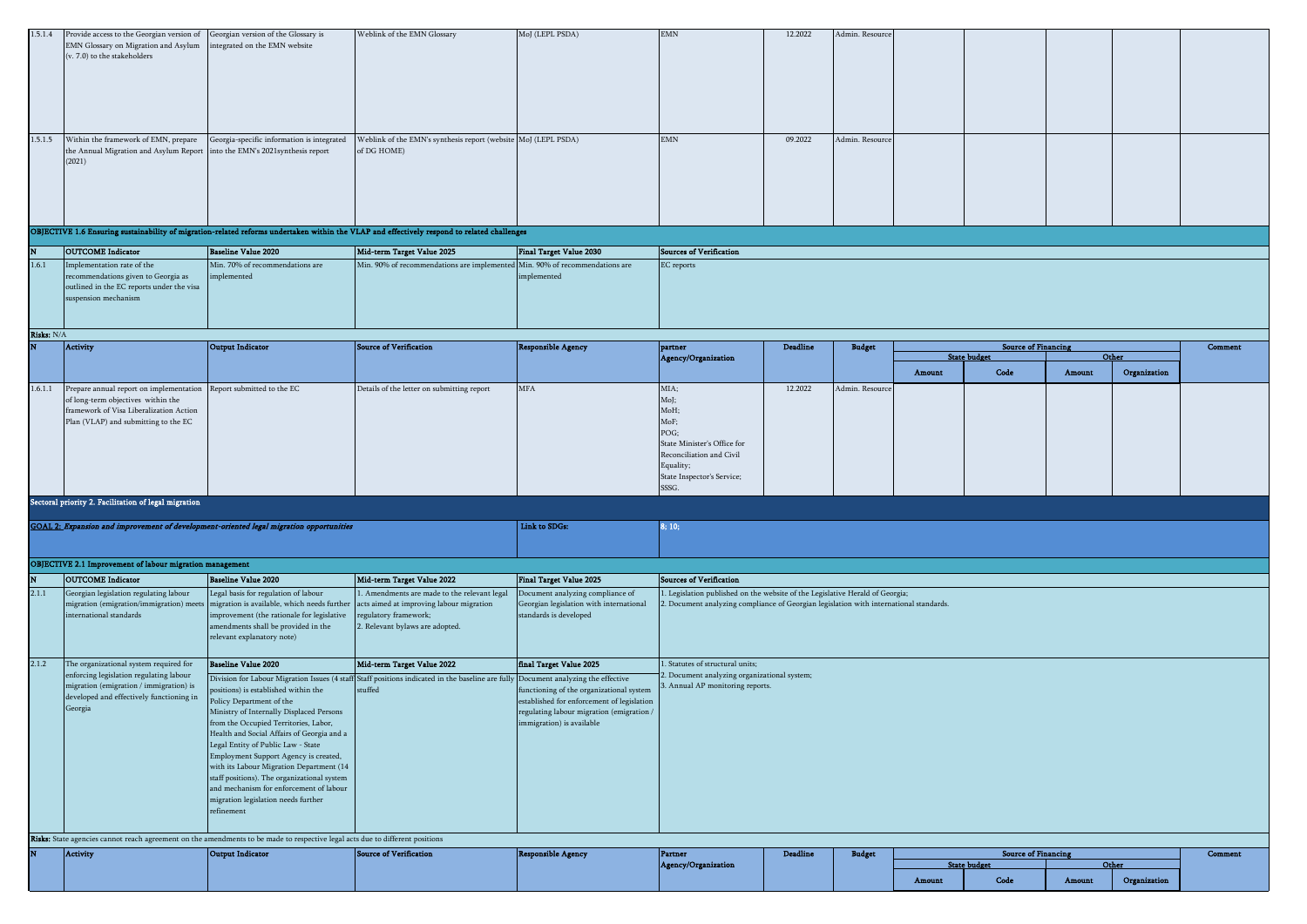| 2.1.1.1 |                                                                                                                                                                                                                                                                                                              | Impelenting amendments in the normative Adopted amendment to the Law of Georgia Amendment document                                                                                                                                       |                                                                                                                                                                                                                                                                          | MoH                                                                                                                                                                                           |                                                                                                                                                                                                                                           | 12.2022         | Admin. Resource    |           |                            |          |              |         |
|---------|--------------------------------------------------------------------------------------------------------------------------------------------------------------------------------------------------------------------------------------------------------------------------------------------------------------|------------------------------------------------------------------------------------------------------------------------------------------------------------------------------------------------------------------------------------------|--------------------------------------------------------------------------------------------------------------------------------------------------------------------------------------------------------------------------------------------------------------------------|-----------------------------------------------------------------------------------------------------------------------------------------------------------------------------------------------|-------------------------------------------------------------------------------------------------------------------------------------------------------------------------------------------------------------------------------------------|-----------------|--------------------|-----------|----------------------------|----------|--------------|---------|
|         | acts regulating labour migration                                                                                                                                                                                                                                                                             | on Labor Migration                                                                                                                                                                                                                       |                                                                                                                                                                                                                                                                          |                                                                                                                                                                                               |                                                                                                                                                                                                                                           |                 |                    |           |                            |          |              |         |
| 2.1.1.2 | Establish a system for monitoring and<br>enforcing labor migration regulations                                                                                                                                                                                                                               | 1. System for monitoring and enforcing<br>labor migration regulations (electronic<br>registration and reporting system) is<br>established;<br>2. Approved legal act defining<br>accountability and liability for violations<br>(min. 1). | . Link of the website of the electronic<br>registration and reporting system of companies<br>accountable in the field of labor migration;<br>2. Document of the legal act defining<br>certification, reporting and liability for<br>violations                           | MoH                                                                                                                                                                                           | <b>IOM</b>                                                                                                                                                                                                                                | 12.2022         | 32,000 ₾           |           |                            | 32,000 ₾ | IOM          |         |
| 2.1.1.3 | Stuffing the structural unit of MoH<br>responsible for regulating the field of<br>labour migration                                                                                                                                                                                                           | The structural unit of MoH responsible for Details of the order on hiring staff<br>regulating the field of labour migration<br>staffed (min. 1 employee)                                                                                 |                                                                                                                                                                                                                                                                          | MoH                                                                                                                                                                                           |                                                                                                                                                                                                                                           | 12.2022         | Admin.<br>Resource |           |                            |          |              |         |
| 2.1.1.4 | Conduct survey on labour market                                                                                                                                                                                                                                                                              | 1. Survey report is prepared;<br>2. Survey findings are presented to broad<br>audience.                                                                                                                                                  | 1. Survey report published on the website of the MoESD<br>Labour Market Information System<br>(lmis.gov.ge);<br>2. Information on presenting survey report to<br>wider audience is published on the website of<br>the Labour Market Information System<br>(lmis.gov.ge). |                                                                                                                                                                                               | GeoStat;<br>MoE:<br>MoH.                                                                                                                                                                                                                  | 12,2022         | 280,000            | 280,000 ₾ | 24 01                      |          |              |         |
|         | OBJECTIVE 2.2. Facilitation and development of temporary legal employment abroad (circular labour migration)                                                                                                                                                                                                 |                                                                                                                                                                                                                                          |                                                                                                                                                                                                                                                                          |                                                                                                                                                                                               |                                                                                                                                                                                                                                           |                 |                    |           |                            |          |              |         |
|         | <b>OUTCOME</b> Indicator                                                                                                                                                                                                                                                                                     | <b>Baseline Value 2020</b>                                                                                                                                                                                                               | Mid-term Target Value 2025                                                                                                                                                                                                                                               | <b>Final Target Value 2030</b>                                                                                                                                                                | Sources of Verification                                                                                                                                                                                                                   |                 |                    |           |                            |          |              |         |
| 2.2.1   | Number of bilateral agreements concluded 1. Agreement is signed with 3 countries;<br>with partner countries and/or agreed<br>schemes within the framework of the pilot envisaged in all applicable interstate<br>project in the field of temporary legal<br>employment (circular labour migration)<br>abroad | 2. Obligation of Georgian citizens' return is<br>schemes.                                                                                                                                                                                | 1. Agreement signed with min. additional 3<br>countries and/or pilot projects implemented;<br>2. Obligation of Georgian citizens' return is<br>envisaged in all applicable interstate schemes.                                                                           | Agreement signed with min. additional<br>countries and/or pilot projects<br>mplemented;<br>2. Obligation of Georgian citizens' return<br>is envisaged in all applicable interstate<br>schemes | 1. Annual AP monitoring reports;<br>. Documents published on the websites of Legislative Herald of Georgia or the Ministry of Internally Displaced Persons from the Occupied Territories, Labor, Health and Social Affairs<br>of Georgia. |                 |                    |           |                            |          |              |         |
| 2.2.2   | Number of Georgian citizens employed in Baseline Value 2020                                                                                                                                                                                                                                                  |                                                                                                                                                                                                                                          | Mid-term Target Value 2025                                                                                                                                                                                                                                               | <b>Final Target Value 2030</b>                                                                                                                                                                | Database on Georgian citizens employed in the framework of bilateral interstate agreements concluded in the field of circular labour migration and/or within the pilot projects.                                                          |                 |                    |           |                            |          |              |         |
|         | the framework of bilateral interstate<br>agreements and/or pilot project schemes<br>put in place to facilitate temporary legal<br>employment (circular labour migration)<br>abroad                                                                                                                           | Georgian citizens have not yet been<br>employed abroad                                                                                                                                                                                   | Min. 3000 labour emigrants per year                                                                                                                                                                                                                                      | Min. 5000 labour emigrants per year                                                                                                                                                           |                                                                                                                                                                                                                                           |                 |                    |           |                            |          |              |         |
|         | a) Agreement on the cooperation scheme in the field of circular labour migration cannot be reached;                                                                                                                                                                                                          |                                                                                                                                                                                                                                          | Risks: Due to various possible reasons on the part of partner country (including the migration policy changed at global, regional or national level):                                                                                                                    |                                                                                                                                                                                               |                                                                                                                                                                                                                                           |                 |                    |           |                            |          |              |         |
|         | b) Signing the agreement or implementation of the signed agreement is delayed.<br>Activity                                                                                                                                                                                                                   | <b>Output Indicator</b>                                                                                                                                                                                                                  | Source of Verification                                                                                                                                                                                                                                                   | <b>Responsible Agency</b>                                                                                                                                                                     | Partner                                                                                                                                                                                                                                   | <b>Deadline</b> | <b>Budget</b>      |           | <b>Source of Financing</b> |          |              | Comment |
|         |                                                                                                                                                                                                                                                                                                              |                                                                                                                                                                                                                                          |                                                                                                                                                                                                                                                                          |                                                                                                                                                                                               | <b>Agency/Organization</b>                                                                                                                                                                                                                |                 |                    |           | <b>State budget</b>        |          | Other        |         |
| 2.2.1.1 | Identify partner countries for initiating a                                                                                                                                                                                                                                                                  | A country identified for cooperation (min.                                                                                                                                                                                               | Letter on cooperation sent to the relevant state                                                                                                                                                                                                                         | MoH (LEPL State Employment Support                                                                                                                                                            |                                                                                                                                                                                                                                           | 12.2022         | Admin              | Amount    | Code                       | Amount   | Organization |         |
|         | pilot project in the field of circular<br>migration                                                                                                                                                                                                                                                          |                                                                                                                                                                                                                                          | agency                                                                                                                                                                                                                                                                   | Agency)                                                                                                                                                                                       |                                                                                                                                                                                                                                           |                 | Resource           |           |                            |          |              |         |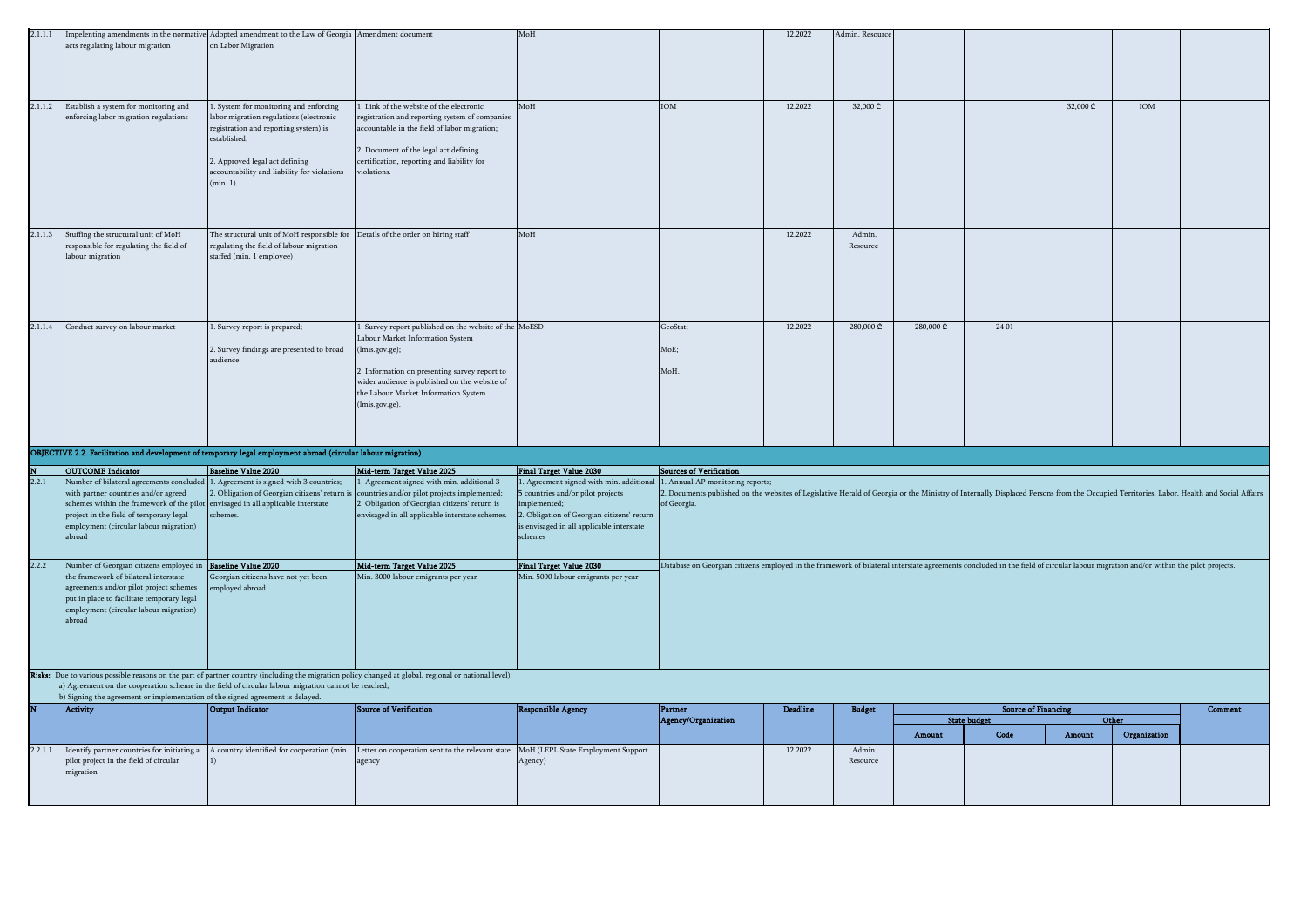| 2.2.1.2                 | Negotiate with EU and other developed                                                | Agreement is reached on inter-state                                   | Signed bilateral agreement / memorandum or                                                                                                                                                                                    | MoH (LEPL State Employment Support                                                                        |                                                                                               | 12.2022         | Admin.          |        |                            |          |              |         |
|-------------------------|--------------------------------------------------------------------------------------|-----------------------------------------------------------------------|-------------------------------------------------------------------------------------------------------------------------------------------------------------------------------------------------------------------------------|-----------------------------------------------------------------------------------------------------------|-----------------------------------------------------------------------------------------------|-----------------|-----------------|--------|----------------------------|----------|--------------|---------|
|                         | countries aimed at establishing inter-state                                          | cooperation between two countries in the                              | draft agreement / memorandum                                                                                                                                                                                                  | Agency)                                                                                                   |                                                                                               |                 | Resource        |        |                            |          |              |         |
|                         | cooperation in the field of labour                                                   | field of labour migration (min. 1 country)                            |                                                                                                                                                                                                                               |                                                                                                           |                                                                                               |                 |                 |        |                            |          |              |         |
|                         | migration and expanding opportunities of                                             |                                                                       |                                                                                                                                                                                                                               |                                                                                                           |                                                                                               |                 |                 |        |                            |          |              |         |
|                         | temporary legal migration abroad                                                     |                                                                       |                                                                                                                                                                                                                               |                                                                                                           |                                                                                               |                 |                 |        |                            |          |              |         |
|                         |                                                                                      |                                                                       |                                                                                                                                                                                                                               |                                                                                                           |                                                                                               |                 |                 |        |                            |          |              |         |
|                         |                                                                                      |                                                                       |                                                                                                                                                                                                                               |                                                                                                           |                                                                                               |                 |                 |        |                            |          |              |         |
|                         |                                                                                      |                                                                       |                                                                                                                                                                                                                               |                                                                                                           |                                                                                               |                 |                 |        |                            |          |              |         |
|                         |                                                                                      |                                                                       |                                                                                                                                                                                                                               |                                                                                                           |                                                                                               |                 |                 |        |                            |          |              |         |
| 2.2.1.3                 | Facilitate temporary legal employment of                                             | Number of citizens employed abroad in the                             | Report prepared by the MoH                                                                                                                                                                                                    | MoH (LEPL State Employment Support                                                                        |                                                                                               | 12.2022         | Admin.          |        |                            |          |              |         |
|                         | Georgian citizens abroad in the framework                                            | framework of state-supported schemes                                  |                                                                                                                                                                                                                               | Agency)                                                                                                   |                                                                                               |                 | Resource        |        |                            |          |              |         |
|                         | of bilateral agreements signed with                                                  | (min. 500)                                                            |                                                                                                                                                                                                                               |                                                                                                           |                                                                                               |                 |                 |        |                            |          |              |         |
|                         | Germany and Israel aimed at promoting                                                |                                                                       |                                                                                                                                                                                                                               |                                                                                                           |                                                                                               |                 |                 |        |                            |          |              |         |
|                         | temporary legal employment (circular                                                 |                                                                       |                                                                                                                                                                                                                               |                                                                                                           |                                                                                               |                 |                 |        |                            |          |              |         |
|                         | labour migration) abroad                                                             |                                                                       |                                                                                                                                                                                                                               |                                                                                                           |                                                                                               |                 |                 |        |                            |          |              |         |
|                         |                                                                                      |                                                                       |                                                                                                                                                                                                                               |                                                                                                           |                                                                                               |                 |                 |        |                            |          |              |         |
|                         |                                                                                      |                                                                       |                                                                                                                                                                                                                               |                                                                                                           |                                                                                               |                 |                 |        |                            |          |              |         |
|                         |                                                                                      |                                                                       |                                                                                                                                                                                                                               |                                                                                                           |                                                                                               |                 |                 |        |                            |          |              |         |
|                         |                                                                                      |                                                                       |                                                                                                                                                                                                                               |                                                                                                           |                                                                                               |                 |                 |        |                            |          |              |         |
|                         |                                                                                      |                                                                       |                                                                                                                                                                                                                               |                                                                                                           |                                                                                               |                 |                 |        |                            |          |              |         |
| 2.2.1.4                 | Negotiate with potential countries on                                                | Possibility of concluding agreement in the                            | Details of the correspondence concerning the                                                                                                                                                                                  | MFA                                                                                                       | $_{\rm MoH}$                                                                                  | 12.2022         | Admin. Resource |        |                            | 20,000 ₾ | EU (IOM)     |         |
|                         | concluding agreements on circular                                                    | field of circular migration is discussed                              | meetings                                                                                                                                                                                                                      |                                                                                                           |                                                                                               |                 |                 |        |                            |          |              |         |
|                         | migration in coordination with MoH                                                   | within the framework of bi- and                                       |                                                                                                                                                                                                                               |                                                                                                           | IOM                                                                                           |                 |                 |        |                            |          |              |         |
|                         |                                                                                      | multilateral meetings with potential                                  |                                                                                                                                                                                                                               |                                                                                                           |                                                                                               |                 |                 |        |                            |          |              |         |
|                         |                                                                                      | countries (min. 4 meetings)                                           |                                                                                                                                                                                                                               |                                                                                                           |                                                                                               |                 |                 |        |                            |          |              |         |
|                         |                                                                                      |                                                                       |                                                                                                                                                                                                                               |                                                                                                           |                                                                                               |                 |                 |        |                            |          |              |         |
|                         |                                                                                      |                                                                       | OBJECTIVE 2.3. Raising public (including women, youth, ethnic minorities and vulnerable groups) awareness on legal migration opportunities                                                                                    |                                                                                                           |                                                                                               |                 |                 |        |                            |          |              |         |
|                         |                                                                                      |                                                                       |                                                                                                                                                                                                                               |                                                                                                           |                                                                                               |                 |                 |        |                            |          |              |         |
| 2.3.1                   | <b>OUTCOME</b> Indicator<br>Level of awareness of Georgian population                | <b>Baseline Value 2019</b><br>According to the findings of the public | Mid-term Target Value 2025<br>Baseline findings of public opinion survey are                                                                                                                                                  | <b>Final Target Value 2030</b><br>Baseline findings of public opinion survey Public opinion survey report | <b>Sources of Verification</b>                                                                |                 |                 |        |                            |          |              |         |
|                         | on the domestic legislation regulating                                               | opinion survey:                                                       | mproved by min. 15%                                                                                                                                                                                                           | are improved by min. 25%                                                                                  |                                                                                               |                 |                 |        |                            |          |              |         |
|                         | labour migration and on legal                                                        | . 61% of population consider the                                      |                                                                                                                                                                                                                               |                                                                                                           |                                                                                               |                 |                 |        |                            |          |              |         |
|                         | opportunities of employment abroad as                                                | opportunity of legal employment abroad                                |                                                                                                                                                                                                                               |                                                                                                           |                                                                                               |                 |                 |        |                            |          |              |         |
|                         | well as on the risks of illegal migration                                            | through state support as trustworthy;                                 |                                                                                                                                                                                                                               |                                                                                                           |                                                                                               |                 |                 |        |                            |          |              |         |
|                         | /employment                                                                          | 2.55% of population consider illegal /                                |                                                                                                                                                                                                                               |                                                                                                           |                                                                                               |                 |                 |        |                            |          |              |         |
|                         |                                                                                      | unlawful employment abroad as unjustified                             |                                                                                                                                                                                                                               |                                                                                                           |                                                                                               |                 |                 |        |                            |          |              |         |
|                         |                                                                                      | in all cases.                                                         |                                                                                                                                                                                                                               |                                                                                                           |                                                                                               |                 |                 |        |                            |          |              |         |
|                         |                                                                                      |                                                                       |                                                                                                                                                                                                                               |                                                                                                           |                                                                                               |                 |                 |        |                            |          |              |         |
|                         |                                                                                      |                                                                       |                                                                                                                                                                                                                               |                                                                                                           |                                                                                               |                 |                 |        |                            |          |              |         |
|                         |                                                                                      |                                                                       |                                                                                                                                                                                                                               |                                                                                                           |                                                                                               |                 |                 |        |                            |          |              |         |
|                         |                                                                                      |                                                                       |                                                                                                                                                                                                                               |                                                                                                           |                                                                                               |                 |                 |        |                            |          |              |         |
|                         |                                                                                      |                                                                       |                                                                                                                                                                                                                               |                                                                                                           |                                                                                               |                 |                 |        |                            |          |              |         |
|                         |                                                                                      |                                                                       |                                                                                                                                                                                                                               |                                                                                                           |                                                                                               |                 |                 |        |                            |          |              |         |
|                         |                                                                                      |                                                                       |                                                                                                                                                                                                                               |                                                                                                           |                                                                                               |                 |                 |        |                            |          |              |         |
|                         |                                                                                      |                                                                       |                                                                                                                                                                                                                               |                                                                                                           |                                                                                               |                 |                 |        |                            |          |              |         |
|                         |                                                                                      |                                                                       |                                                                                                                                                                                                                               |                                                                                                           |                                                                                               |                 |                 |        |                            |          |              |         |
| 2.3.2                   | Level of awareness of Georgian population Baseline Value 2019                        |                                                                       | Mid-term Target Value 2023                                                                                                                                                                                                    | <b>Final Target Value 2025</b>                                                                            | . Public opinion surveys;<br>Evaluation reports on information campaigns on visa-free travel. |                 |                 |        |                            |          |              |         |
|                         | on visa-free travel to EU/Schengen states<br>(including terms for travel, rights and | According to the findings of the public<br>ppinion survey:            | . Respondents within 84%-91% range are<br>informed about the set of documents required                                                                                                                                        | . Respondents within 89%-96% range<br>are informed about the set of documents                             |                                                                                               |                 |                 |        |                            |          |              |         |
|                         | obligations of citizens, possible outcomes                                           | Respondents within 79%-86% range are                                  | for crossing EU/Schengen border;                                                                                                                                                                                              | required for crossing EU/Schengen                                                                         |                                                                                               |                 |                 |        |                            |          |              |         |
|                         | of violations of visa-free movement)                                                 | informed about the set of documents                                   | . 45% of respondents have correct information                                                                                                                                                                                 | border;                                                                                                   |                                                                                               |                 |                 |        |                            |          |              |         |
|                         |                                                                                      | required for crossing EU/Schengen border;                             | on the timeframes set by visa-free movement.                                                                                                                                                                                  | 2.50% of respondents have correct                                                                         |                                                                                               |                 |                 |        |                            |          |              |         |
|                         |                                                                                      | 2. 59% of respondents have incorrect                                  |                                                                                                                                                                                                                               | information on the timeframes set by visa-                                                                |                                                                                               |                 |                 |        |                            |          |              |         |
|                         |                                                                                      | information on the timeframes set by visa-                            |                                                                                                                                                                                                                               | free movement.                                                                                            |                                                                                               |                 |                 |        |                            |          |              |         |
|                         |                                                                                      | free movement.                                                        |                                                                                                                                                                                                                               |                                                                                                           |                                                                                               |                 |                 |        |                            |          |              |         |
|                         |                                                                                      |                                                                       |                                                                                                                                                                                                                               |                                                                                                           |                                                                                               |                 |                 |        |                            |          |              |         |
|                         |                                                                                      |                                                                       |                                                                                                                                                                                                                               |                                                                                                           |                                                                                               |                 |                 |        |                            |          |              |         |
|                         |                                                                                      |                                                                       |                                                                                                                                                                                                                               |                                                                                                           |                                                                                               |                 |                 |        |                            |          |              |         |
|                         |                                                                                      |                                                                       | Risks: 1. Lack of financial and/or administrative recourses required for planning information campaign; 2. Disinformation, false perceptions and stereotypes; 3. Impact of Novel Coronavirus epidemic on the situation within |                                                                                                           |                                                                                               |                 |                 |        |                            |          |              |         |
|                         | terms for resuming travel.                                                           |                                                                       |                                                                                                                                                                                                                               |                                                                                                           |                                                                                               |                 |                 |        |                            |          |              |         |
| $\overline{\mathbf{N}}$ | Activity                                                                             | Output Indicator                                                      | Source of Verification                                                                                                                                                                                                        | <b>Responsible Agency</b>                                                                                 | Partner                                                                                       | <b>Deadline</b> | <b>Budget</b>   |        | <b>Source of Financing</b> |          |              | Comment |
|                         |                                                                                      |                                                                       |                                                                                                                                                                                                                               |                                                                                                           | Agency/Organization                                                                           |                 |                 |        | <b>State budget</b>        | Other    |              |         |
|                         |                                                                                      |                                                                       |                                                                                                                                                                                                                               |                                                                                                           |                                                                                               |                 |                 | Amount | Code                       | Amount   | Organization |         |
| 2.3.1.1                 | Inform various target groups (local                                                  | Number of information meetings (min. 1)                               | Agenda and list of participants of the meeting                                                                                                                                                                                | MoH (LEPL State Employment Support                                                                        |                                                                                               | 12.2022         | Admin.          |        |                            |          |              |         |
|                         | employers, organizations working on                                                  |                                                                       |                                                                                                                                                                                                                               | Agency)                                                                                                   |                                                                                               |                 | Resource        |        |                            |          |              |         |
|                         | labour migration issues, etc.) on                                                    |                                                                       |                                                                                                                                                                                                                               |                                                                                                           |                                                                                               |                 |                 |        |                            |          |              |         |
|                         | regulations and mechanisms introduced in                                             |                                                                       |                                                                                                                                                                                                                               |                                                                                                           |                                                                                               |                 |                 |        |                            |          |              |         |
|                         | the field of labour migration, conduct                                               |                                                                       |                                                                                                                                                                                                                               |                                                                                                           |                                                                                               |                 |                 |        |                            |          |              |         |
|                         | information meetings                                                                 |                                                                       |                                                                                                                                                                                                                               |                                                                                                           |                                                                                               |                 |                 |        |                            |          |              |         |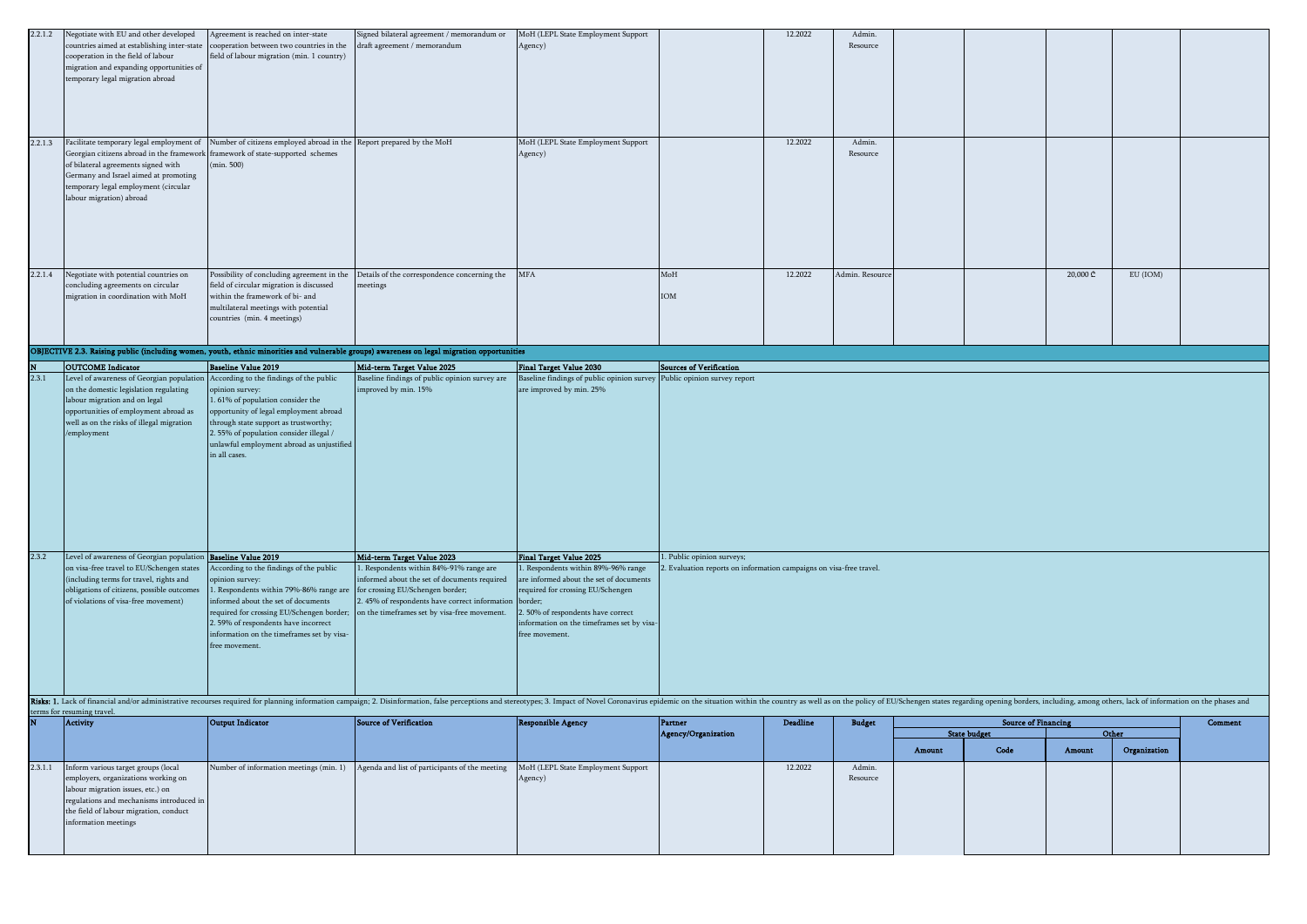|         | <b>OUTCOME</b> Indicator                                                              | <b>Baseline Value 2020</b>                                                                                                 | Mid-term Target Value 2022                                                                                                                      | <b>Final Target Value 2025</b>     | <b>Sources of Verification</b>     |         |                              |           |       |                              |            |  |
|---------|---------------------------------------------------------------------------------------|----------------------------------------------------------------------------------------------------------------------------|-------------------------------------------------------------------------------------------------------------------------------------------------|------------------------------------|------------------------------------|---------|------------------------------|-----------|-------|------------------------------|------------|--|
|         |                                                                                       |                                                                                                                            |                                                                                                                                                 |                                    |                                    |         |                              |           |       |                              |            |  |
|         |                                                                                       |                                                                                                                            | OBJECTIVE 2.4. Improvement of Georgia's visa and residence policy in accordance with Georgia's state interests and international best practices |                                    |                                    |         |                              |           |       |                              |            |  |
|         |                                                                                       |                                                                                                                            |                                                                                                                                                 |                                    |                                    |         |                              |           |       |                              |            |  |
|         |                                                                                       |                                                                                                                            |                                                                                                                                                 |                                    |                                    |         |                              |           |       |                              |            |  |
|         |                                                                                       |                                                                                                                            | 2. Statistics of information / communication<br>material published / viewed.                                                                    |                                    |                                    |         |                              |           |       |                              |            |  |
|         | anniversary of visa-free travel to the EU                                             |                                                                                                                            | ommunication material website;                                                                                                                  |                                    |                                    |         |                              |           |       |                              |            |  |
| 2.3.1.5 | Digital campaign dedicated to the 5th                                                 | Implemented social media campaign                                                                                          | 1. Links to the prepared information $\prime$                                                                                                   | <b>MFA</b>                         | IOM                                | 03.2022 | $5,000 \text{ } \mathcal{L}$ |           |       | $5,000 \subset$              | EU (IOM)   |  |
|         |                                                                                       |                                                                                                                            |                                                                                                                                                 |                                    |                                    |         |                              |           |       |                              |            |  |
|         |                                                                                       |                                                                                                                            |                                                                                                                                                 |                                    |                                    |         |                              |           |       |                              |            |  |
|         |                                                                                       | Agencies).                                                                                                                 |                                                                                                                                                 |                                    |                                    |         |                              |           |       |                              |            |  |
|         |                                                                                       | MoJ, LEPL Information Center on Nato and<br>EU, Association of Leading Travel                                              |                                                                                                                                                 |                                    |                                    |         |                              |           |       |                              |            |  |
|         |                                                                                       | 4. Distributed Information Brochure by<br>various state agencies (MIA (patrol police),                                     |                                                                                                                                                 |                                    |                                    |         |                              |           |       |                              |            |  |
|         |                                                                                       | 20,000 pieces);                                                                                                            |                                                                                                                                                 |                                    |                                    |         |                              |           |       |                              |            |  |
|         |                                                                                       | 3. Printed information brochure (min.                                                                                      | 4. Brochure distribution statistics.                                                                                                            |                                    |                                    |         |                              |           |       |                              |            |  |
|         |                                                                                       | 2. Functional application support is<br>available outside of Georgia;                                                      | 3. Information brochure;                                                                                                                        |                                    |                                    |         |                              |           |       |                              |            |  |
|         | brochure to increase public awareness                                                 |                                                                                                                            | users;                                                                                                                                          |                                    | Nato and EU;<br>ICMPD.             |         |                              |           |       |                              |            |  |
|         | provide access outside of Georgia and<br>prepare and distribute information           | Schengen countries in the mobile<br>application is updated;                                                                | 2. Statistical information on the number of                                                                                                     |                                    | MOJ;<br>LEPL Information Center on |         |                              |           |       |                              |            |  |
| 2.3.1.4 | Update Schengen / EU mobile application,                                              | 1. Information about travel to EU /                                                                                        | 1. Report on the operation of the application;                                                                                                  | MFA                                | MIA;                               | 12.2022 | 33,900 ₾                     | 32,400 ₾  | 28 01 | $1,500 \, \text{C}$          | EU (ICMPD) |  |
|         |                                                                                       |                                                                                                                            |                                                                                                                                                 |                                    |                                    |         |                              |           |       |                              |            |  |
|         |                                                                                       |                                                                                                                            |                                                                                                                                                 |                                    |                                    |         |                              |           |       |                              |            |  |
|         |                                                                                       |                                                                                                                            |                                                                                                                                                 |                                    |                                    |         |                              |           |       |                              |            |  |
|         |                                                                                       |                                                                                                                            |                                                                                                                                                 |                                    |                                    |         |                              |           |       |                              |            |  |
|         |                                                                                       | training).                                                                                                                 |                                                                                                                                                 |                                    |                                    |         |                              |           |       |                              |            |  |
|         |                                                                                       | be temporarily legally employed abroad<br>within the state-supported scheme (min. 1                                        |                                                                                                                                                 |                                    |                                    |         |                              |           |       |                              |            |  |
|         |                                                                                       | 2. Pre-departure orientation training<br>conducted for Georgian citizens willing to                                        |                                                                                                                                                 |                                    |                                    |         |                              |           |       |                              |            |  |
|         | risks associated with illegal migration                                               | in the database (min. 500 persons);                                                                                        |                                                                                                                                                 |                                    |                                    |         |                              |           |       |                              |            |  |
|         | temporarily legally employed abroad on<br>their rights and benefits as well as on the | emporarily legally employed abroad and<br>number of persons registered (at their will) 2. Agenda and list of participants. |                                                                                                                                                 |                                    |                                    |         |                              |           |       |                              |            |  |
| 2.3.1.3 | Facilitate raising pre-departure awareness<br>of Georgian citizens willing to be      | . Telephone and in-person consultations<br>held with Georgian citizens willing to be                                       | . Database of persons willing to be temporarily MoH (LEPL State Employment Support<br>egally employed abroad;                                   | Agency)                            | IOM                                | 12.2022 | $9,000 \text{ } \mathcal{L}$ |           |       | $9,000 \text{ } \mathcal{L}$ | EU (IOM)   |  |
|         |                                                                                       |                                                                                                                            |                                                                                                                                                 |                                    |                                    |         |                              |           |       |                              |            |  |
|         |                                                                                       |                                                                                                                            |                                                                                                                                                 |                                    |                                    |         |                              |           |       |                              |            |  |
|         |                                                                                       |                                                                                                                            |                                                                                                                                                 |                                    |                                    |         |                              |           |       |                              |            |  |
|         |                                                                                       |                                                                                                                            |                                                                                                                                                 |                                    |                                    |         |                              |           |       |                              |            |  |
|         |                                                                                       | booklets); information placed in social<br>media (min. 1 information campaign)                                             |                                                                                                                                                 |                                    |                                    |         |                              |           |       |                              |            |  |
|         |                                                                                       | of Georgian citizens abroad (printed<br>materials - min. 1000 information                                                  |                                                                                                                                                 |                                    |                                    |         |                              |           |       |                              |            |  |
|         |                                                                                       | possibilities of temporary legal employment                                                                                |                                                                                                                                                 |                                    |                                    |         |                              |           |       |                              |            |  |
|         |                                                                                       | 2. Information materials / resources<br>produced to inform population on the                                               |                                                                                                                                                 |                                    |                                    |         |                              |           |       |                              |            |  |
|         | the partner country, vacancies,<br>requirements of the employer)                      | abroad:                                                                                                                    | information booklets, links of the information<br>placed in social media.                                                                       |                                    |                                    |         |                              |           |       |                              |            |  |
|         | temporary legal employment abroad<br>(terms and procedures of employment in           | population on the possibilities of temporary<br>legal employment of Georgian citizens                                      | 2. Various information materials / resources:                                                                                                   | Agency)                            |                                    |         |                              |           |       |                              |            |  |
|         | 2.3.1.2 Inform population on the possibilities of                                     | . A special website is developed to inform                                                                                 | . Website link;                                                                                                                                 | MoH (LEPL State Employment Support | <b>IOM</b>                         | 12.2022 | 114,000 ₾                    | 105,000 ₾ | 27 01 | $9,000 \subset $             | EU (IOM)   |  |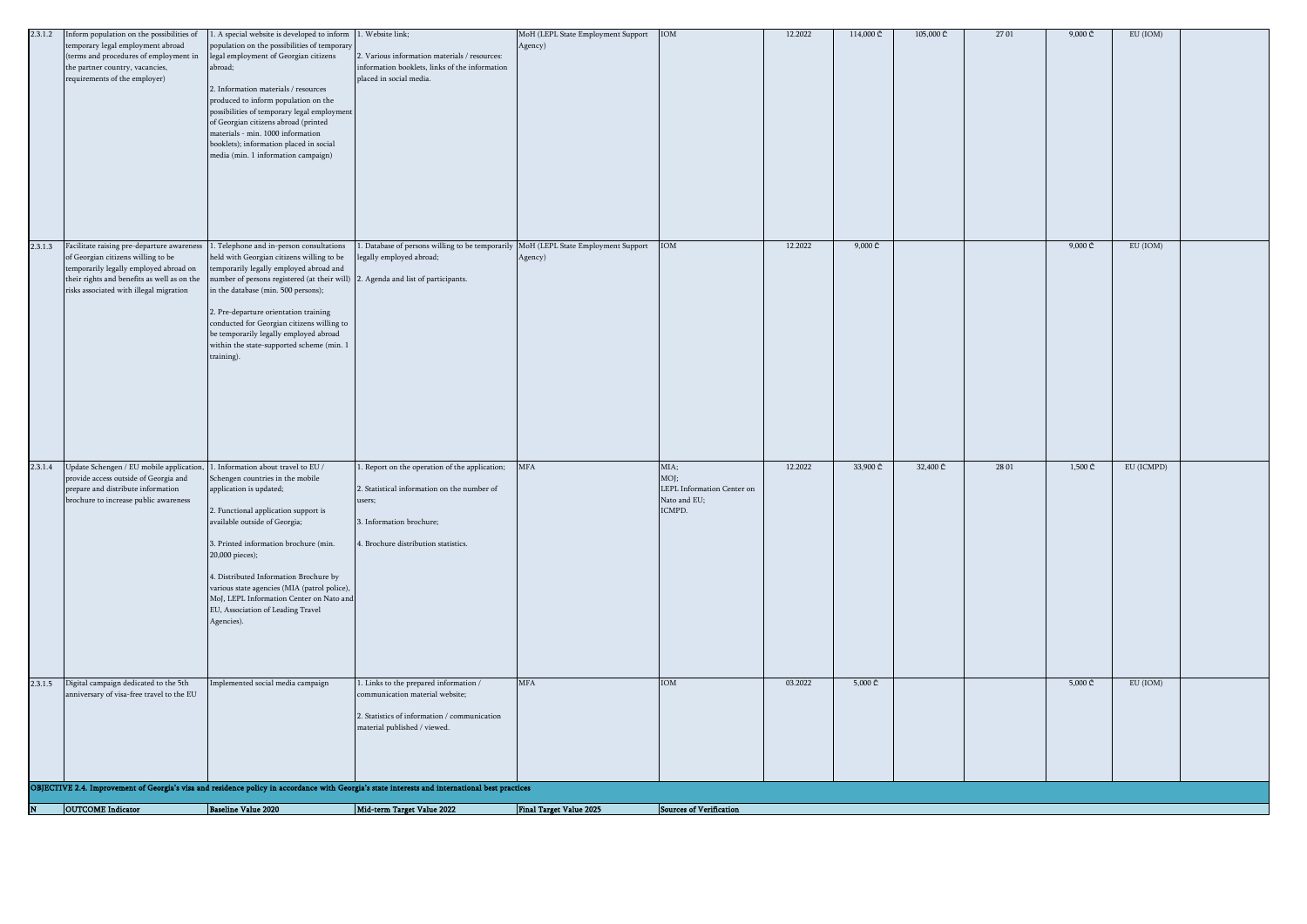| 2.4.1 | Legal norms and regulations on visa and  | Visa and residence policy are defined by                                 | 1. Certain areas of visa and residence policy are Document analyzing compliance of legal |                                         | 1. Normative acts published at the website of Legislative Herald of Georgia;                                                                                                   |
|-------|------------------------------------------|--------------------------------------------------------------------------|------------------------------------------------------------------------------------------|-----------------------------------------|--------------------------------------------------------------------------------------------------------------------------------------------------------------------------------|
|       | residence policy correspond Georgia's    | the set of interlinked legal norms, which                                | identified, which need improving in accordance norms and regulations on visa and         |                                         | 2. Document analyzing compliance of legislative norms with Georgia's national interests (state strategies, sectoral priorities, etc.) and regulatory impact assessment report. |
|       | national interests and the international | requires further refinement and                                          | with Georgia's national interests and the                                                | residence policy with the international |                                                                                                                                                                                |
|       | best practice                            |                                                                          | improvement in accordance with Georgia's international best practice, and regulatory     | best practice and Georgia's national    |                                                                                                                                                                                |
|       |                                          | national interests and the international best impact assessment is made; |                                                                                          | interests is developed                  |                                                                                                                                                                                |
|       |                                          | practice (the rationale for legislative                                  | 2. Legislative amendments are developed and                                              |                                         |                                                                                                                                                                                |
|       |                                          | amendments shall be provided in                                          | initiated.                                                                               |                                         |                                                                                                                                                                                |
|       |                                          | explanatory note attached to the legislative                             |                                                                                          |                                         |                                                                                                                                                                                |
|       |                                          | package)                                                                 |                                                                                          |                                         |                                                                                                                                                                                |
|       |                                          |                                                                          |                                                                                          |                                         |                                                                                                                                                                                |
|       |                                          |                                                                          |                                                                                          |                                         |                                                                                                                                                                                |
|       |                                          |                                                                          |                                                                                          |                                         |                                                                                                                                                                                |
|       |                                          |                                                                          |                                                                                          |                                         |                                                                                                                                                                                |
|       |                                          |                                                                          |                                                                                          |                                         |                                                                                                                                                                                |
|       |                                          |                                                                          |                                                                                          |                                         |                                                                                                                                                                                |
|       | man and a state of                       |                                                                          |                                                                                          |                                         |                                                                                                                                                                                |

Risks: 1. Complexity of proper processing the data required for conducting regulatory impact assessment of respective legal norms: 2. Lack of financial and/or qualified human resources for conducting impact assessment and

| N |         | Activity                                                                                                                                     | Output Indicator                                            | Source of Verification                                                  | Responsible Agency | partner             | Deadline | <b>Budget</b>   | <b>Source of Financing</b> |                     | Comment |              |  |
|---|---------|----------------------------------------------------------------------------------------------------------------------------------------------|-------------------------------------------------------------|-------------------------------------------------------------------------|--------------------|---------------------|----------|-----------------|----------------------------|---------------------|---------|--------------|--|
|   |         |                                                                                                                                              |                                                             |                                                                         |                    | Agency/Organization |          |                 |                            | <b>State budget</b> |         | Other        |  |
|   |         |                                                                                                                                              |                                                             |                                                                         |                    |                     |          |                 | Amount                     | Code                | Amount  | Organization |  |
|   | 2.4.1.1 | Initiate amendments to the applicable<br>legislation in order to make taking<br>biometric data obligatory when applying<br>for Georgian visa | Amendments initiated in relevant<br>normative acts (min. 2) | Draft(s) normative act(s) and details of their<br>submitting to the GoG | <b>MFA</b>         |                     | 12.2022  | Admin. Resource |                            |                     |         |              |  |

# OBJECTIVE 2.5.Facilitation of international mobility in the field of higher education and science

|       | <b>OUTCOME</b> Indicator                                                                                                                                                                        | Baseline Value 2019          | Mid-term Target Value 2025                | Final Target Value 2030                | Sources of Verification                                              |  |  |  |  |  |  |
|-------|-------------------------------------------------------------------------------------------------------------------------------------------------------------------------------------------------|------------------------------|-------------------------------------------|----------------------------------------|----------------------------------------------------------------------|--|--|--|--|--|--|
| 2.5.1 | Number of foreign graduates of Georgia's 1. Foreign graduate - 6416;                                                                                                                            |                              | Baseline figures are increased by min. 5% | Baseline figures are increased by min. | Statistical data of the Ministry of Education and Science of Georgia |  |  |  |  |  |  |
|       | higher educational institutions and of                                                                                                                                                          | 2. Academic personnel - 154. |                                           | 10%                                    |                                                                      |  |  |  |  |  |  |
|       | foreign academic personnel employed in                                                                                                                                                          |                              |                                           |                                        |                                                                      |  |  |  |  |  |  |
|       | the same institutions                                                                                                                                                                           |                              |                                           |                                        |                                                                      |  |  |  |  |  |  |
|       |                                                                                                                                                                                                 |                              |                                           |                                        |                                                                      |  |  |  |  |  |  |
|       |                                                                                                                                                                                                 |                              |                                           |                                        |                                                                      |  |  |  |  |  |  |
|       |                                                                                                                                                                                                 |                              |                                           |                                        |                                                                      |  |  |  |  |  |  |
|       |                                                                                                                                                                                                 |                              |                                           |                                        |                                                                      |  |  |  |  |  |  |
|       |                                                                                                                                                                                                 |                              |                                           |                                        |                                                                      |  |  |  |  |  |  |
|       | Risks: 1. Low international mobility in the period of Novel Coronavirus global pandemic and in the following period; 2. Lack of preparedness and interest from higher educational institutions. |                              |                                           |                                        |                                                                      |  |  |  |  |  |  |

|         | Activity                                                                                                                                        | Output Indicator                             | Source of Verification | Responsible Agency                                                         | Partner                            | Deadline | <b>Budget</b>   | <b>Source of Financing</b> |                     |        | Comment      |  |
|---------|-------------------------------------------------------------------------------------------------------------------------------------------------|----------------------------------------------|------------------------|----------------------------------------------------------------------------|------------------------------------|----------|-----------------|----------------------------|---------------------|--------|--------------|--|
|         |                                                                                                                                                 |                                              |                        |                                                                            | Agency/Organization                |          |                 |                            | <b>State budget</b> |        | Other        |  |
|         |                                                                                                                                                 |                                              |                        |                                                                            |                                    |          |                 | Amount                     | Code                | Amount | Organization |  |
| 2.5.1.1 | Improve the mechanisms for enrollment of Number of enrolled foreign students<br>foreign students in Georgian higher<br>educational institutions |                                              | Statistics of MoE      | MoE<br>(LEPL - The National Center for<br>Educational Quality Enhancement) | Higher educational istitutions     | 12.2022  | Admin. Resource |                            |                     |        |              |  |
| 2.5.1.2 | Update the website:<br>www.studyingeorgia.ge<br>attract foreign students to Georgia                                                             | Updated website:<br>to www.studyingeorgia.ge | Website link           | MoE                                                                        | Higher educational<br>institutions | 12.2022  | Admin. Resource |                            |                     |        |              |  |

# OBJECTIVE 2.6. Expansion of visa-free travel opportunities for Georgian citizens

| <b>OUTCOME</b> Indicator                                                        | Baseline Value 2020 | Mid-term Target Value 2025 | <b>Final Target Value 2030</b> | Sources of Verification                                                         |                 |               |                            |       |         |
|---------------------------------------------------------------------------------|---------------------|----------------------------|--------------------------------|---------------------------------------------------------------------------------|-----------------|---------------|----------------------------|-------|---------|
| Number of countries, where the holders of 65                                    |                     | Min. 5 more countries      | Min. 10 more countries         | 1. Signed agreement / legal act confirming enforcement of the signed agreement; |                 |               |                            |       |         |
| ordinary passports of Georgia can travel                                        |                     |                            |                                | 2. Annual AP monitoring reports.                                                |                 |               |                            |       |         |
| without a visa                                                                  |                     |                            |                                |                                                                                 |                 |               |                            |       |         |
|                                                                                 |                     |                            |                                |                                                                                 |                 |               |                            |       |         |
|                                                                                 |                     |                            |                                |                                                                                 |                 |               |                            |       |         |
|                                                                                 |                     |                            |                                |                                                                                 |                 |               |                            |       |         |
| Risks: Lack of political will of the other side or delay in relevant procedures |                     |                            |                                |                                                                                 |                 |               |                            |       |         |
| Activity                                                                        | Output Indicator    | Source of Verification     | <b>Responsible Agency</b>      | Partner                                                                         | <b>Deadline</b> | <b>Budget</b> | <b>Source of Financing</b> |       | Comment |
|                                                                                 |                     |                            |                                | Agency/Organization                                                             |                 |               | <b>State budget</b>        | Other |         |
|                                                                                 |                     |                            |                                |                                                                                 |                 |               |                            |       |         |

Amount Code Amount Organization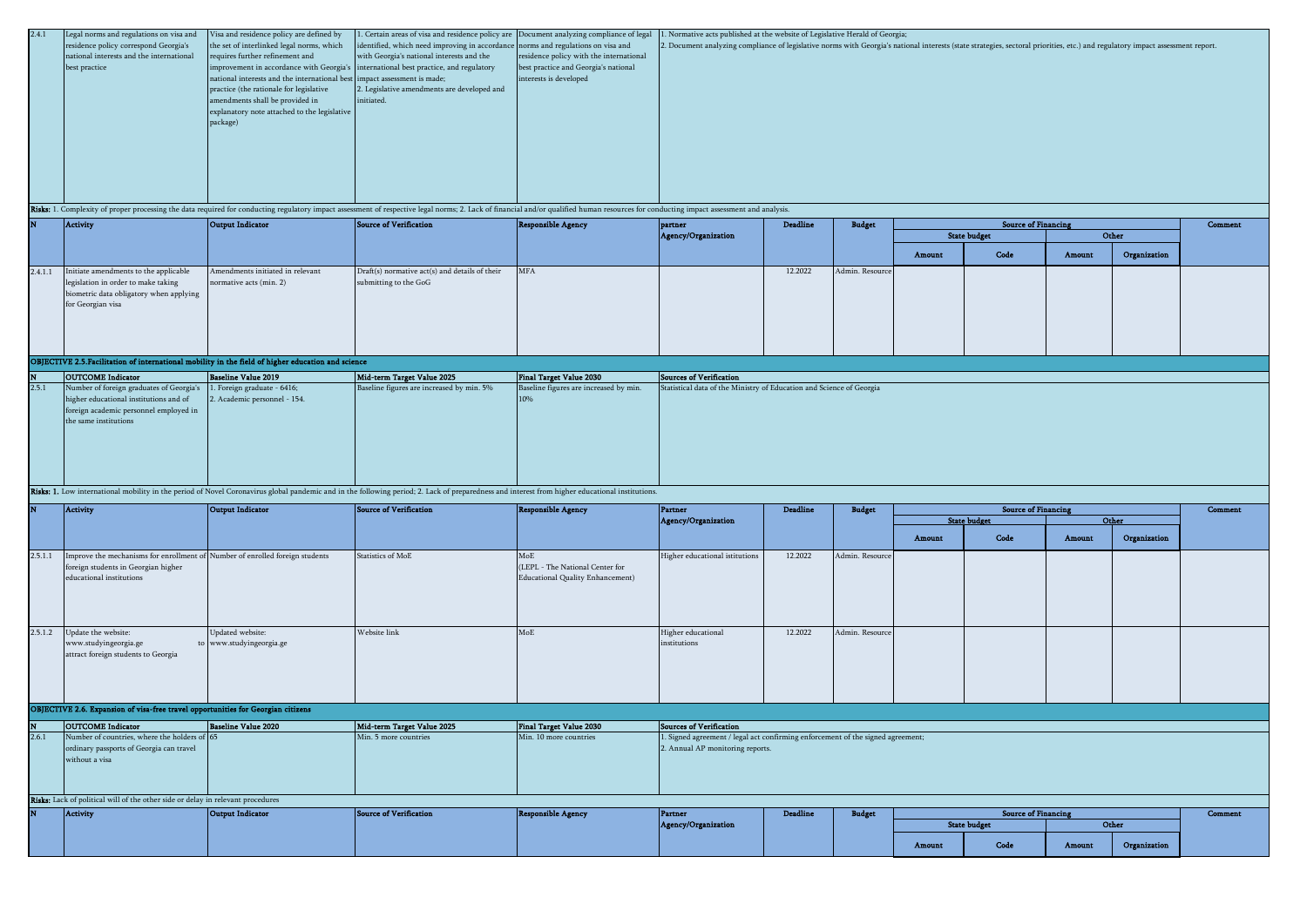| 2.6.1.1 |                                                                              |                                                                          | Initiate agreement on visa free movement Draft agreement sent to potential signatory Details of letter / note verbale on initiating | <b>MFA</b> | 12.2022 | Admin. Resource |  |  |  |
|---------|------------------------------------------------------------------------------|--------------------------------------------------------------------------|-------------------------------------------------------------------------------------------------------------------------------------|------------|---------|-----------------|--|--|--|
|         | for holders of ordinary passports of                                         | party (min. 1)                                                           | agreement                                                                                                                           |            |         |                 |  |  |  |
|         | Georgia                                                                      |                                                                          |                                                                                                                                     |            |         |                 |  |  |  |
|         |                                                                              |                                                                          |                                                                                                                                     |            |         |                 |  |  |  |
|         |                                                                              |                                                                          |                                                                                                                                     |            |         |                 |  |  |  |
|         |                                                                              |                                                                          |                                                                                                                                     |            |         |                 |  |  |  |
|         |                                                                              |                                                                          |                                                                                                                                     |            |         |                 |  |  |  |
|         | 2.6.1.2 Conclude agreement on visa free                                      | Agreement on visa free movement is signed Web link of Legislative Herald |                                                                                                                                     | <b>MFA</b> | 12.2022 | Admin. Resource |  |  |  |
|         | movement for holders of ordinary                                             | (min 1)                                                                  |                                                                                                                                     |            |         |                 |  |  |  |
|         | passports of Georgia                                                         |                                                                          |                                                                                                                                     |            |         |                 |  |  |  |
|         |                                                                              |                                                                          |                                                                                                                                     |            |         |                 |  |  |  |
|         |                                                                              |                                                                          |                                                                                                                                     |            |         |                 |  |  |  |
|         |                                                                              |                                                                          |                                                                                                                                     |            |         |                 |  |  |  |
|         |                                                                              |                                                                          |                                                                                                                                     |            |         |                 |  |  |  |
|         |                                                                              |                                                                          |                                                                                                                                     |            |         |                 |  |  |  |
|         | OBJECTIVE 2.7. Improvement of accessibility and quality of consular services |                                                                          |                                                                                                                                     |            |         |                 |  |  |  |

| N     | <b>OUTCOME</b> Indicator                | Baseline Value 2020                 | Mid-term Target Value 2025                                                            | Final Target Value 2030        | <b>Sources of Verification</b>                                                  |
|-------|-----------------------------------------|-------------------------------------|---------------------------------------------------------------------------------------|--------------------------------|---------------------------------------------------------------------------------|
| 2.7.1 | Number of Georgian missions abroad,     | 70 missions and 69 honorary consuls | Min. 1 additional mission and min. 15 honorary Min. 3 additional missions and min. 30 |                                | Order of the Minister of Foreign Affairs of Georgia on opening a mission abroad |
|       | where consular activities are performed |                                     | consuls                                                                               | honorary consuls               |                                                                                 |
|       |                                         |                                     |                                                                                       |                                |                                                                                 |
|       |                                         |                                     |                                                                                       |                                |                                                                                 |
| 2.7.2 | Number of external visa application     | Baseline Value 2020                 | Mid-term Target Value 2025                                                            | <b>Final Target Value 2030</b> | Annual AP monitoring report                                                     |
|       | centers of Georgia                      |                                     |                                                                                       |                                |                                                                                 |
|       |                                         |                                     |                                                                                       |                                |                                                                                 |
|       |                                         |                                     |                                                                                       |                                |                                                                                 |
|       |                                         |                                     |                                                                                       |                                |                                                                                 |
| 2.7.3 | Number of updates launched / new        | Baseline Value 2020                 | Mid-term Target Value 2025                                                            | Final Target Value 2030        | Reports on monitoring / changes made to the system                              |
|       | features added to the Consular Case     |                                     |                                                                                       |                                |                                                                                 |
|       | Management Electronic System            |                                     |                                                                                       |                                |                                                                                 |
|       | (GeoConsul)                             |                                     |                                                                                       |                                |                                                                                 |
|       |                                         |                                     |                                                                                       |                                |                                                                                 |
|       |                                         |                                     |                                                                                       |                                |                                                                                 |
|       |                                         |                                     |                                                                                       |                                |                                                                                 |

#### Amount Code Amount Organization 2.7.1.1 Expand the coverage area of consular posts Number of new consular posts of Georgia Crder of the Minister of Foreign Affairs on of Georgia abroad (min. 3) opening consular post MFA 12.2022 Admin. Resource 2.7.1.2 Conclude agreement with VFS Global aimed at processing E-visa application, refining visa issuing procedures and ensuring safety Agreement signed with VFS Global Details of the agreement signed with VFS Global MFA 12.2022 Admin. Resource 2.7.1.3 Update the software of Consular Case Management Electronic System (GeoConsul) and create a mobile *application* 1. Number of software updates (min. 1); 2. Added user module, analytics module; 3. Mobile App. 1. System monitoring report and/or report on MFA IOM the change made to the System; 2. Link of Mobile App. GIZ  $12.2022$  215,500 ₾ 160,500 ₾ IOM German Government (GIZ) N OUTCOME Indicator Baseline Value 2020 Mid-term Target Value 2023 Final Target Value 2025 OBJECTIVE 2.8. Raising preparedness to act in potential crisis situations abroad Sources of Verification Comment Budget **Source of Financing** State budget Other Responsible Agency Partner<br>Agency/Organization Deadline Risks: 1. Lack of financial resources; 2. Delay in relevant procedures caused by receiving country. **Number of Activity CERN Activity Output Indicator Source of Verification**

|              | ________________                                                           | __________________ |                                           |                                     |                                                       |                 |               |        |                            |        |              |         |
|--------------|----------------------------------------------------------------------------|--------------------|-------------------------------------------|-------------------------------------|-------------------------------------------------------|-----------------|---------------|--------|----------------------------|--------|--------------|---------|
| 2.8.1        | Percentage of Georgian Missions abroad, 28% of missions have developed the |                    | 80% of missions have developed the Manual | 100% of missions have developed the | Manuals on Rule of Action in Crisis Situations Abroad |                 |               |        |                            |        |              |         |
|              | having regularly updated Manual on Rule Manual                             |                    |                                           | Manual                              |                                                       |                 |               |        |                            |        |              |         |
|              | of Action in Crisis Situations Abroad                                      |                    |                                           |                                     |                                                       |                 |               |        |                            |        |              |         |
|              |                                                                            |                    |                                           |                                     |                                                       |                 |               |        |                            |        |              |         |
|              |                                                                            |                    |                                           |                                     |                                                       |                 |               |        |                            |        |              |         |
|              |                                                                            |                    |                                           |                                     |                                                       |                 |               |        |                            |        |              |         |
| რისკები: N/A |                                                                            |                    |                                           |                                     |                                                       |                 |               |        |                            |        |              |         |
|              | Activity                                                                   | Output Indicator   | Source of Verification                    | <b>Responsible Agency</b>           | partner                                               | <b>Deadline</b> | <b>Budget</b> |        | <b>Source of Financing</b> |        |              | Comment |
|              |                                                                            |                    |                                           |                                     | Agency/Organization                                   |                 |               |        | <b>State budget</b>        | Other  |              |         |
|              |                                                                            |                    |                                           |                                     |                                                       |                 |               |        |                            |        |              |         |
|              |                                                                            |                    |                                           |                                     |                                                       |                 |               | Amount | Code                       | Amount | Organization |         |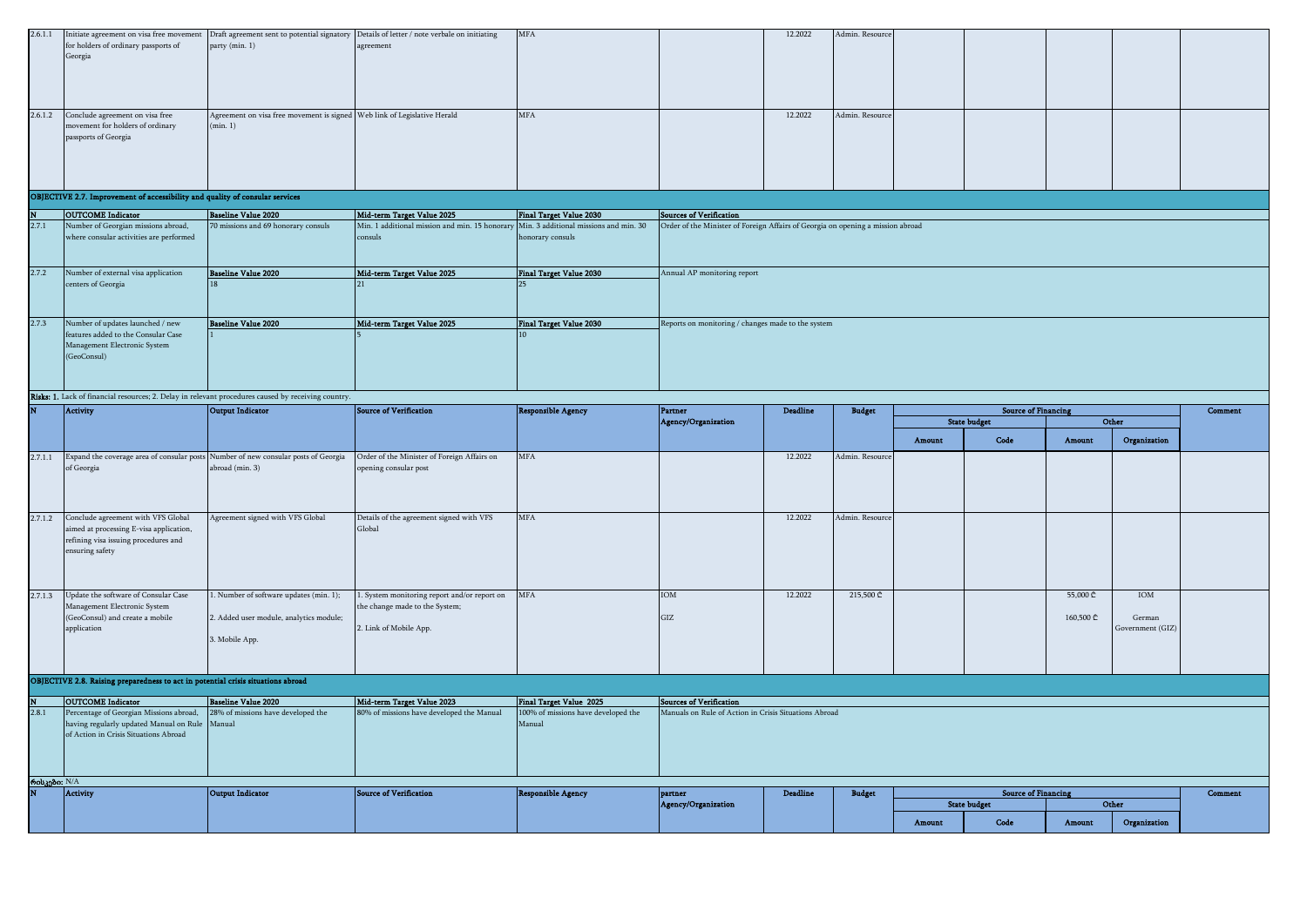|  | 2.8.1.1 Retrain the future consular officers within Trained employee (min. 10)                             |  | Program curriculum and list of participants | <b>MFA</b> |  | 12.2022 | Admin. Resource |  |  |  |  |  |
|--|------------------------------------------------------------------------------------------------------------|--|---------------------------------------------|------------|--|---------|-----------------|--|--|--|--|--|
|  | the consular crisis management module of                                                                   |  |                                             |            |  |         |                 |  |  |  |  |  |
|  | the mandatory special training program                                                                     |  |                                             |            |  |         |                 |  |  |  |  |  |
|  | for the appointment of a consular officer                                                                  |  |                                             |            |  |         |                 |  |  |  |  |  |
|  |                                                                                                            |  |                                             |            |  |         |                 |  |  |  |  |  |
|  |                                                                                                            |  |                                             |            |  |         |                 |  |  |  |  |  |
|  |                                                                                                            |  |                                             |            |  |         |                 |  |  |  |  |  |
|  |                                                                                                            |  |                                             |            |  |         |                 |  |  |  |  |  |
|  | OBJECTIVE 2.9. Raising professional capabilities and skills of personnel working on legal migration issues |  |                                             |            |  |         |                 |  |  |  |  |  |

| <b>OUTCOME</b> Indicator               | Baseline Value 2019        | Mid-term Target Value 2025 | Final Target Value 2030    | Sources of Verification      |
|----------------------------------------|----------------------------|----------------------------|----------------------------|------------------------------|
| Number of retrained employees of the   | Up to 40 employees         | Min. 30 employees per year | Min. 30 employees per year | Annual AP monitoring reports |
| Ministry of Foreign Affairs of Georgia |                            |                            |                            |                              |
|                                        |                            |                            |                            |                              |
|                                        |                            |                            |                            |                              |
| Number of retrained employees of the   | <b>Baseline Value 2019</b> | Mid-term Target Value 2025 | Final Target Value 2030    | Annual AP monitoring reports |
| Public Service Development Agency      | 6 employees                | Min. 16 employees          | Min. 16 employees          |                              |
|                                        |                            |                            |                            |                              |
|                                        |                            |                            |                            |                              |

Risks: 1. No need for retraining in specific period; 2. Lack of financial resources.

|         | <b>Activity</b>                                                                                                                                                                             | <b>Output Indicator</b>                                                                                                                                           | <b>Source of Verification</b>                                                                                                                     | <b>Responsible Agency</b>                                                                             | partner                                                                      | <b>Deadline</b> | <b>Budget</b>     |        | <b>Source of Financing</b> |                      |                                       | <b>Comment</b> |
|---------|---------------------------------------------------------------------------------------------------------------------------------------------------------------------------------------------|-------------------------------------------------------------------------------------------------------------------------------------------------------------------|---------------------------------------------------------------------------------------------------------------------------------------------------|-------------------------------------------------------------------------------------------------------|------------------------------------------------------------------------------|-----------------|-------------------|--------|----------------------------|----------------------|---------------------------------------|----------------|
|         |                                                                                                                                                                                             |                                                                                                                                                                   |                                                                                                                                                   |                                                                                                       | Agency/Organization                                                          |                 |                   |        | <b>State budget</b>        |                      | Other                                 |                |
|         |                                                                                                                                                                                             |                                                                                                                                                                   |                                                                                                                                                   |                                                                                                       |                                                                              |                 |                   | Amount | Code                       | Amount               | Organization                          |                |
| 2.9.1.1 | Retrain the personnel of MoH and State<br>Employment Support Agency responsible<br>for regulation and management of labour<br>migration in order to improve skills and<br>building capacity | Retrained personnel of MoH, State<br>Employment Support Agency and Labor<br>Inspection Service (min. 25);<br>2. Number of capacity building measures<br>(min. 1). | Agenda of the training or study visit and the list MoH<br>of participants                                                                         |                                                                                                       | IOM<br>GIZ                                                                   | 12.2022         | 148,000 ₾         |        |                            | 80,000 ₾<br>68,000 ₾ | IOM<br>Government of<br>Germany (GIZ) |                |
| 2.9.1.2 | Facilitate improving skills and building<br>capacity of the personnel of PSDA<br>working on residence permits                                                                               | Retrained personnel (min. 16);<br>2. Number of capacity building measures<br>(min. 4).                                                                            | . List of participants;<br>2. Agenda of the training or study visit.                                                                              | MoJ (LEPL PSDA)                                                                                       | <b>CMPD</b>                                                                  | 12.2022         | 41,512 ₾          |        |                            | 41,512 ₾             | EU (ICMPD)                            |                |
| 2.9.1.3 | Facilitate improving skills and building<br>capacity of the personnel of PSDA<br>working on defining the status of stateless                                                                | . Retrained personnel (min. 16);<br>2. Number of capacity building measures<br>(min. 1).                                                                          | . List of participants;<br>2. Agenda of the training or study visit.                                                                              | MoJ (LEPL PSDA)                                                                                       | UNHCR                                                                        | 12.2022         | 16,500 ₾          |        |                            | 16.500 ₾             | <b>UNHCR</b>                          |                |
| 2.9.1.4 | Hold coordination meeting with consular<br>officials aimed at informing them on<br>legislative and other important ongoing<br>issues                                                        | Coordination meeting is held with<br>participation of min. 30 consular officials                                                                                  | Agenda and list of participants of the<br>coordination meeting                                                                                    | <b>MFA</b>                                                                                            | <b>CMPD</b>                                                                  | 12.2022         | $20,000 \text{ }$ |        |                            | 20,000 ₾             | EU (ICMPD)                            |                |
|         | Sectoral priority 3. Fight against illegal migration                                                                                                                                        |                                                                                                                                                                   |                                                                                                                                                   |                                                                                                       |                                                                              |                 |                   |        |                            |                      |                                       |                |
|         | GOAL 3. Effective fight against illegal migration and transnational organized crime and improvement of border security                                                                      |                                                                                                                                                                   |                                                                                                                                                   | Link to SDGs:                                                                                         | 5; 8; 10; 16;                                                                |                 |                   |        |                            |                      |                                       |                |
|         | OBJECTIVE 3.1. Enhancing international cooperation in fighting illegal migration and THB                                                                                                    |                                                                                                                                                                   |                                                                                                                                                   |                                                                                                       |                                                                              |                 |                   |        |                            |                      |                                       |                |
|         | <b>OUTCOME</b> Indicator                                                                                                                                                                    | <b>Baseline Value 2020</b>                                                                                                                                        | Mid-term Target Value 2025                                                                                                                        | Final Target Value 2030                                                                               | <b>Sources of Verification</b>                                               |                 |                   |        |                            |                      |                                       |                |
| 3.1.1   | Number of international agreements and<br>memoranda of cooperation concluded                                                                                                                | 49 international agreements and 19<br>memoranda of cooperation                                                                                                    | Min. 5 new international agreements and 2<br>memoranda of cooperation                                                                             | Min. 10 new international agreements<br>and 4 memoranda of cooperation                                | Texts of the international agreements and memoranda of cooperation concluded |                 |                   |        |                            |                      |                                       |                |
| 3.1.2   | Number of joint events implemented                                                                                                                                                          | <b>Baseline Value 2020</b>                                                                                                                                        | Mid-term Target Value 2025                                                                                                                        | Final Target Value 2030                                                                               | Annual AP monitoring reports                                                 |                 |                   |        |                            |                      |                                       |                |
|         | under the auspices of FRONTEX                                                                                                                                                               | 1. 3 joint operations;<br>Covid-19 pandemic).                                                                                                                     | . Min. 10 joint operations;<br>2. Joint meetings did not take place (due to 2. Min. 10 joint meetings, during which the<br>nformation was shared. | . Min. 20 joint operations;<br>2. Min. 25 joint meetings, during which<br>the information was shared. |                                                                              |                 |                   |        |                            |                      |                                       |                |
| 3.1.3   | Timeframes of implementing foreign<br>countries' requests of legal assistance on                                                                                                            | <b>Baseline Value 2020</b>                                                                                                                                        | Mid-term Target Value 2025                                                                                                                        | Final Target Value 2030                                                                               | Statistical data of Georgia's Prosecutor's Office                            |                 |                   |        |                            |                      |                                       |                |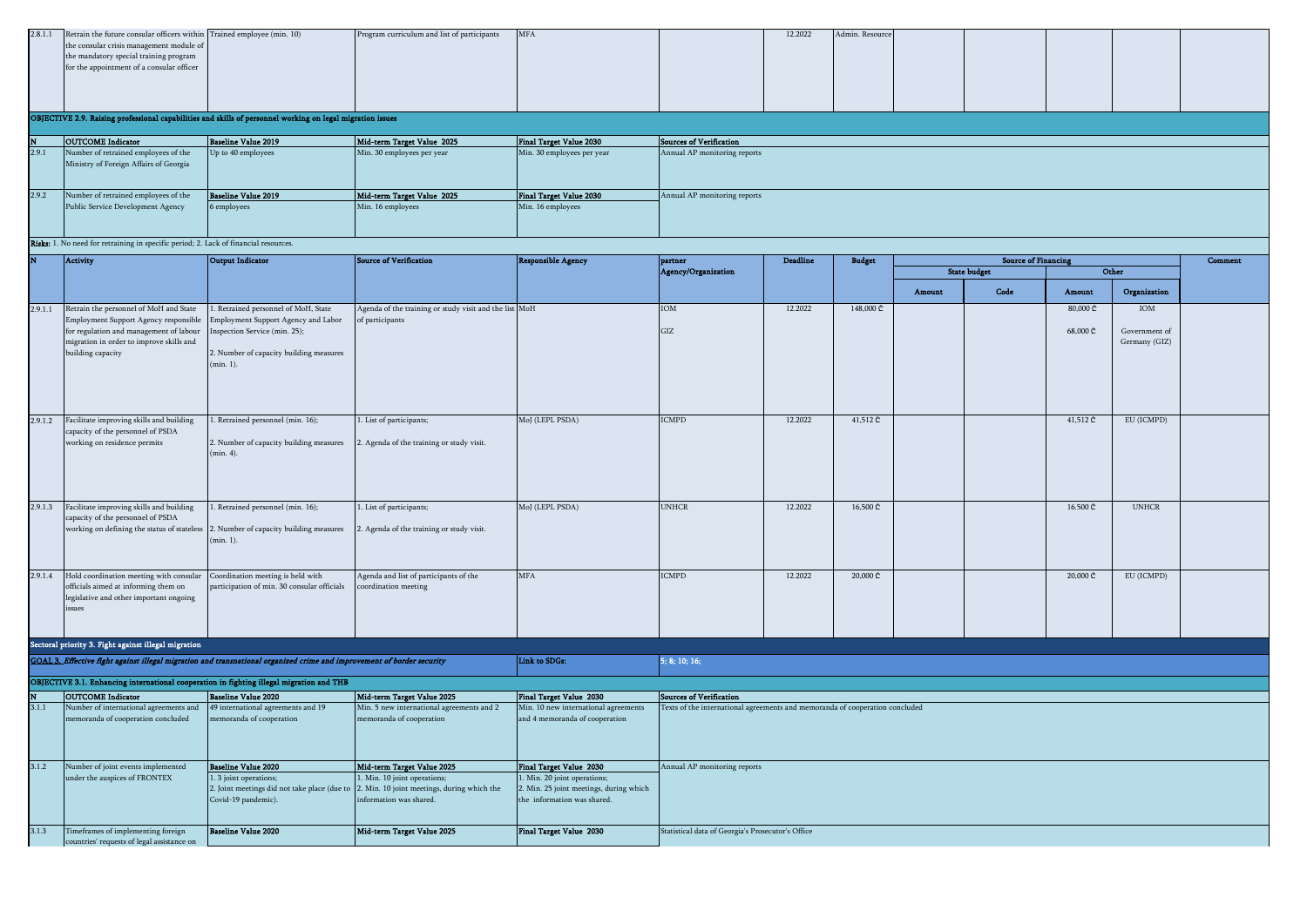| THB cases and sending respective legal |             | 1. Timeframe of implementation of requests 1. Timeframe of implementation of requests - 2 1. Timeframe of implementation of |                                       |
|----------------------------------------|-------------|-----------------------------------------------------------------------------------------------------------------------------|---------------------------------------|
| requests by Georgia's competent        | - 4 months: | months:                                                                                                                     | requests - 2 months:                  |
| authorities                            |             | 2. Timeframe of sending requests - 45 days. 2. Timeframe of sending requests - 20 days.                                     | 2. Timeframe of sending requests - 20 |
|                                        |             |                                                                                                                             |                                       |
|                                        |             |                                                                                                                             |                                       |
|                                        |             |                                                                                                                             |                                       |

Risks: 1. Lack of interest from partner countries to conclude international legal documents; 2. Lack of human resources in Georgia's Prosecutor's Office

|         |                                                                                                                                                                                                                             |                                                                                                                                                                                                                | a, i. Lack of interest from partner countries to concident international regardocuments, 2. Lack of numan resources in Georgia's 1 rosecutor's Office |                                |                                                             |          |                 |          |                                                   |          |                |         |
|---------|-----------------------------------------------------------------------------------------------------------------------------------------------------------------------------------------------------------------------------|----------------------------------------------------------------------------------------------------------------------------------------------------------------------------------------------------------------|-------------------------------------------------------------------------------------------------------------------------------------------------------|--------------------------------|-------------------------------------------------------------|----------|-----------------|----------|---------------------------------------------------|----------|----------------|---------|
| N       | <b>Activity</b>                                                                                                                                                                                                             | Output Indicator                                                                                                                                                                                               | Source of Verification                                                                                                                                | <b>Responsible Agency</b>      | Partner<br>Agency/Organization                              | Deadline | <b>Budget</b>   |          | <b>Source of Financing</b><br><b>State budget</b> |          | Other          | Comment |
|         |                                                                                                                                                                                                                             |                                                                                                                                                                                                                |                                                                                                                                                       |                                |                                                             |          |                 | Amount   | Code                                              | Amount   | Organization   |         |
| 3.1.1.1 | Conclude agreements on readmission of<br>persons staying without authorization<br>with third countries having strategic<br>importance                                                                                       | Number of signed agreements (min. 1)                                                                                                                                                                           | Signed agreements                                                                                                                                     | MIA                            | <b>MFA</b>                                                  | 12.2022  | Admin. Resource |          |                                                   |          |                |         |
| 3.1.1.2 | Conclude international agreements or<br>memoranda in the field of combatting<br>crime / law enforcement                                                                                                                     | Number of signed international agreements Signed international agreement or<br>or memoranda (min. 1)                                                                                                           | memorandum                                                                                                                                            | MIA                            | <b>MFA</b>                                                  | 12.2022  | Admin. Resource |          |                                                   |          |                |         |
| 3.1.1.3 | Conclude cooperation plans with partner Signed cooperation plans for 2022-2023<br>countries in the field of border protection (min. 2)                                                                                      |                                                                                                                                                                                                                | Signed cooperation plans                                                                                                                              | <b>MIA</b>                     |                                                             | 12.2022  | 10,000 ₾        | 10,000 ₾ | 30 02                                             |          |                |         |
| 3.1.1.4 | Strengthen cooperation with FRONTEX                                                                                                                                                                                         | 1. FRONTEX-led joint operations (min. 5); 1. Details of legal act (agency, signatory,<br>2. FRONTEX-led working meeting<br>conducted in the framework of Eastern<br>Partnership Risk Analysis Platform (min.2) | number, date);<br>2. Agenda and list of participants.                                                                                                 | MIA                            | <b>FRONTEX</b>                                              | 12.2022  | 20,000 ₾        | 200 ₾    | 30 02                                             | 19,800 ₾ | <b>FRONTEX</b> |         |
|         | 3.1.1.5 Renewal of the Memorandum of<br>Understanding between the Ministry of<br>Internal Affairs of Georgia and the IOM<br>Mission to Georgia "on Voluntary Return<br>of Persons Staying in Georgia on Irregular<br>basis" | Signed memorandum                                                                                                                                                                                              | Document of Memorandum                                                                                                                                | MIA                            | IOM                                                         | 12.2022  | Admin. Resource |          |                                                   |          |                |         |
|         |                                                                                                                                                                                                                             | OBJECTIVE 3.2. Effective implementation of agreements on the readmission of persons residing without authorization                                                                                             |                                                                                                                                                       |                                |                                                             |          |                 |          |                                                   |          |                |         |
|         | <b>OUTCOME</b> Indicator                                                                                                                                                                                                    | <b>Baseline Value 2019</b>                                                                                                                                                                                     | Mid-term Target Value 2025                                                                                                                            | <b>Final Target Value 2030</b> | <b>Sources of Verification</b>                              |          |                 |          |                                                   |          |                |         |
| 3.2.1   | Percentage of positive decisions made on<br>readmission applications                                                                                                                                                        |                                                                                                                                                                                                                | Min. 94-97%                                                                                                                                           | Min. 94-97%                    | Statistical data of Ministry of Internal Affairs of Georgia |          |                 |          |                                                   |          |                |         |
| 3.2.2   | Number of updates launched / new                                                                                                                                                                                            | <b>Baseline Value 2019</b>                                                                                                                                                                                     | Mid-term Target Value 2025                                                                                                                            | Final Target Value 2030        | Reports on monitoring / change made to the System           |          |                 |          |                                                   |          |                |         |
|         | features added to the Readmission Case<br>Management Electronic System (RCMES)                                                                                                                                              |                                                                                                                                                                                                                |                                                                                                                                                       |                                |                                                             |          |                 |          |                                                   |          |                |         |
|         | Risks: Increased number of unsubstantiated readmission applications                                                                                                                                                         |                                                                                                                                                                                                                |                                                                                                                                                       |                                |                                                             |          |                 |          |                                                   |          |                |         |
|         | <b>Activity</b>                                                                                                                                                                                                             | Output Indicator                                                                                                                                                                                               | <b>Source of Verification</b>                                                                                                                         | <b>Responsible Agency</b>      | partner                                                     | Deadline | <b>Budget</b>   |          | <b>Source of Financing</b>                        |          |                | Comment |
|         |                                                                                                                                                                                                                             |                                                                                                                                                                                                                |                                                                                                                                                       |                                | Agency/Organization                                         |          |                 |          | <b>State budget</b>                               |          | Other          |         |
|         |                                                                                                                                                                                                                             |                                                                                                                                                                                                                |                                                                                                                                                       |                                |                                                             |          |                 | Amount   | Code                                              | Amount   | Organization   |         |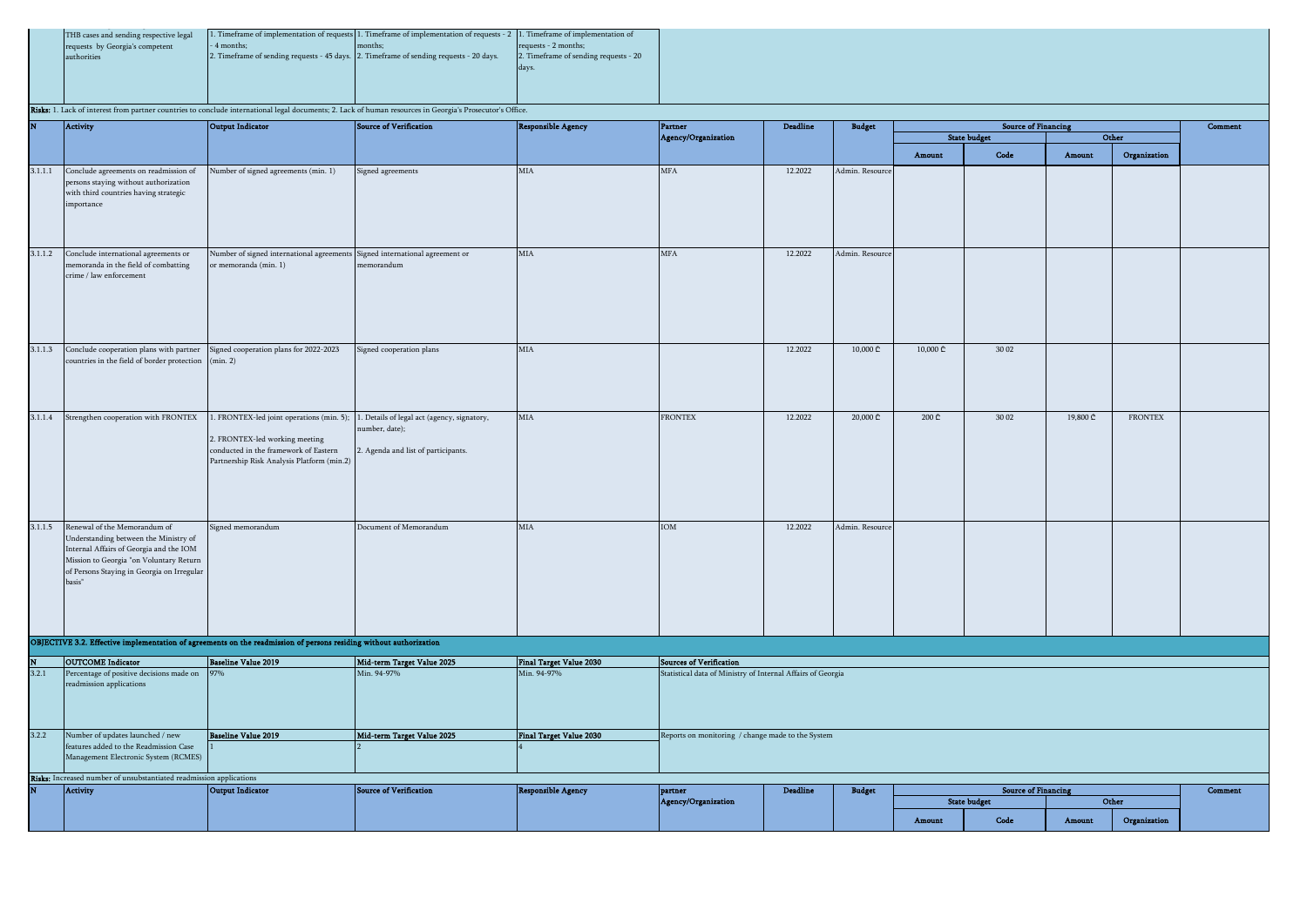|         | 3.2.1.1 Monitor the implementation of<br>"Agreement between EU and Georgia on<br>Readmission of Persons Residing without<br>Authorization" together with<br>representatives of EU MSs | Meeting of the joint committee (min. 1)                                                                                                                                                      | Agenda of the committee meeting                                                      | MFA                                                                                   | $_{\rm MIA}$                                                | 12.2022         | Admin. Resource |         |                                                   |          |              |         |
|---------|---------------------------------------------------------------------------------------------------------------------------------------------------------------------------------------|----------------------------------------------------------------------------------------------------------------------------------------------------------------------------------------------|--------------------------------------------------------------------------------------|---------------------------------------------------------------------------------------|-------------------------------------------------------------|-----------------|-----------------|---------|---------------------------------------------------|----------|--------------|---------|
| 3.2.1.2 | Update and promote Readmission Case<br>Georgia                                                                                                                                        | The program is updated (min. 1 update)<br>Management Electronic System created by and the update is submitted to the relevant<br>state entities of interested countries (min. 2<br>meetings) | Update report and details of correspondence<br>containing information on the meeting | MFA                                                                                   | IOM                                                         | 12.2022         | 55,000 ₾        |         |                                                   | 55,000 ₾ | IOM          |         |
| 3.2.1.3 | Conclude bilateral implementation<br>protocols with countries - participants of<br>the EU/Georgia Agreement on<br>Readmission of Persons Residing without<br>Authorization            | Number of signed implementation<br>protocols (min. 1)                                                                                                                                        | Signed implementation protocols                                                      | MIA                                                                                   | $_{\rm MFA}$                                                | 12.2022         | Admin. Resource |         |                                                   |          |              |         |
|         | OBJECTIVE 3.3. Further development of expulsion mechanisms of the persons illegally staying in Georgia                                                                                |                                                                                                                                                                                              |                                                                                      |                                                                                       |                                                             |                 |                 |         |                                                   |          |              |         |
|         | <b>OUTCOME</b> Indicator                                                                                                                                                              | <b>Baseline Value 2019</b>                                                                                                                                                                   | Mid-term Target Value 2025                                                           | <b>Final Target Value 2030</b>                                                        | Sources of Verification                                     |                 |                 |         |                                                   |          |              |         |
| 3.3.1   | Percentage of expulsion decisions enforced 84% of expulsion decisions enforced                                                                                                        |                                                                                                                                                                                              | Share of enforced expulsion decisions amounts<br>to min. 85% of the decisions made   | Share of enforced expulsion decisions<br>amounts to min. 85% of the decisions<br>made | Statistical data of Ministry of Internal Affairs of Georgia |                 |                 |         |                                                   |          |              |         |
|         | Risks: Lack of political will and cooperation from receiving country in return process                                                                                                |                                                                                                                                                                                              |                                                                                      |                                                                                       |                                                             |                 |                 |         |                                                   |          |              |         |
|         | <b>Activity</b>                                                                                                                                                                       | Output Indicator                                                                                                                                                                             | <b>Source of Verification</b>                                                        | <b>Responsible Agency</b>                                                             | partner<br>Agency/Organization                              | <b>Deadline</b> | <b>Budget</b>   |         | <b>Source of Financing</b><br><b>State budget</b> |          | Other        | Comment |
|         |                                                                                                                                                                                       |                                                                                                                                                                                              |                                                                                      |                                                                                       |                                                             |                 |                 |         |                                                   |          | Organization |         |
|         |                                                                                                                                                                                       |                                                                                                                                                                                              |                                                                                      |                                                                                       |                                                             |                 |                 | Amount  | Code                                              | Amount   |              |         |
| 3.3.1.1 | Prepare draft legal act aimed at improving Draft legal act prepared (min. 1)<br>legislative basis for fighting against illegal<br>migration                                           |                                                                                                                                                                                              | Draft legal act                                                                      | MIA                                                                                   |                                                             | 12.2022         | Admin. Resource |         |                                                   |          |              |         |
| 3.3.1.2 | Arrange infrastructure for outdoor<br>activites for persons placed in the<br>temporary accommodation center of<br>MIA's Migration Department                                          | Infrastructure arranged for physical<br>activities                                                                                                                                           | Delivery and Acceptance Act                                                          | MIA                                                                                   | IOM                                                         | 12.2022         | 50,000 ₾        |         |                                                   | 50,000 ₾ | IOM          |         |
| 3.3.1.3 | Provide additional video surveillance<br>equipment to the temporary<br>accommodation center in order to ensure<br>security measures                                                   | Additional video surveillance equipment<br>provided (min. 3)                                                                                                                                 | Delivery and Acceptance Act                                                          | MIA                                                                                   |                                                             | 12.2022         | 7,500 ₾         | 7,500 ₾ | 30 01                                             |          |              |         |
|         | OBJECTIVE 3.4. Improvement of mechanisms for detection of THB crime and conducting effective criminal prosecution                                                                     |                                                                                                                                                                                              |                                                                                      |                                                                                       |                                                             |                 |                 |         |                                                   |          |              |         |
|         | <b>OUTCOME</b> Indicator                                                                                                                                                              | <b>Baseline Value 2019</b>                                                                                                                                                                   | Mid-term Target Value 2025                                                           | <b>Final Target Value 2030</b>                                                        | Sources of Verification                                     |                 |                 |         |                                                   |          |              |         |
| 3.4.1   | Percentage of cases out of the number of 23%<br>investigations of THB crime, on which<br>criminal persecution was initiated                                                           |                                                                                                                                                                                              | Min. 23%                                                                             | Min. 26%                                                                              | Unified database on THB crime                               |                 |                 |         |                                                   |          |              |         |
|         | Risks: 1. Lack of human resources; 2. Lack of cooperation of persons with law enforcement agencies.                                                                                   |                                                                                                                                                                                              |                                                                                      |                                                                                       |                                                             |                 |                 |         |                                                   |          |              |         |
|         | Activity                                                                                                                                                                              | Output Indicator                                                                                                                                                                             | Source of Verification                                                               | <b>Responsible Agency</b>                                                             | Partner<br>Agency/Organization                              | Deadline        | <b>Budget</b>   |         | <b>Source of Financing</b><br><b>State budget</b> | Other    |              | Comment |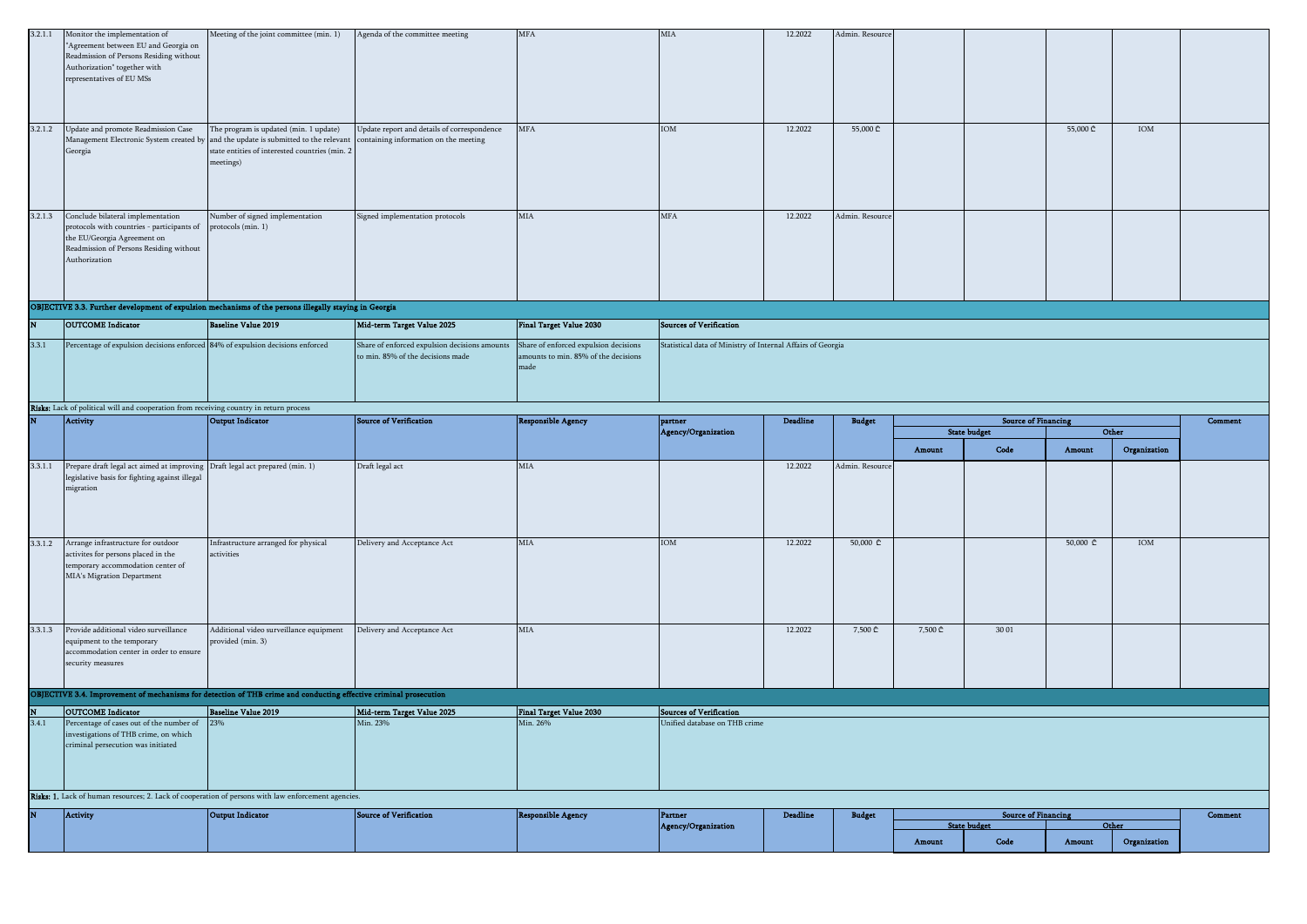| 3.4.1.1 | Conduct inspection of the organizations<br>considered as high risk for THB and<br>interview their employees by mobile<br>inspection teams and the Task Force<br>staffed by the representatives of law<br>enforcement agencies to identify the facts<br>of trafficking | 1. Min. 100 organizations considered as<br>high risk for trafficking are inspected;<br>2. Min. 350 employees are interviewed.                                                                                                                  | Information provided by MIA                                                                                                                                                                                             | $_{\rm MIA}$                                                                                                                                   |                                                                                                                            | 12.2022  | Admin. Resource |        |                            |          |              | Agency<br>responsible<br>for reporting:<br>MoJ (THB Council) |
|---------|-----------------------------------------------------------------------------------------------------------------------------------------------------------------------------------------------------------------------------------------------------------------------|------------------------------------------------------------------------------------------------------------------------------------------------------------------------------------------------------------------------------------------------|-------------------------------------------------------------------------------------------------------------------------------------------------------------------------------------------------------------------------|------------------------------------------------------------------------------------------------------------------------------------------------|----------------------------------------------------------------------------------------------------------------------------|----------|-----------------|--------|----------------------------|----------|--------------|--------------------------------------------------------------|
| 3.4.1.2 | Cooperation between Labour Inspection<br>Service and MIA's Central Criminal Police Labour Inspection Service;<br>Department for detection of signs of<br>labour exploitation, referral and timely<br>response                                                         | . Min. 120 organizations are inspected by<br>2. Number of investigations on labour<br>exploitation cases initiated on the grounds<br>of referrals from Labour Inspection Service.                                                              | Details of the order of the Minister of IDPs<br>from Occupied Territories, Labour, Health and<br>Social Affairs;<br>2. Information provided by MIA.                                                                     | MoH                                                                                                                                            | MIA                                                                                                                        | 12.2022  | Admin. Resource |        |                            |          |              | Agency<br>responsible<br>for reporting:<br>MoJ (THB Council) |
| 3.4.1.3 | Retrain the personnel working at border<br>and customs checkpoints to identify<br>victims / potential victims and perpetrators                                                                                                                                        | . Number of retrained employees (min.<br>2. Conducted training (min. 1).                                                                                                                                                                       | Agenda and information on retrained personnel MIA                                                                                                                                                                       |                                                                                                                                                | MoF (LEPL - Revenue Service)<br>$\rm IOM$                                                                                  | 12.2022  | 34,455 ₾        |        |                            | 34,455 ₾ | EU (IOM)     | Agency<br>responsible<br>for reporting:<br>MoJ (THB Council) |
| 3.4.1.4 | Retrain investigators, prosecutors and<br>members of the Task Force and inform<br>them about new approaches for<br>identifying the cases of THB and<br>improving work with victim / statutory<br>victim                                                               | Retrained:<br>. Min. 10 investigators;<br>2. Min. 10 prosecutors;<br>3. Min. 4 members of Task Force.                                                                                                                                          | Agenda and list of participants of the training                                                                                                                                                                         | MIA                                                                                                                                            | POG<br>$\rm IOM$                                                                                                           | 12.2022  | 34,455 ₾        |        |                            | 34,455 ₾ | $\rm IOM$    | Agency<br>responsible<br>for reporting:<br>MoJ (THB Council) |
|         | <b>OBJECTIVE 3.5. Prevention of THB crime</b>                                                                                                                                                                                                                         |                                                                                                                                                                                                                                                |                                                                                                                                                                                                                         |                                                                                                                                                |                                                                                                                            |          |                 |        |                            |          |              |                                                              |
| 3.5.1   | <b>OUTCOME</b> Indicator<br>Awareness of population including ethnic<br>minorities informed on THB                                                                                                                                                                    | <b>Baseline Value 2019</b><br>According to the findings of public opinion<br>survey, 5 out of 10 respondents do not<br>know what trafficking is, while in ethnic<br>minorities the similar answer was given by<br>every 6th person interviewed | Mid-term Target Value 2025<br>7 out of 10 respondents know what trafficking<br>is, while in ethnic minorities this ratio is 6 out<br>of 10                                                                              | <b>Final Target Value 2030</b><br>8 out of 10 respondents know what<br>trafficking is, while in ethnic minorities<br>this ratio is 7 out of 10 | Sources of Verification<br>Relevant survey report                                                                          |          |                 |        |                            |          |              |                                                              |
|         | Activity                                                                                                                                                                                                                                                              | Output Indicator                                                                                                                                                                                                                               | Risks: 1. Lack of financial and human resources to conduct public awareness raising activities; 2. Lack of interest from target groups to be involved in awareness raising activities.<br><b>Source of Verification</b> | <b>Responsible Agency</b>                                                                                                                      | <b>Partner</b>                                                                                                             | Deadline | <b>Budget</b>   |        | <b>Source of Financing</b> |          |              | Comment                                                      |
|         |                                                                                                                                                                                                                                                                       |                                                                                                                                                                                                                                                |                                                                                                                                                                                                                         |                                                                                                                                                | Agency/Organization                                                                                                        |          |                 |        | <b>State budget</b>        |          | Other        |                                                              |
|         |                                                                                                                                                                                                                                                                       |                                                                                                                                                                                                                                                |                                                                                                                                                                                                                         |                                                                                                                                                |                                                                                                                            |          |                 | Amount | Code                       | Amount   | Organization |                                                              |
| 3.5.1.1 | Conduct information events aimed at<br>prevention of THB cases for broad target<br>groups as prescribed by unified<br>information strategy on combatting THB                                                                                                          | 1. Min. 10 information meetings are<br>onducted;<br>2. Min. 200 persons are informed.                                                                                                                                                          | Information presented in the report on<br>conducted information meetings and number of<br>participants                                                                                                                  | MoJ (THB Council)                                                                                                                              | MoH (LEPL Agency For State<br>Care And Assistance For the<br>(Statutory) Victims of Human<br>trafficking);<br>MIA;<br>POG. | 12.2022  | Admin. Resource |        |                            |          |              |                                                              |
| 3.5.1.2 | Disseminate information materials on<br>threats of THB and the ways to avoid them disseminated<br>at border crossing points and MIA's<br><b>Migration Department</b>                                                                                                  | Min. 2000 information brochures are                                                                                                                                                                                                            | Information on dissemination of information<br>brochures                                                                                                                                                                | $_{\rm MIA}$                                                                                                                                   | MoH (LEPL Agency For State<br>Care And Assistance For the<br>(Statutory) Victims of Human<br>trafficking)                  | 12.2022  | Admin. Resource |        |                            |          |              | Agency<br>responsible<br>for reporting:<br>MoJ (THB Council) |
|         |                                                                                                                                                                                                                                                                       |                                                                                                                                                                                                                                                | OBJECTIVE 3.7. Digitalization of border security information management system and development of an information technology platform                                                                                    |                                                                                                                                                |                                                                                                                            |          |                 |        |                            |          |              |                                                              |
|         | <b>OUTCOME</b> Indicator                                                                                                                                                                                                                                              | <b>Baseline Value 2020</b>                                                                                                                                                                                                                     | Mid-term Target Value 2022                                                                                                                                                                                              | Final Target Value 2025                                                                                                                        | <b>Sources of Verification</b>                                                                                             |          |                 |        |                            |          |              |                                                              |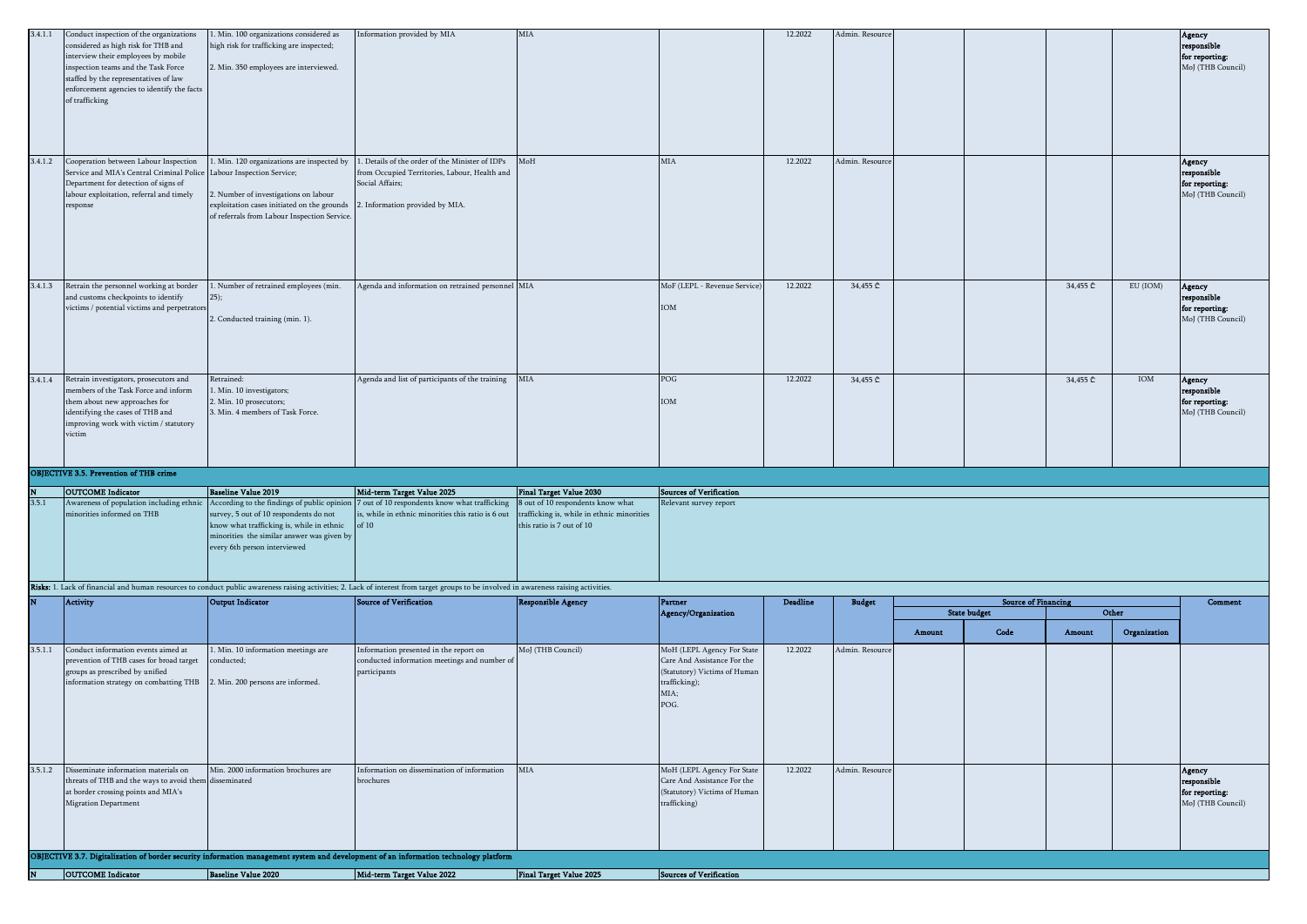| 3.7.1 | Degree of development of information<br>system, which allows uploading by border            | 10%                        | <b>50%</b>                 | 100%                    | Annual AP monitoring reports |
|-------|---------------------------------------------------------------------------------------------|----------------------------|----------------------------|-------------------------|------------------------------|
|       | divisions the information and data related                                                  |                            |                            |                         |                              |
|       | to illegal migration in digital format                                                      |                            |                            |                         |                              |
|       |                                                                                             |                            |                            |                         |                              |
|       |                                                                                             |                            |                            |                         |                              |
|       |                                                                                             |                            |                            |                         |                              |
| 3.7.2 | Degree of development of information                                                        | <b>Baseline Value 2020</b> | Mid-term Target Value 2025 | Final Target Value 2030 | Annual AP monitoring reports |
|       | system created by security divisions and                                                    |                            |                            |                         |                              |
|       |                                                                                             |                            |                            |                         |                              |
|       |                                                                                             |                            | 50%                        | 100%                    |                              |
|       | aimed at processing the information and 10%<br>data related to illegal migration in digital |                            |                            |                         |                              |
|       | format for statistical purposes                                                             |                            |                            |                         |                              |
|       |                                                                                             |                            |                            |                         |                              |
|       |                                                                                             |                            |                            |                         |                              |
|       |                                                                                             |                            |                            |                         |                              |

| N | Activity                                         | Output Indicator                                                | Source of Verification | Responsible Agency             | partner             | Deadline | <b>Budget</b>   |        | <b>Source of Financing</b> |        |              | Comment |
|---|--------------------------------------------------|-----------------------------------------------------------------|------------------------|--------------------------------|---------------------|----------|-----------------|--------|----------------------------|--------|--------------|---------|
|   |                                                  |                                                                 |                        |                                | Agency/Organization |          |                 |        | <b>State budget</b>        |        | Other        |         |
|   |                                                  |                                                                 |                        |                                |                     |          |                 | Amount | Code                       | Amount | Organization |         |
|   | 3.7.1.1 Develop design of statistical-analytical | Design of statistical-analytical information AP progress report |                        | SSSG (LEPL Operative-Technical | <b>MIA</b>          | 12.2022  | Admin. Resource |        |                            |        |              |         |
|   | information system of border divisions           | system of border divisions is developed                         |                        | Agency)                        |                     |          |                 |        |                            |        |              |         |
|   |                                                  |                                                                 |                        |                                |                     |          |                 |        |                            |        |              |         |
|   |                                                  |                                                                 |                        |                                |                     |          |                 |        |                            |        |              |         |
|   |                                                  |                                                                 |                        |                                |                     |          |                 |        |                            |        |              |         |
|   |                                                  |                                                                 |                        |                                |                     |          |                 |        |                            |        |              |         |
|   |                                                  |                                                                 |                        |                                |                     |          |                 |        |                            |        |              |         |

OBJECTIVE 3.8. Enhancing electronic surveillance capabilities at the Georgian land and maritime border sectors

| N     | <b>OUTCOME</b> Indicator                       | <b>Baseline Value 2020</b> | Mid-term Target Value 2025 | Final Target Value 2030 | Sources of Verification      |
|-------|------------------------------------------------|----------------------------|----------------------------|-------------------------|------------------------------|
| 3.8.1 | Percentage of border divisions, which          | 15%                        | 50%                        | 100%                    | Annual AP monitoring reports |
|       | permanently execute control of state           |                            |                            |                         |                              |
|       | border, state border line and border zone      |                            |                            |                         |                              |
|       | by means of electronic surveillance as well    |                            |                            |                         |                              |
|       | as detect the facts of state border violations |                            |                            |                         |                              |
|       |                                                |                            |                            |                         |                              |
|       |                                                |                            |                            |                         |                              |
|       |                                                |                            |                            |                         |                              |
|       |                                                |                            |                            |                         |                              |
|       |                                                |                            |                            |                         |                              |

Risks: Reduced budgetary resources or financial support from international partners due to financial or economic crisis

| N       | Activity                                                                                                                                                                                                  | Output Indicator                                                                                         | Source of Verification                                                                                                                 | <b>Responsible Agency</b>                 | partner                      | <b>Deadline</b> | <b>Budget</b>   |        | <b>Source of Financing</b> |             |              | Comment |
|---------|-----------------------------------------------------------------------------------------------------------------------------------------------------------------------------------------------------------|----------------------------------------------------------------------------------------------------------|----------------------------------------------------------------------------------------------------------------------------------------|-------------------------------------------|------------------------------|-----------------|-----------------|--------|----------------------------|-------------|--------------|---------|
|         |                                                                                                                                                                                                           |                                                                                                          |                                                                                                                                        |                                           | Agency/Organization          |                 |                 |        | <b>State budget</b>        |             | Other        |         |
|         |                                                                                                                                                                                                           |                                                                                                          |                                                                                                                                        |                                           |                              |                 |                 | Amount | Code                       | Amount      | Organization |         |
| 3.8.1.1 | Set up electronic surveillance system on<br>the Georgia-Azerbaijan state border                                                                                                                           | At least 1 border sector is equipped with<br>electronic surveillance system which is<br>fully functional | Delivery and Acceptance Act                                                                                                            | SSSG (LEPL Operative-Technical<br>Agency) | $_{\rm MIA}$<br>IOM          | 12.2022         | 3,995,000 ₾     |        |                            | 3,995,000 ₾ | ${\rm EU}$   |         |
| 3.8.1.2 | Retrain the personnel of targeted division 1. Retrained employees (min. 40);<br>of the Border Police aimed at studying the<br>operation of electronic surveillance system 2. Conducted training (min. 4). |                                                                                                          | Training agenda and information on<br>participants                                                                                     | SSSG (LEPL Operative-Technical<br>Agency) | <b>MIA</b>                   | 12.2022         | Admin. Resource |        |                            |             |              |         |
|         |                                                                                                                                                                                                           |                                                                                                          | OBJECTIVE 3.9. Development of a high-speed communication network for border security units mandated to fight against illegal migration |                                           |                              |                 |                 |        |                            |             |              |         |
| N       | <b>OUTCOME</b> Indicator                                                                                                                                                                                  | <b>Baseline Value 2020</b>                                                                               | Mid-term Target Value 2025                                                                                                             | <b>Final Target Value 2030</b>            | Sources of Verification      |                 |                 |        |                            |             |              |         |
| 3.9.1   | Percentage of border security units, which 10%<br>effectively share big volumes of<br>information and data through<br>communication network and ensure access<br>to relevant databases                    |                                                                                                          | 50%                                                                                                                                    | 100%                                      | Annual AP monitoring reports |                 |                 |        |                            |             |              |         |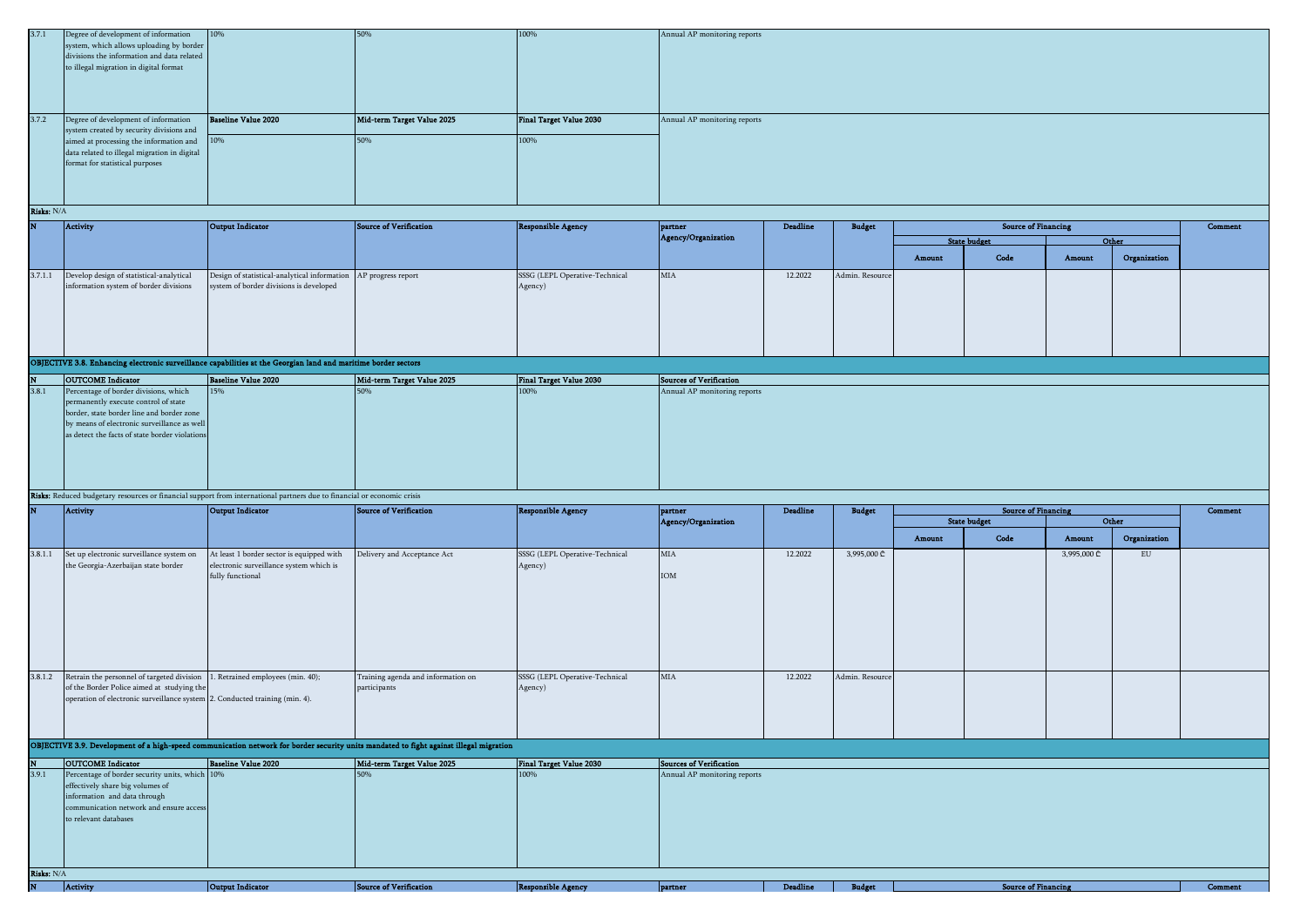|            |                                                                                                                                                                                                          |                                                                                        |                                                                                                        |                                                                        | Agency/Organization                                                                                     |                 |                 |        | <b>State budget</b>                               |        | Other        |         |
|------------|----------------------------------------------------------------------------------------------------------------------------------------------------------------------------------------------------------|----------------------------------------------------------------------------------------|--------------------------------------------------------------------------------------------------------|------------------------------------------------------------------------|---------------------------------------------------------------------------------------------------------|-----------------|-----------------|--------|---------------------------------------------------|--------|--------------|---------|
|            |                                                                                                                                                                                                          |                                                                                        |                                                                                                        |                                                                        |                                                                                                         |                 |                 | Amount | Code                                              | Amount | Organization |         |
| 3.9.1.1    | Based on priority, develop a project<br>document in order to connect the border<br>units to the communication network                                                                                    | Developed project document                                                             | AP progress report                                                                                     | SSSG (LEPL Operative-Technical<br>Agency)                              | MIA                                                                                                     | 12.2022         | Admin. Resource |        |                                                   |        |              |         |
|            | OBJECTIVE 3.10. Continue the works on Georgian state border's delimitation and demarcation                                                                                                               |                                                                                        |                                                                                                        |                                                                        |                                                                                                         |                 |                 |        |                                                   |        |              |         |
|            | <b>OUTCOME</b> Indicator                                                                                                                                                                                 | <b>Baseline Value 2020</b>                                                             | Mid-term Target Value 2023                                                                             | Final Target Value 2025                                                | <b>Sources of Verification</b>                                                                          |                 |                 |        |                                                   |        |              |         |
| 3.10.1     | Number of commissions and meetings on                                                                                                                                                                    |                                                                                        |                                                                                                        |                                                                        | Annual AP monitoring reports                                                                            |                 |                 |        |                                                   |        |              |         |
|            | delimitation of Georgia's state border                                                                                                                                                                   |                                                                                        |                                                                                                        |                                                                        |                                                                                                         |                 |                 |        |                                                   |        |              |         |
| 3.10.2     | Number of commissions and meetings on                                                                                                                                                                    | <b>Baseline Value 2020</b>                                                             | Mid-term Target Value 2025                                                                             | Final Target Value 2030                                                | Annual AP monitoring reports                                                                            |                 |                 |        |                                                   |        |              |         |
|            | demarcation of Georgia's state border<br>Risks: Lack of political will from the other party to activate the process                                                                                      |                                                                                        |                                                                                                        |                                                                        |                                                                                                         |                 |                 |        |                                                   |        |              |         |
|            |                                                                                                                                                                                                          |                                                                                        |                                                                                                        |                                                                        |                                                                                                         |                 |                 |        |                                                   |        |              |         |
|            | <b>Activity</b>                                                                                                                                                                                          | <b>Output Indicator</b>                                                                | <b>Source of Verification</b>                                                                          | <b>Responsible Agency</b>                                              | Partner<br>Agency/Organization                                                                          | Deadline        | <b>Budget</b>   |        | <b>Source of Financing</b><br><b>State budget</b> |        | Other        | Comment |
|            |                                                                                                                                                                                                          |                                                                                        |                                                                                                        |                                                                        |                                                                                                         |                 |                 | Amount | Code                                              | Amount | Organization |         |
|            | 3.10.1.1 Hold expert group meetings and sittings of Number of expert group meetings and<br>the Commissions on Delimitation and<br>Demarcation of State Border between                                    | Commission sittings (min. 1)                                                           | Information placed at the official website of the MFA<br>MFA (www.mfa.gov.ge)                          |                                                                        | State agencies comprising the<br>State Commission on<br>Delimitation and Demarcation                    | 12.2022         | Admin. Resource |        |                                                   |        |              |         |
|            | Georgia and Republic of Azerbaijan                                                                                                                                                                       |                                                                                        |                                                                                                        |                                                                        | of State Border                                                                                         |                 |                 |        |                                                   |        |              |         |
|            | 3.10.1.2 Hold expert group meetings and sittings of Number of expert group meetings and<br>the Commissions on Delimitation and<br>Demarcation of State Border between<br>Georgia and Republic of Armenia | Commission sittings (min. 1)                                                           | Information placed at the official website of the MFA<br>MFA (www.mfa.gov.ge)                          |                                                                        | State agencies comprising the<br>State Commission on<br>Delimitation and Demarcation<br>of State Border | 12.2022         | Admin. Resource |        |                                                   |        |              |         |
|            | OBJECTIVE 3.11. Maintaining and improvement of high standards for document security                                                                                                                      |                                                                                        |                                                                                                        |                                                                        |                                                                                                         |                 |                 |        |                                                   |        |              |         |
|            | <b>OUTCOME</b> Indicator                                                                                                                                                                                 | <b>Baseline Value 2020</b>                                                             | Mid-term Target Value 2025                                                                             | Final Target Value 2030                                                | <b>Sources of Verification</b>                                                                          |                 |                 |        |                                                   |        |              |         |
| 3.11.1     | Number of business processes running at                                                                                                                                                                  |                                                                                        |                                                                                                        | nternational certificate is obtained for                               | nternational certificate                                                                                |                 |                 |        |                                                   |        |              |         |
|            | the PSDA certified by ISO 27001<br>International Certificate (Information<br>Security Management)                                                                                                        | None of the business processes are certified<br>by international certificate ISO 27001 | International certificate is obtained for min. 10<br>pasic business processes; recertification is done | min. 20 basic business processes;<br>ecertification is done            |                                                                                                         |                 |                 |        |                                                   |        |              |         |
| 3.11.2     | Number of business processes running at                                                                                                                                                                  | <b>Baseline Value 2020</b>                                                             | Mid-term Target Value 2025                                                                             | <b>Final Target Value 2030</b>                                         | Annual AP monitoring reports                                                                            |                 |                 |        |                                                   |        |              |         |
|            | the PSDA, using the fingerprints<br>comparison system                                                                                                                                                    | Fingerprints comparison system is not used<br>in any business process                  | Fingerprints comparison system is used in min.<br><b>I</b> business processes                          | Fingerprints comparison system is used in<br>min. 8 business processes |                                                                                                         |                 |                 |        |                                                   |        |              |         |
|            | 3.11.3 Percentage of paper-based civil acts                                                                                                                                                              | <b>Baseline Value 2020</b>                                                             | Mid-term Target Value 2023                                                                             | Final Target Value 2025                                                | Annual AP monitoring reports                                                                            |                 |                 |        |                                                   |        |              |         |
|            | records digitized and reflected at the<br>electronic database of the PSDA                                                                                                                                | 65% of paper-based civil acts records are<br>digitized                                 | 80% of paper-based civil acts records are<br>digitized                                                 | 100% of paper-based civil acts records are<br>digitized                |                                                                                                         |                 |                 |        |                                                   |        |              |         |
| Risks: N/A | <b>Activity</b>                                                                                                                                                                                          | Output Indicator                                                                       | <b>Source of Verification</b>                                                                          | <b>Responsible Agency</b>                                              | partner                                                                                                 | <b>Deadline</b> | <b>Budget</b>   |        | <b>Source of Financing</b>                        |        |              | Comment |
|            |                                                                                                                                                                                                          |                                                                                        |                                                                                                        |                                                                        | Agency/Organization                                                                                     |                 |                 |        | <b>State budget</b>                               |        | Other        |         |
|            |                                                                                                                                                                                                          |                                                                                        |                                                                                                        |                                                                        |                                                                                                         |                 |                 | Amount | Code                                              | Amount | Organization |         |
|            |                                                                                                                                                                                                          |                                                                                        |                                                                                                        |                                                                        |                                                                                                         |                 |                 |        |                                                   |        |              |         |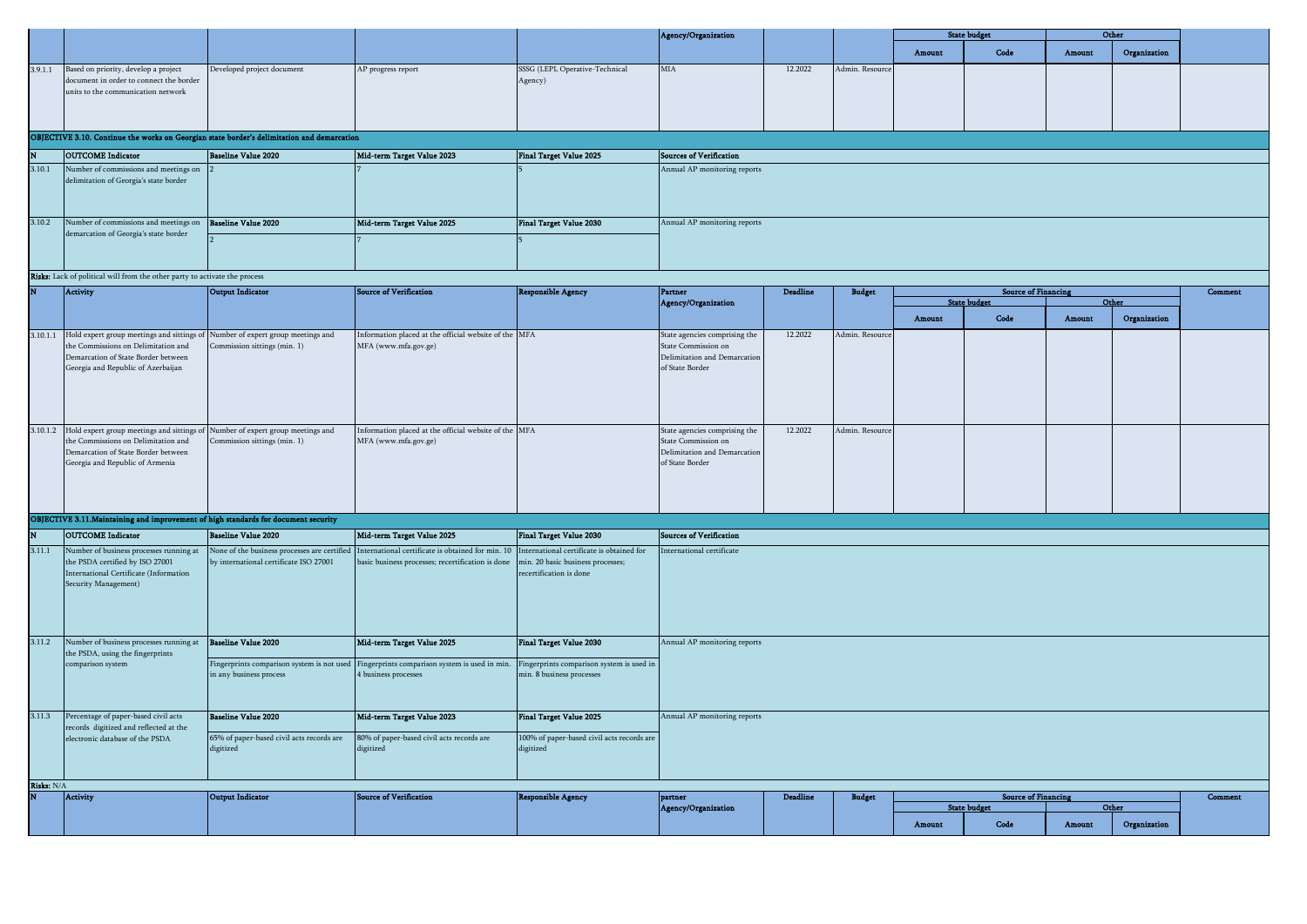|            | 3.11.1.1 Conduct relevant works to obtain ISO<br>27001 international certificate in<br><b>Information Security Management</b>                                                              | 1. Min. 500 employees passed online<br>training and are tested;<br>2. 2 fishing simulation exercises are<br>conducted;<br>3. Risks are assessed regarding the processes council of the PSDA.<br>falling under coverage area;<br>4. Min. 3 documents on information<br>security are updated and approved. | Report on results of the training and testing; MoJ (LEPL PSDA)<br>2. Report on fishing simulation exercise;<br>3. Risks assessment report;<br>4. Documents approved by information security |                                |                                                                           | 12.2022         | Admin. Resource |         |                                                   |           |              |         |
|------------|--------------------------------------------------------------------------------------------------------------------------------------------------------------------------------------------|----------------------------------------------------------------------------------------------------------------------------------------------------------------------------------------------------------------------------------------------------------------------------------------------------------|---------------------------------------------------------------------------------------------------------------------------------------------------------------------------------------------|--------------------------------|---------------------------------------------------------------------------|-----------------|-----------------|---------|---------------------------------------------------|-----------|--------------|---------|
|            | Halls and Community Centers in<br>document security                                                                                                                                        | 3.11.1.2 Retrain personnel of PSDA, Public Service 1. At least 1 training cycle is conducted in<br>document security;<br>2. Min. 100 employees are retrained.                                                                                                                                            | Agenda and list of participants of the training                                                                                                                                             | MoJ (LEPL PSDA)                | IOM                                                                       | 12.2022         | 28,000 ₾        |         |                                                   | 28,000 ₾  | ${\rm EU}$   |         |
|            | 3.11.1.3 Raise Awareness of employees of the LEPL Trained / retrained employees (min. 10)<br>PSDA in order to operate in accordance<br>with the legislation on personal data<br>protection |                                                                                                                                                                                                                                                                                                          | Agenda and list of participants of the training                                                                                                                                             | MoJ (LEPL PSDA)                |                                                                           | 12.2022         | Admin. Resourc  |         |                                                   |           |              |         |
|            | 3.11.1.4 Introduce the ICAO National Public Key<br>Directory (NPKD)                                                                                                                        | Georgian certificate (GEO Country signing ICAO PKD web link<br>CA) is uploaded in the ICAO PKD                                                                                                                                                                                                           |                                                                                                                                                                                             | MoJ (LEPL PSDA)                |                                                                           | 03.2022         | Admin. Resource |         |                                                   |           |              |         |
|            | 3.11.1.5 Digitalization of civil act records according 1,000,000 civil act records are digitized<br>to PSDA's 10-year action plan                                                          |                                                                                                                                                                                                                                                                                                          | AP progress reports                                                                                                                                                                         | MoJ (LEPL PSDA)                |                                                                           | 12.2022         | Admin. Resourc  |         |                                                   |           |              |         |
|            |                                                                                                                                                                                            | OBJECTIVE 3.12. Raising the qualifications of the personnel responsible for fight against illegal migration                                                                                                                                                                                              |                                                                                                                                                                                             |                                |                                                                           |                 |                 |         |                                                   |           |              |         |
|            | <b>OUTCOME</b> Indicator                                                                                                                                                                   | <b>Baseline Value 2019</b>                                                                                                                                                                                                                                                                               | Mid-term Target Value 2025                                                                                                                                                                  | <b>Final Target Value 2030</b> | <b>Sources of Verification</b>                                            |                 |                 |         |                                                   |           |              |         |
| 3.12.1     | Number of employees trained / retrained<br>in the field of fighting against illegal<br>migration                                                                                           | 1417 employees                                                                                                                                                                                                                                                                                           | Min. 2000 employees                                                                                                                                                                         | Min. 3000 employees            | Annual AP monitoring reports                                              |                 |                 |         |                                                   |           |              |         |
| Risks: N/A |                                                                                                                                                                                            |                                                                                                                                                                                                                                                                                                          |                                                                                                                                                                                             |                                |                                                                           |                 |                 |         |                                                   |           |              |         |
|            | Activity                                                                                                                                                                                   | Output Indicator                                                                                                                                                                                                                                                                                         | <b>Source of Verification</b>                                                                                                                                                               | <b>Responsible Agency</b>      | partner<br>Agency/Organization                                            | <b>Deadline</b> | <b>Budget</b>   |         | <b>Source of Financing</b><br><b>State budget</b> |           | Other        | Comment |
|            |                                                                                                                                                                                            |                                                                                                                                                                                                                                                                                                          |                                                                                                                                                                                             |                                |                                                                           |                 |                 | Amount  | Code                                              | Amount    | Organization |         |
|            | 3.12.1.1 Retrain judges in illegal migration and<br>THB related issues                                                                                                                     | 1. At least 15 judges are retrained in illegal                                                                                                                                                                                                                                                           | . Training agenda;                                                                                                                                                                          | High School of Justice         |                                                                           |                 |                 |         |                                                   |           |              |         |
|            |                                                                                                                                                                                            | migration related issues;<br>2. At least 15 judges are retrained in THB<br>related issues.                                                                                                                                                                                                               | 2. Web link of the High School of Justice.                                                                                                                                                  |                                | IOM;<br><b>ICMPD</b><br>(as part of the training on<br>illegal migration) | 12.2022         | 5,200 ₾         | 5,200 ₾ | 09 02                                             |           |              |         |
|            | 3.12.1.2 Train / retrain authorized persons of MIA Number of trained / retrained personnel                                                                                                 |                                                                                                                                                                                                                                                                                                          | Agenda of the training;                                                                                                                                                                     | MIA                            | IOM                                                                       | 12.2022         | 119,000 ₾       |         |                                                   | 105,000 ₾ | EU (IOM)     |         |
|            | in issues related to fight against illegal<br>migration                                                                                                                                    | (min. 300)                                                                                                                                                                                                                                                                                               | 2. Legal acts issued by the Principal of the LEPL<br>Academy of MIA (orders on enrollment into<br>and completing training courses).                                                         |                                | <b>ICMPD</b>                                                              |                 |                 |         |                                                   | 14,000 ₾  | EU (ICMPD)   |         |
|            | Sectoral priority 4. Reintegration of returned migrants                                                                                                                                    |                                                                                                                                                                                                                                                                                                          |                                                                                                                                                                                             |                                |                                                                           |                 |                 |         |                                                   |           |              |         |
|            | GOAL 4: Facilitation of sustainable reintegration of returned migrants                                                                                                                     |                                                                                                                                                                                                                                                                                                          |                                                                                                                                                                                             | Link to SDGs:                  | 10;                                                                       |                 |                 |         |                                                   |           |              |         |
|            |                                                                                                                                                                                            | OBJECTIVE 4.1. Expansion of the Reintegration Program capabilities by considering individual needs for returned migrants' groups                                                                                                                                                                         |                                                                                                                                                                                             |                                |                                                                           |                 |                 |         |                                                   |           |              |         |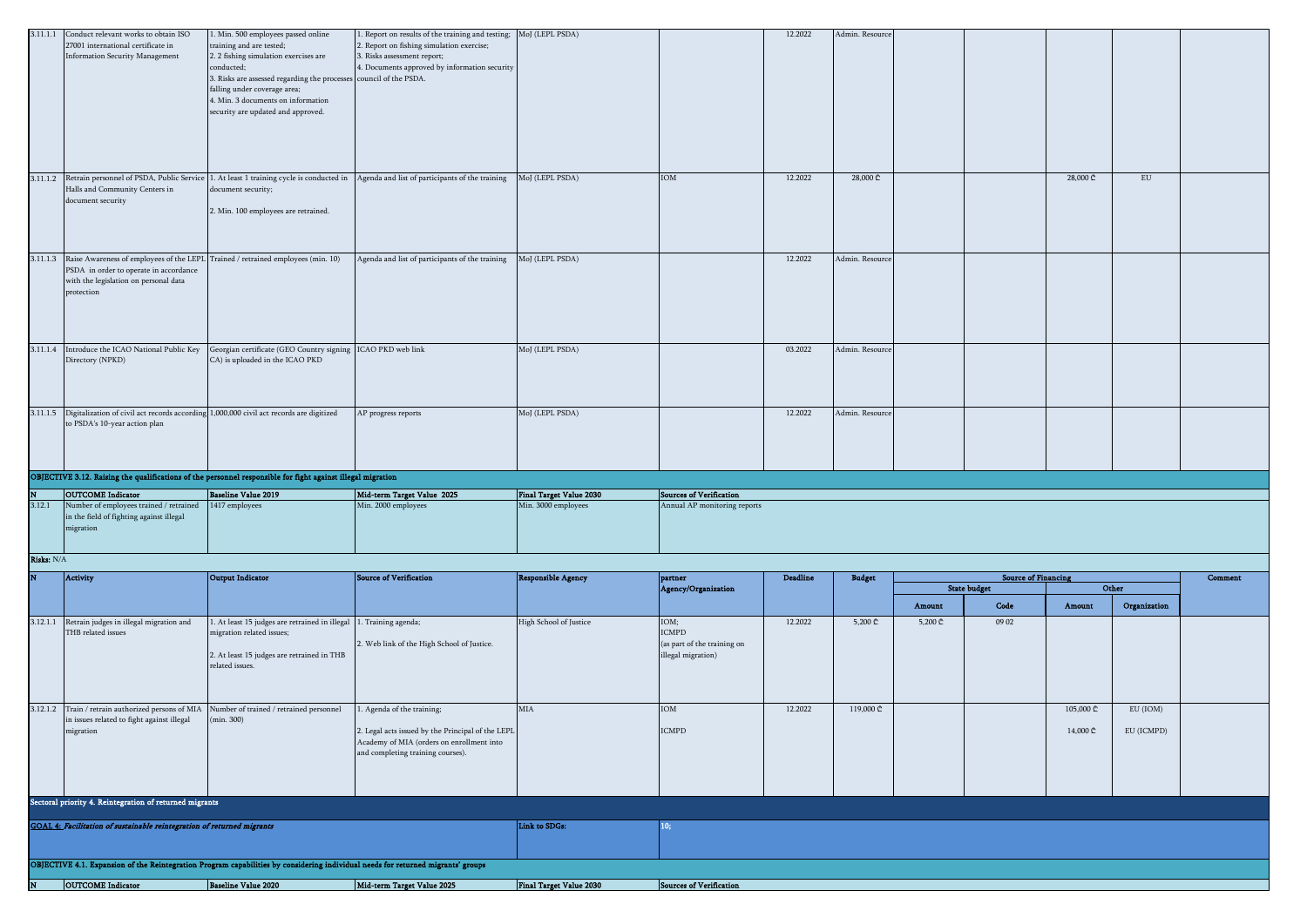| 4.1.1   | Number of returned migrants who were<br>provided with reintegration assistance                                                                     | $ 162\rangle$                                                                                                 | Min. 250                                                                                                          | Min. 350                                                                          | Reports of the Ministry of Internally Displaced Persons from the Occupied Territories, Labor, Health and Social Affairs of Georgia |                 |                |        |                                                   |                              |                       |         |
|---------|----------------------------------------------------------------------------------------------------------------------------------------------------|---------------------------------------------------------------------------------------------------------------|-------------------------------------------------------------------------------------------------------------------|-----------------------------------------------------------------------------------|------------------------------------------------------------------------------------------------------------------------------------|-----------------|----------------|--------|---------------------------------------------------|------------------------------|-----------------------|---------|
| 4.1.2   | Number of components of the<br>Reintegration Program for assisting                                                                                 | <b>Baseline Value 2020</b>                                                                                    | Mid-term Target Value 2025                                                                                        | <b>Final Target Value 2030</b>                                                    | Legal act issued on approving the program                                                                                          |                 |                |        |                                                   |                              |                       |         |
|         | returned migrants                                                                                                                                  | are applicable                                                                                                | 4 components of the Reintegration Program Min. 1 new component is operational within<br>the Reintegration Program | Min. 1 more new component is<br>operational within the Reintegration<br>Program   |                                                                                                                                    |                 |                |        |                                                   |                              |                       |         |
|         | Risks: 1. Extra budgetary resources cannot be mobilized; 2. Agreement cannot be reached on the new components of the Programs.                     |                                                                                                               |                                                                                                                   |                                                                                   |                                                                                                                                    | <b>Deadline</b> |                |        |                                                   |                              |                       |         |
|         | <b>Activity</b>                                                                                                                                    | Output Indicator                                                                                              | <b>Source of Verification</b>                                                                                     | <b>Responsible Agency</b>                                                         | partner<br>Agency/Organization                                                                                                     |                 | <b>Budget</b>  |        | <b>Source of Financing</b><br><b>State budget</b> |                              | Other                 | Comment |
|         |                                                                                                                                                    |                                                                                                               |                                                                                                                   |                                                                                   |                                                                                                                                    |                 |                | Amount | Code                                              | Amount                       | Organization          |         |
| 4.1.1.1 | Identify needs related to reintegration of<br>returned migrants aimed at refining the<br>State Program for Reintegration of<br>Returned Migrants   | Number of conducted meetings organized<br>with stakeholder involvement in order to<br>identify needs (min. 2) | Minutes of the meeting                                                                                            | MoH (LEPL Internally Displaced Persons, IOM<br>Ecomigrants and Livelihood Agency) | <b>ICMPD</b>                                                                                                                       | 09.2022         | 10,000 ₾       |        |                                                   | 10,000 ₾                     | SDC, EU (IOM)         |         |
| 4.1.1.2 | Develop a pilot project based on the needs<br>identified with a purpose of refining the<br>State Program for Reintegration of<br>Returned Migrants | Legal act on approving pilot project is<br>developed                                                          | Legal act                                                                                                         | MoH (LEPL Internally Displaced Persons, IOM<br>Ecomigrants and Livelihood Agency) | <b>ICMPD</b>                                                                                                                       | 12.2022         | 20,000 ₾       |        |                                                   | 20,000 ₾                     | SDC, IDF, EU<br>(IOM) |         |
| 4.1.1.3 | Refurbish the Temporary Accommodation Refurbished Temporary Accommodation<br>Center for migrants                                                   | Center                                                                                                        | . Photos of the refurbished Temporary<br>Accommodation Center;<br>2. Delivery and Acceptance Act.                 | MoH (LEPL Internally Displaced Persons, IOM<br>Ecomigrants and Livelihood Agency) |                                                                                                                                    | 12.2022         | 60,000 ₾       |        |                                                   | $60,000 \text{ } \mathbb{C}$ | EU (IOM)              |         |
|         | OBJECTIVE 4.2. Designing unified approaches to reintegration of returned migrants                                                                  |                                                                                                               |                                                                                                                   |                                                                                   |                                                                                                                                    |                 |                |        |                                                   |                              |                       |         |
| 4.2.1   | <b>OUTCOME</b> Indicator<br>Legal act is adopted, which describes /                                                                                | <b>Baseline Value 2020</b><br>N/A                                                                             | Mid-term Target Value 2022<br>Legal act approved                                                                  | <b>Final Target Value 2025</b><br>Legal act has been amended                      | <b>Sources of Verification</b><br>Legal act published on the website of the Legislative Herald of Georgia                          |                 |                |        |                                                   |                              |                       |         |
|         | defines a unified approach to reintegration<br>of returned migrants                                                                                |                                                                                                               |                                                                                                                   |                                                                                   |                                                                                                                                    |                 |                |        |                                                   |                              |                       |         |
|         | Risks: Stakeholders could not reach an agreement on the order or amendments                                                                        |                                                                                                               |                                                                                                                   |                                                                                   |                                                                                                                                    |                 |                |        |                                                   |                              |                       |         |
|         | Activity                                                                                                                                           | Output Indicator                                                                                              | <b>Source of Verification</b>                                                                                     | <b>Responsible Agency</b>                                                         | <b>Partner</b>                                                                                                                     | Deadline        | <b>Budget</b>  |        | <b>Source of Financing</b><br><b>State budget</b> |                              | Other                 | Comment |
|         |                                                                                                                                                    |                                                                                                               |                                                                                                                   |                                                                                   | Agency/Organization                                                                                                                |                 |                | Amount | Code                                              | Amount                       | Organization          |         |
| 4.2.1.1 | Qualitative description of state programs<br>and projects that are important in<br>facilitating the reintegration of returned<br>migrants          | Document of qualitative description of the Document of qualitative description of the<br>programs is prepared | programs                                                                                                          | MoH                                                                               | <b>ICMPD</b>                                                                                                                       | 03.2022         | $5,000 \oplus$ |        |                                                   | $5,000 \subset$              | EU (ICMPD)            |         |
| 4.2.1.2 | Organize workshops with the                                                                                                                        | 1. Number of meetings (min. 3);                                                                               | . Minutes of the meeting;                                                                                         | MoH                                                                               | State agencies and                                                                                                                 | 12.2022         | 64,000 ₾       |        |                                                   | 30,000 ₾                     | Government of         |         |
|         | participation of various government<br>agencies, international and non-                                                                            | 2. Study visit (min. 1);                                                                                      | 2. Study visit report;                                                                                            |                                                                                   | organizations - members of the<br>SCMI WG on Integration                                                                           |                 |                |        |                                                   |                              | Germany (GIZ)         |         |
|         | governmental organizations and develop a<br>draft of the legal act in order to ensure a                                                            | 3. Developed draft legal act.                                                                                 | 3. Draft of the legal act.                                                                                        |                                                                                   | Issues;                                                                                                                            |                 |                |        |                                                   | 20,000 ₾                     | EU (IOM), IDF         |         |
|         | broad involvement in the process of                                                                                                                |                                                                                                               |                                                                                                                   |                                                                                   | GIZ;                                                                                                                               |                 |                |        |                                                   | 14,000 ₾                     | EU (ICMPD)            |         |
|         | developing the document on integrated<br>approaches towards reintegration of                                                                       |                                                                                                               |                                                                                                                   |                                                                                   | IOM;                                                                                                                               |                 |                |        |                                                   |                              |                       |         |
|         | returned migrants                                                                                                                                  |                                                                                                               |                                                                                                                   |                                                                                   | ICMPD.                                                                                                                             |                 |                |        |                                                   |                              |                       |         |
|         | OBJECTIVE 4.3. Raising public awareness on reintegration opportunities available in Georgia                                                        |                                                                                                               |                                                                                                                   |                                                                                   |                                                                                                                                    |                 |                |        |                                                   |                              |                       |         |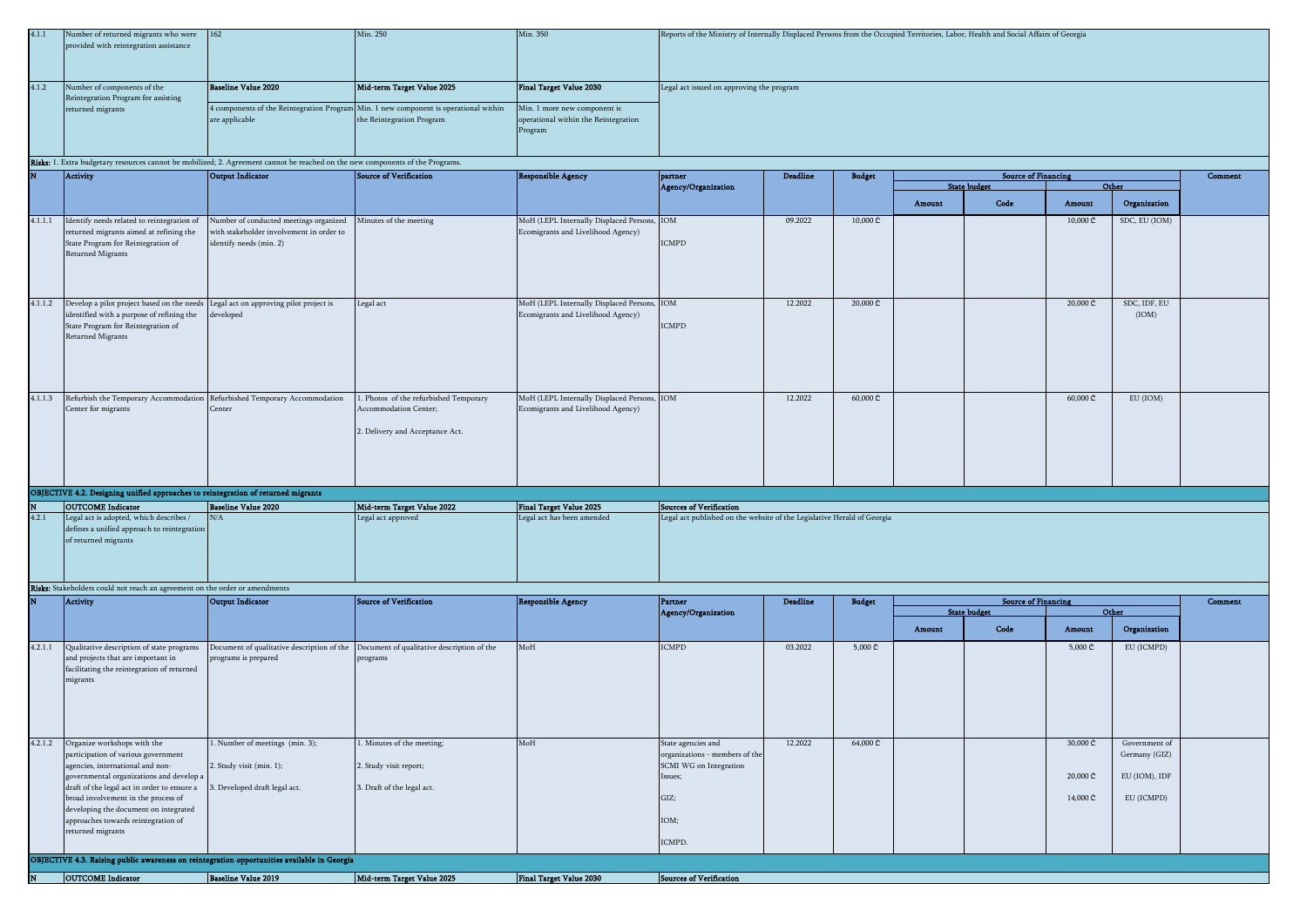| 4.3.1 |                                    | Percentage of returned migrants who are According to public opinion survey: 72% of Baseline figure is reduced by min. 15% | Baseline figure is reduced by min. 30% Relevant survey report |  |
|-------|------------------------------------|---------------------------------------------------------------------------------------------------------------------------|---------------------------------------------------------------|--|
|       | informed on Reintegration programs | returned migrants were not aware of                                                                                       |                                                               |  |
|       |                                    | Reintegration programs running in the                                                                                     |                                                               |  |
|       |                                    | country                                                                                                                   |                                                               |  |
|       |                                    |                                                                                                                           |                                                               |  |
|       |                                    |                                                                                                                           |                                                               |  |

# Risks: Lack of financial and/or administrative resource for planning relevant information campaign

|         | Activity                                         | Output Indicator                                                                | Source of Verification                       | <b>Responsible Agency</b>                   | Partner             | <b>Deadline</b> | <b>Budget</b> |        | <b>Source of Financing</b> |                             |              | Comment |
|---------|--------------------------------------------------|---------------------------------------------------------------------------------|----------------------------------------------|---------------------------------------------|---------------------|-----------------|---------------|--------|----------------------------|-----------------------------|--------------|---------|
|         |                                                  |                                                                                 |                                              |                                             | Agency/Organization |                 |               |        | <b>State budget</b>        |                             | Other        |         |
|         |                                                  |                                                                                 |                                              |                                             |                     |                 |               | Amount | Code                       | Amount                      | Organization |         |
| 4.3.1.1 |                                                  | Implementation of information campaign 1. Informational brochure produced (min. | 1. Printed copy of informational material    | MoH (LEPL Internally Displaced Persons, IOM |                     | 12.2022         | 16,000 ₾      |        |                            | $8,000 \subset$             | EU (IOM)     |         |
|         | on the State Program for Reintegration of 1000); |                                                                                 | produced;                                    | Ecomigrants and Livelihood Agency)          |                     |                 |               |        |                            |                             |              |         |
|         | Returned Migrants operational in Georgia         |                                                                                 |                                              |                                             | <b>ICMPD</b>        |                 |               |        |                            | $8,000 \text{ } \mathbb{C}$ | EU (ICMPD)   |         |
|         |                                                  | 2. Information on the State Program is                                          | 2. Web links of the information disseminated |                                             |                     |                 |               |        |                            |                             |              |         |
|         |                                                  | disseminated via media sources and social                                       | via media sources and social network;        |                                             |                     |                 |               |        |                            |                             |              |         |
|         |                                                  | network;                                                                        |                                              |                                             |                     |                 |               |        |                            |                             |              |         |
|         |                                                  |                                                                                 | 3. Link of the prepared video.               |                                             |                     |                 |               |        |                            |                             |              |         |
|         |                                                  | 3. Information video on reintegration                                           |                                              |                                             |                     |                 |               |        |                            |                             |              |         |
|         |                                                  | opportunities prepared (min. 1).                                                |                                              |                                             |                     |                 |               |        |                            |                             |              |         |
|         |                                                  |                                                                                 |                                              |                                             |                     |                 |               |        |                            |                             |              |         |
|         |                                                  |                                                                                 |                                              |                                             |                     |                 |               |        |                            |                             |              |         |
|         |                                                  |                                                                                 |                                              |                                             |                     |                 |               |        |                            |                             |              |         |
|         |                                                  |                                                                                 |                                              |                                             |                     |                 |               |        |                            |                             |              |         |

# OBJECTIVE 4.4. Improvement of the data on the migrants returned to Georgia

| <b>OUTCOME</b> Indicator                | Baseline Value 2020                    | Mid-term Target Value 2025            | Final Target Value 2030                 | Sources of Verification                          |
|-----------------------------------------|----------------------------------------|---------------------------------------|-----------------------------------------|--------------------------------------------------|
| Processed data is available on migrants | Data on migrants returned with illegal | Methodology of processing new data is | Relevant data is published in country   | Migration Profile or similar analytical document |
| returned with both legal and illegal    | status is available only               | developed                             | Migration Profile or similar analytical |                                                  |
| statuses                                |                                        |                                       | document                                |                                                  |
|                                         |                                        |                                       |                                         |                                                  |
|                                         |                                        |                                       |                                         |                                                  |

Risks: Disagreement on the methodology among the agencies responsible for collecting and processing relevant data

| IN.     | Activity                                                                        | Output Indicator | Source of Verification          | Responsible Agency                          | Partner             | <b>Deadline</b> | <b>Budget</b> |        | <b>Source of Financing</b> |          |              | Comment |
|---------|---------------------------------------------------------------------------------|------------------|---------------------------------|---------------------------------------------|---------------------|-----------------|---------------|--------|----------------------------|----------|--------------|---------|
|         |                                                                                 |                  |                                 |                                             | Agency/Organization |                 |               |        | <b>State budget</b>        | Other    |              |         |
|         |                                                                                 |                  |                                 |                                             |                     |                 |               | Amount | Code                       | Amount   | Organization |         |
| 4.4.1.1 | Create software of the database of returned Return Migrant Database Software is |                  | Statistics of returned migrants | MoH (LEPL Internally Displaced Persons, IOM |                     | 12.2022         | 32,000 ₾      |        |                            | 32,000 ₾ | EU (IOM)     |         |
|         | migrants                                                                        | created          |                                 | Ecomigrants and Livelihood Agency)          |                     |                 |               |        |                            |          |              |         |
|         |                                                                                 |                  |                                 |                                             |                     |                 |               |        |                            |          |              |         |
|         |                                                                                 |                  |                                 |                                             |                     |                 |               |        |                            |          |              |         |
|         |                                                                                 |                  |                                 |                                             |                     |                 |               |        |                            |          |              |         |
|         |                                                                                 |                  |                                 |                                             |                     |                 |               |        |                            |          |              |         |
|         |                                                                                 |                  |                                 |                                             |                     |                 |               |        |                            |          |              |         |
|         |                                                                                 |                  |                                 |                                             |                     |                 |               |        |                            |          |              |         |
|         |                                                                                 |                  |                                 |                                             |                     |                 |               |        |                            |          |              |         |
|         | Sectoral priority 5. Engagement of diaspora in the country's development        |                  |                                 |                                             |                     |                 |               |        |                            |          |              |         |
|         |                                                                                 |                  |                                 |                                             |                     |                 |               |        |                            |          |              |         |

| GOAL 5: Enhancing connections with the Georgian diaspora and creating wider opportunities for the compatriots living abroad to better [Link to SDGs: |  |
|------------------------------------------------------------------------------------------------------------------------------------------------------|--|
| engage in Georgia's development                                                                                                                      |  |

OBJECTIVE 5.1. Supporting compatriots abroad to maintain their national and cultural identity

| N     | <b>OUTCOME</b> Indicator                | <b>Baseline Value 2019</b>                                                                                                           | Mid-term Target Value 2025 | Final Target Value 2030        | <b>Sources of Verification</b>                       |                 |               |                                                                                                                  |         |
|-------|-----------------------------------------|--------------------------------------------------------------------------------------------------------------------------------------|----------------------------|--------------------------------|------------------------------------------------------|-----------------|---------------|------------------------------------------------------------------------------------------------------------------|---------|
| 5.1.1 | Number of Georgian dance and singing    |                                                                                                                                      | Min. 30                    | Min. 50                        | Report of the Ministry of Foreign Affairs of Georgia |                 |               |                                                                                                                  |         |
|       | companies abroad who benefited from     |                                                                                                                                      |                            |                                |                                                      |                 |               |                                                                                                                  |         |
|       | state assistance aimed at maintaining   |                                                                                                                                      |                            |                                |                                                      |                 |               |                                                                                                                  |         |
|       | national and cultural identity          |                                                                                                                                      |                            |                                |                                                      |                 |               |                                                                                                                  |         |
|       |                                         |                                                                                                                                      |                            |                                |                                                      |                 |               |                                                                                                                  |         |
|       |                                         |                                                                                                                                      |                            |                                |                                                      |                 |               |                                                                                                                  |         |
| 5.1.2 | Number of countries and public schools, | Baseline Value 2020                                                                                                                  | Mid-term Target Value 2025 | Final Target Value 2030        |                                                      |                 |               | . Information published at the website of the Ministry of Foreign Affairs of Georgia and/or diaspora web portal; |         |
|       | where the Georgian language lessons are |                                                                                                                                      |                            |                                | 2. Annual AP monitoring reports.                     |                 |               |                                                                                                                  |         |
|       | conducted                               | . 2 countries                                                                                                                        | 1. Min. 2 countries        | 1. Min. 4 countries            |                                                      |                 |               |                                                                                                                  |         |
|       |                                         | 2. 3 schools                                                                                                                         | 2. Min. 5 schools          | 2. Min. 7 schools              |                                                      |                 |               |                                                                                                                  |         |
|       |                                         |                                                                                                                                      |                            |                                |                                                      |                 |               |                                                                                                                  |         |
| 5.1.3 | Number of programs and projects having  | Baseline Value 2019                                                                                                                  | Mid-term Target Value 2025 | <b>Final Target Value 2030</b> |                                                      |                 |               | . Information published at the website of the Ministry of Foreign Affairs of Georgia and/or diaspora web portal; |         |
|       | educational purpose                     |                                                                                                                                      |                            |                                | 2. Annual AP monitoring reports.                     |                 |               |                                                                                                                  |         |
|       |                                         |                                                                                                                                      | Min. 30                    | Min. 80                        |                                                      |                 |               |                                                                                                                  |         |
|       |                                         |                                                                                                                                      |                            |                                |                                                      |                 |               |                                                                                                                  |         |
|       |                                         | Risks: 1. Lack of financial resources; 2. Agreement cannot be reached with receiving country; 3. Lack of interest from target group. |                            |                                |                                                      |                 |               |                                                                                                                  |         |
| N     | Activity                                | Output Indicator                                                                                                                     | Source of Verification     | <b>Responsible Agency</b>      | Partner                                              | <b>Deadline</b> | <b>Budget</b> | <b>Source of Financing</b>                                                                                       | Comment |

| N | <b>Activity</b> | Output Indicator | Source of Verification | <b>Responsible Agency</b> | Partner             | Deadline | <b>The Ameri</b> | <b>Source of Financing</b> |                |        |              |  |
|---|-----------------|------------------|------------------------|---------------------------|---------------------|----------|------------------|----------------------------|----------------|--------|--------------|--|
|   |                 |                  |                        |                           | Agency/Organization |          |                  |                            |                |        | Other        |  |
|   |                 |                  |                        |                           |                     |          |                  |                            |                |        |              |  |
|   |                 |                  |                        |                           |                     |          |                  | Amount                     | Code<br>$\sim$ | Amount | Organization |  |
|   |                 |                  |                        |                           |                     |          |                  |                            |                |        |              |  |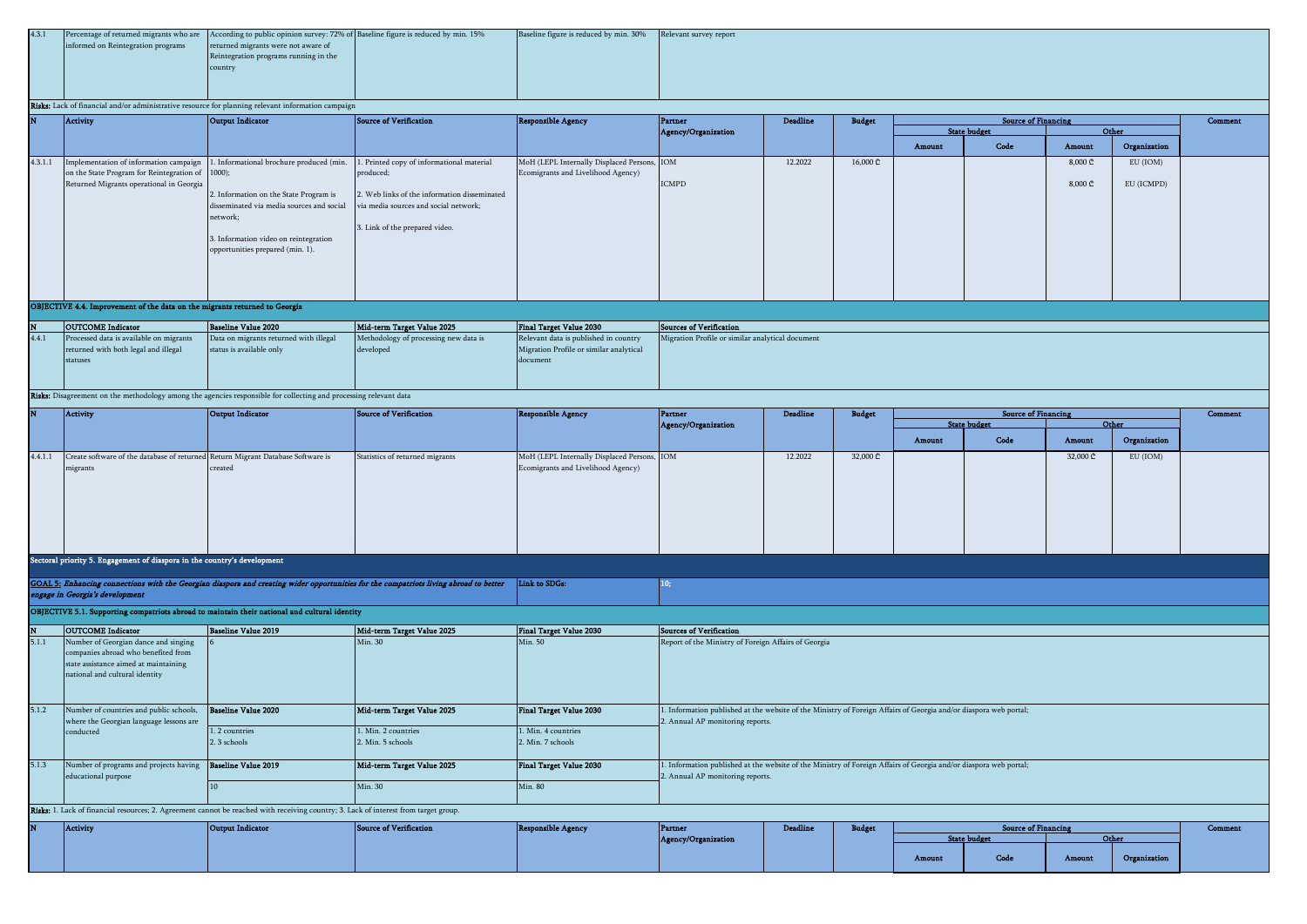| 5.1.1.1 | Provide Georgian weekend schools abroad Number of weekend schools provided with Delivery and Acceptance Act             |                                          |                                                                                                                                                         | <b>MFA</b>                     |                                                                                                                   | 12.2022         | 40,000 ₾      | 40,000 ₾  | 28 01                      |                              |               |         |
|---------|-------------------------------------------------------------------------------------------------------------------------|------------------------------------------|---------------------------------------------------------------------------------------------------------------------------------------------------------|--------------------------------|-------------------------------------------------------------------------------------------------------------------|-----------------|---------------|-----------|----------------------------|------------------------------|---------------|---------|
|         | with textbooks                                                                                                          | textbooks (min. 5)                       |                                                                                                                                                         |                                |                                                                                                                   |                 |               |           |                            |                              |               |         |
|         |                                                                                                                         |                                          |                                                                                                                                                         |                                |                                                                                                                   |                 |               |           |                            |                              |               |         |
|         |                                                                                                                         |                                          |                                                                                                                                                         |                                |                                                                                                                   |                 |               |           |                            |                              |               |         |
|         |                                                                                                                         |                                          |                                                                                                                                                         |                                |                                                                                                                   |                 |               |           |                            |                              |               |         |
|         |                                                                                                                         |                                          |                                                                                                                                                         |                                |                                                                                                                   |                 |               |           |                            |                              |               |         |
|         |                                                                                                                         |                                          |                                                                                                                                                         |                                |                                                                                                                   |                 |               |           |                            |                              |               |         |
|         |                                                                                                                         |                                          |                                                                                                                                                         |                                |                                                                                                                   |                 |               |           |                            |                              |               |         |
| 5.1.1.2 | Support Georgian dance and singing                                                                                      | Number of dance and singing companies    | Web links of MFA (www.mfa.gov.ge) and                                                                                                                   | <b>MFA</b>                     |                                                                                                                   | 12.2022         | 150,000 ₾     | 150,000 ₾ | 28 01                      |                              |               |         |
|         | companies abroad with national clothes                                                                                  | who were provided with national clothes  | diaspora portal (www.gda.ge)                                                                                                                            |                                |                                                                                                                   |                 |               |           |                            |                              |               |         |
|         | and musical instruments                                                                                                 | and musical instruments (min. 13)        |                                                                                                                                                         |                                |                                                                                                                   |                 |               |           |                            |                              |               |         |
|         |                                                                                                                         |                                          |                                                                                                                                                         |                                |                                                                                                                   |                 |               |           |                            |                              |               |         |
|         |                                                                                                                         |                                          |                                                                                                                                                         |                                |                                                                                                                   |                 |               |           |                            |                              |               |         |
|         |                                                                                                                         |                                          |                                                                                                                                                         |                                |                                                                                                                   |                 |               |           |                            |                              |               |         |
|         |                                                                                                                         |                                          |                                                                                                                                                         |                                |                                                                                                                   |                 |               |           |                            |                              |               |         |
| 5.1.1.3 | Prepare draft amendment to the Law of                                                                                   | Draft legal act prepared                 | Draft legal act                                                                                                                                         | <b>MFA</b>                     | <b>ICMPD</b>                                                                                                      | 12.2022         | 35,000 ₾      |           |                            | 35,000 ₾                     | ${\rm EU}$    |         |
|         | Georgia on Compatriots Residing Abroad                                                                                  |                                          |                                                                                                                                                         |                                |                                                                                                                   |                 |               |           |                            |                              |               |         |
|         | and Diaspora Organizationss                                                                                             |                                          |                                                                                                                                                         |                                |                                                                                                                   |                 |               |           |                            |                              |               |         |
|         |                                                                                                                         |                                          |                                                                                                                                                         |                                |                                                                                                                   |                 |               |           |                            |                              |               |         |
|         |                                                                                                                         |                                          |                                                                                                                                                         |                                |                                                                                                                   |                 |               |           |                            |                              |               |         |
|         |                                                                                                                         |                                          |                                                                                                                                                         |                                |                                                                                                                   |                 |               |           |                            |                              |               |         |
|         | OBJECTIVE 5.2. Facilitation of the engagement of high-skill Georgian emigrants abroad in Georgia's development          |                                          |                                                                                                                                                         |                                |                                                                                                                   |                 |               |           |                            |                              |               |         |
|         | <b>OUTCOME</b> Indicator                                                                                                | <b>Baseline Value 2019</b>               | Mid-term Target Value 2025                                                                                                                              | <b>Final Target Value 2030</b> | <b>Sources of Verification</b>                                                                                    |                 |               |           |                            |                              |               |         |
| 5.2.1   | Number of programs aimed at engaging                                                                                    |                                          | Min.8                                                                                                                                                   | Min.16                         | 1. Information published at the website of the Ministry of Foreign Affairs of Georgia and/or diaspora web portal; |                 |               |           |                            |                              |               |         |
|         | high-skill Georgian emigrants in Georgia's                                                                              |                                          |                                                                                                                                                         |                                | 2. Annual AP monitoring reports.                                                                                  |                 |               |           |                            |                              |               |         |
|         | development                                                                                                             |                                          |                                                                                                                                                         |                                |                                                                                                                   |                 |               |           |                            |                              |               |         |
|         |                                                                                                                         |                                          |                                                                                                                                                         |                                |                                                                                                                   |                 |               |           |                            |                              |               |         |
|         |                                                                                                                         |                                          |                                                                                                                                                         |                                |                                                                                                                   |                 |               |           |                            |                              |               |         |
|         | Risks: 1. Lack of financial resources; 2. Lack of interest of target group.                                             |                                          |                                                                                                                                                         |                                |                                                                                                                   |                 |               |           |                            |                              |               |         |
|         | Activity                                                                                                                | <b>Output Indicator</b>                  | Source of Verification                                                                                                                                  |                                | Partner                                                                                                           | <b>Deadline</b> | <b>Budget</b> |           | <b>Source of Financing</b> |                              |               | Comment |
|         |                                                                                                                         |                                          |                                                                                                                                                         | <b>Responsible Agency</b>      | Agency/Organization                                                                                               |                 |               |           | <b>State budget</b>        |                              | Other         |         |
|         |                                                                                                                         |                                          |                                                                                                                                                         |                                |                                                                                                                   |                 |               |           |                            |                              |               |         |
|         |                                                                                                                         |                                          |                                                                                                                                                         |                                |                                                                                                                   |                 |               | Amount    | Code                       | Amount                       | Organization  |         |
| 5.2.1.1 | Encourage compatriots active in different                                                                               | Min. 10 compatriots are awarded          | Web links of MFA (www.mfa.gov.ge) and                                                                                                                   | <b>MFA</b>                     | <b>ICMPD</b>                                                                                                      | 12.2022         | 55,000 ₾      | 45,000 ₾  | 28 01                      | $10,000 \text{ } \mathbb{C}$ | ${\rm EU}$    |         |
|         | fields abroad by awarding them                                                                                          |                                          | diaspora portal (www.gda.ge)                                                                                                                            |                                |                                                                                                                   |                 |               |           |                            |                              |               |         |
|         |                                                                                                                         |                                          |                                                                                                                                                         |                                |                                                                                                                   |                 |               |           |                            |                              |               |         |
|         |                                                                                                                         |                                          |                                                                                                                                                         |                                |                                                                                                                   |                 |               |           |                            |                              |               |         |
|         |                                                                                                                         |                                          |                                                                                                                                                         |                                |                                                                                                                   |                 |               |           |                            |                              |               |         |
|         |                                                                                                                         |                                          |                                                                                                                                                         |                                |                                                                                                                   |                 |               |           |                            |                              |               |         |
|         |                                                                                                                         |                                          |                                                                                                                                                         |                                |                                                                                                                   |                 |               |           |                            |                              |               |         |
| 5.2.1.2 | Develop a diaspora support program guide                                                                                | . Developed guide;                       | 1. Guide;                                                                                                                                               | <b>MFA</b>                     | GIZ                                                                                                               | 12.2022         | 530,000 ₾     | 500,000 ₾ | 28 01                      | 30,000 ₾                     | Government of |         |
|         | and identify winning projects based on it                                                                               |                                          |                                                                                                                                                         |                                |                                                                                                                   |                 |               |           |                            |                              | Germany       |         |
|         |                                                                                                                         | 2. Number of winning projects (min. 20). | 2. Web links of MFA (www.mfa.gov.ge) and                                                                                                                |                                |                                                                                                                   |                 |               |           |                            |                              |               |         |
|         |                                                                                                                         |                                          | diaspora portal (www.gda.ge)                                                                                                                            |                                |                                                                                                                   |                 |               |           |                            |                              |               |         |
|         |                                                                                                                         |                                          |                                                                                                                                                         |                                |                                                                                                                   |                 |               |           |                            |                              |               |         |
|         |                                                                                                                         |                                          |                                                                                                                                                         |                                |                                                                                                                   |                 |               |           |                            |                              |               |         |
| 5.2.1.3 | Implement Georgia's Young Ambassadors                                                                                   | . Young Ambassador (min. 15);            | Web links of MFA (www.mfa.gov.ge) and                                                                                                                   | <b>MFA</b>                     | <b>ICMPD</b>                                                                                                      | 12.2022         | 220,000 ₾     | 150,000 ₾ | 28 01                      | 70,000 ₾                     | ${\rm EU}$    |         |
|         |                                                                                                                         |                                          |                                                                                                                                                         |                                |                                                                                                                   |                 |               |           |                            |                              |               |         |
|         | program                                                                                                                 |                                          | diaspora portal (www.gda.ge)                                                                                                                            |                                |                                                                                                                   |                 |               |           |                            |                              |               |         |
|         |                                                                                                                         | 2. Implemented project (min. 15).        |                                                                                                                                                         |                                |                                                                                                                   |                 |               |           |                            |                              |               |         |
|         |                                                                                                                         |                                          |                                                                                                                                                         |                                |                                                                                                                   |                 |               |           |                            |                              |               |         |
|         |                                                                                                                         |                                          |                                                                                                                                                         |                                |                                                                                                                   |                 |               |           |                            |                              |               |         |
|         |                                                                                                                         |                                          |                                                                                                                                                         |                                |                                                                                                                   |                 |               |           |                            |                              |               |         |
|         |                                                                                                                         |                                          | OBJECTIVE 5.3. Enhancing the links between the Georgian State and the diaspora representatives abroad and ensuring effective communication between them |                                |                                                                                                                   |                 |               |           |                            |                              |               |         |
|         |                                                                                                                         |                                          |                                                                                                                                                         |                                |                                                                                                                   |                 |               |           |                            |                              |               |         |
|         | <b>OUTCOME</b> Indicator                                                                                                | <b>Baseline Value 2020</b>               | Mid-term Target Value 2025                                                                                                                              | <b>Final Target Value 2030</b> | Sources of Verification                                                                                           |                 |               |           |                            |                              |               |         |
| 5.3.1   | Number of visitors to the news' and                                                                                     | N/A                                      | Min. 1000                                                                                                                                               | Min. 2000                      | Report on the visitors of diaspora web portal                                                                     |                 |               |           |                            |                              |               |         |
|         | thematic sections of diaspora web portal                                                                                |                                          |                                                                                                                                                         |                                |                                                                                                                   |                 |               |           |                            |                              |               |         |
|         | from abroad                                                                                                             |                                          |                                                                                                                                                         |                                |                                                                                                                   |                 |               |           |                            |                              |               |         |
|         |                                                                                                                         |                                          |                                                                                                                                                         |                                |                                                                                                                   |                 |               |           |                            |                              |               |         |
|         |                                                                                                                         |                                          |                                                                                                                                                         |                                |                                                                                                                   |                 |               |           |                            |                              |               |         |
|         |                                                                                                                         |                                          |                                                                                                                                                         |                                |                                                                                                                   |                 |               |           |                            |                              |               |         |
| 5.3.2   | Number of compatriots informed about                                                                                    | <b>Baseline Value 2020</b>               | Mid-term Target Value 2025                                                                                                                              | Final Target Value 2030        | Report of the Ministry of Foreign Affairs of Georgia                                                              |                 |               |           |                            |                              |               |         |
|         | Georgia's economic and investment                                                                                       |                                          |                                                                                                                                                         |                                |                                                                                                                   |                 |               |           |                            |                              |               |         |
|         | environment, its cultural, educational and N/A                                                                          |                                          | Min. 1000                                                                                                                                               | Min. 2000                      |                                                                                                                   |                 |               |           |                            |                              |               |         |
|         | tourist potential as well as on the                                                                                     |                                          |                                                                                                                                                         |                                |                                                                                                                   |                 |               |           |                            |                              |               |         |
|         |                                                                                                                         |                                          |                                                                                                                                                         |                                |                                                                                                                   |                 |               |           |                            |                              |               |         |
|         |                                                                                                                         |                                          |                                                                                                                                                         |                                |                                                                                                                   |                 |               |           |                            |                              |               |         |
|         | opportunities of reintegration in the<br>country of origin and integration in the                                       |                                          |                                                                                                                                                         |                                |                                                                                                                   |                 |               |           |                            |                              |               |         |
|         |                                                                                                                         |                                          |                                                                                                                                                         |                                |                                                                                                                   |                 |               |           |                            |                              |               |         |
|         | destination country                                                                                                     |                                          |                                                                                                                                                         |                                |                                                                                                                   |                 |               |           |                            |                              |               |         |
|         |                                                                                                                         |                                          |                                                                                                                                                         |                                |                                                                                                                   |                 |               |           |                            |                              |               |         |
|         | Risks: 1. Partner agencies cannot provide relevant materials; 2. Lack of financial resources for developing web portal. |                                          |                                                                                                                                                         |                                |                                                                                                                   |                 |               |           |                            |                              |               |         |
|         | Activity                                                                                                                | <b>Output Indicator</b>                  | Source of Verification                                                                                                                                  |                                | Partner                                                                                                           | $\bf Dead line$ | <b>Budget</b> |           | <b>Source of Financing</b> |                              |               | Comment |
|         |                                                                                                                         |                                          |                                                                                                                                                         | <b>Responsible Agency</b>      | Agency/Organization                                                                                               |                 |               |           | <b>State budget</b>        |                              | Other         |         |
|         |                                                                                                                         |                                          |                                                                                                                                                         |                                |                                                                                                                   |                 |               | Amount    | Code                       | Amount                       | Organization  |         |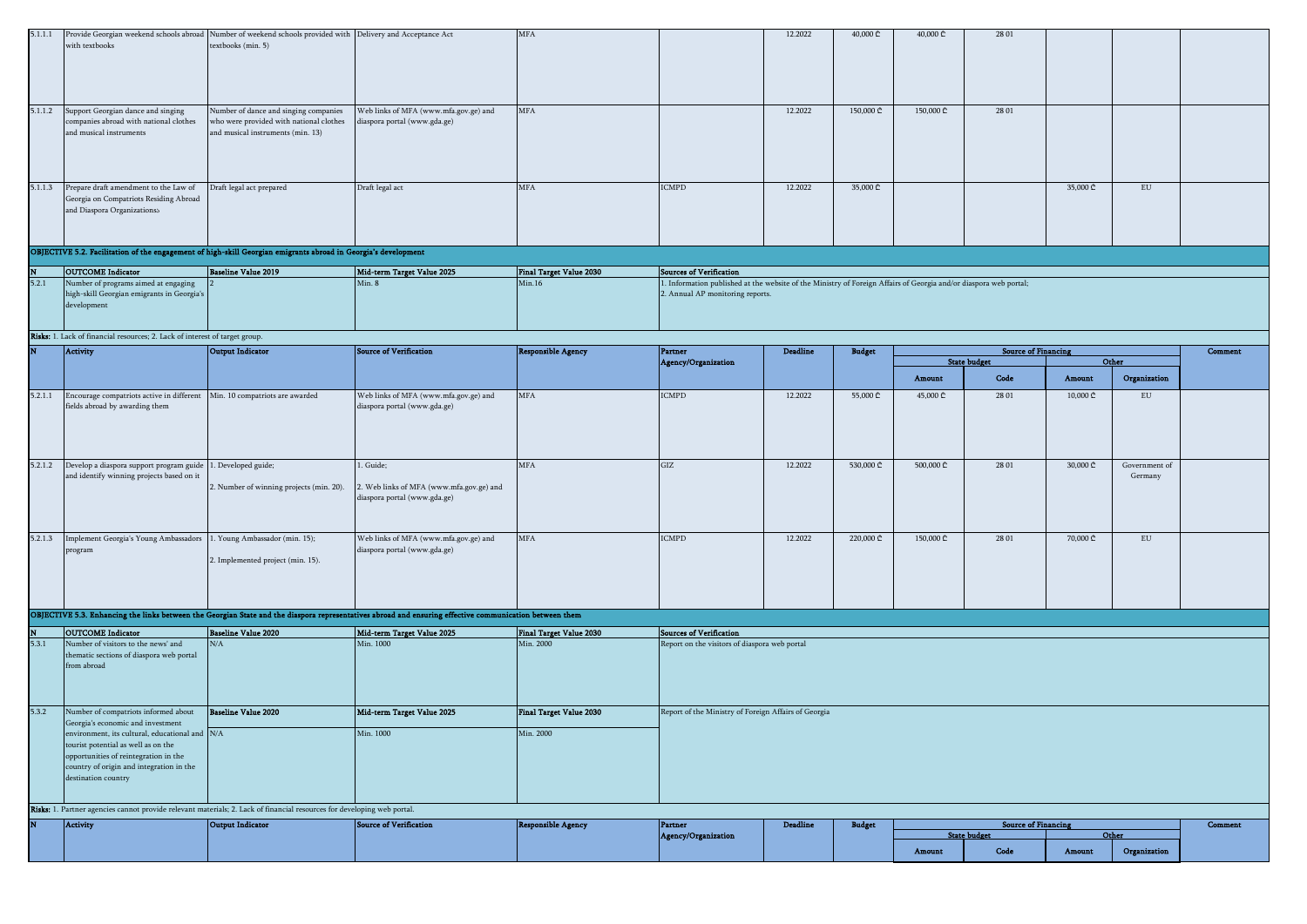| 5.3.1.1 | Organize diaspora conference aimed at<br>expanding business relations with<br>compatriots residing abroad and sharing<br>information | Min. 100 participants of the event                                                                                                                                                                                 | Web links of MFA (www.mfa.gov.ge) and<br>diaspora portal (www.gda.ge);<br>2. List of registered participants.                                     | <b>MFA</b>                                                                                                                           | IOM<br><b>ICMPD</b>                                                                                                                | 12.2022         | 290,000 ₾       | 235,000 ₾ | 28 01                      | 30,000 ₾<br>25,000 ₾ | EU (IOM)<br>EU (ICMPD) |                |
|---------|--------------------------------------------------------------------------------------------------------------------------------------|--------------------------------------------------------------------------------------------------------------------------------------------------------------------------------------------------------------------|---------------------------------------------------------------------------------------------------------------------------------------------------|--------------------------------------------------------------------------------------------------------------------------------------|------------------------------------------------------------------------------------------------------------------------------------|-----------------|-----------------|-----------|----------------------------|----------------------|------------------------|----------------|
|         | Sectoral priority 6. Development of the asylum system                                                                                |                                                                                                                                                                                                                    |                                                                                                                                                   |                                                                                                                                      |                                                                                                                                    |                 |                 |           |                            |                      |                        |                |
|         |                                                                                                                                      |                                                                                                                                                                                                                    | GOAL 6: Developing the international protection system through further improvement of asylum procedures and institutional framework link to SDGs: |                                                                                                                                      | 10;                                                                                                                                |                 |                 |           |                            |                      |                        |                |
|         |                                                                                                                                      |                                                                                                                                                                                                                    |                                                                                                                                                   |                                                                                                                                      |                                                                                                                                    |                 |                 |           |                            |                      |                        |                |
|         | OBJECTIVE 6.1. Further improvement of asylum procedures                                                                              |                                                                                                                                                                                                                    |                                                                                                                                                   |                                                                                                                                      |                                                                                                                                    |                 |                 |           |                            |                      |                        |                |
|         |                                                                                                                                      |                                                                                                                                                                                                                    |                                                                                                                                                   |                                                                                                                                      |                                                                                                                                    |                 |                 |           |                            |                      |                        |                |
| 6.1.1   | <b>OUTCOME</b> Indicator<br>Georgian legislation on international                                                                    | <b>Baseline Value 2020</b><br>Legislation on international protection,                                                                                                                                             | Mid-term Target Value 2025                                                                                                                        | Final Target Value 2030                                                                                                              | <b>Sources of Verification</b><br>. Legal acts published on the website of Legislative Herald of Georgia;                          |                 |                 |           |                            |                      |                        |                |
|         | protection is approximated with EU<br>Asylum Acquis                                                                                  | which partially reflects provisions of EU<br>Asylum Acquis, needs further refinement<br>(the rationale for legislative amendments<br>shall be provided in explanatory note<br>attached to the legislative package) | Georgian legislation on international protection<br>s approximated with min. 1 EU Directive                                                       | Georgian legislation on international<br>protection is approximated with min. 3<br><b>EU Directives</b>                              | . Document analyzing approximation of the norms prescribed by Georgian legislation on international protection with EU Directives. |                 |                 |           |                            |                      |                        |                |
| 6.1.2   | Number of asylum seekers who benefited Baseline Value 2020                                                                           |                                                                                                                                                                                                                    | Mid-term Target Value 2025                                                                                                                        | Final Target Value 2030                                                                                                              | . Statistical data of the Ministry of Internal Affairs of Georgia;                                                                 |                 |                 |           |                            |                      |                        |                |
|         | from improved reception procedures                                                                                                   | N/A                                                                                                                                                                                                                | . 50% of asylum seekers from target group<br>underwent needs-based medical check-up<br>during reception procedures;                               | . 80% of asylum seekers from target<br>group underwent needs-based medical<br>check-up during reception procedures;                  | . Annual AP monitoring reports.                                                                                                    |                 |                 |           |                            |                      |                        |                |
|         |                                                                                                                                      |                                                                                                                                                                                                                    | 2. Document defining an early detection<br>mechanism of persons with special needs is<br>developed.                                               | 2. During reception procedures, the<br>mechanism of early detection of persons<br>with special needs is applied in 100% of<br>cases. |                                                                                                                                    |                 |                 |           |                            |                      |                        |                |
|         | Risks: Lack of financial resources                                                                                                   |                                                                                                                                                                                                                    |                                                                                                                                                   |                                                                                                                                      |                                                                                                                                    |                 |                 |           |                            |                      |                        |                |
|         | <b>Activity</b>                                                                                                                      | <b>Output Indicator</b>                                                                                                                                                                                            | <b>Source of Verification</b>                                                                                                                     | <b>Responsible Agency</b>                                                                                                            | Partner                                                                                                                            | <b>Deadline</b> | <b>Budget</b>   |           | <b>Source of Financing</b> |                      |                        | <b>Comment</b> |
|         |                                                                                                                                      |                                                                                                                                                                                                                    |                                                                                                                                                   |                                                                                                                                      | Agency/Organization                                                                                                                |                 |                 |           | <b>State budget</b>        | Othe                 |                        |                |
|         |                                                                                                                                      |                                                                                                                                                                                                                    |                                                                                                                                                   |                                                                                                                                      |                                                                                                                                    |                 |                 | Amount    | Code                       | Amount               | Organization           |                |
| 6.1.1.1 | aw of Georgia on International<br>Protection and relevant by-laws                                                                    | Prepare the package of amendments in the Project document on amendments prepared Project document                                                                                                                  |                                                                                                                                                   | MIA                                                                                                                                  |                                                                                                                                    | 12.2022         | Admin. Resource |           |                            |                      |                        |                |
| 6.1.1.2 | Develop a mechanism for early                                                                                                        | Mechanism document developed                                                                                                                                                                                       | Mechanism document developed                                                                                                                      | MIA                                                                                                                                  | <b>UNHCR</b>                                                                                                                       | 12.2022         | Admin, Resourc  |           |                            |                      |                        |                |
|         | dentification of persons with special need                                                                                           |                                                                                                                                                                                                                    |                                                                                                                                                   |                                                                                                                                      |                                                                                                                                    |                 |                 |           |                            |                      |                        |                |
|         |                                                                                                                                      | OBJECTIVE 6.2. Enhancing the institutional framework of the asylum system and ensuring its sustainability                                                                                                          |                                                                                                                                                   |                                                                                                                                      |                                                                                                                                    |                 |                 |           |                            |                      |                        |                |
|         | <b>OUTCOME</b> Indicator                                                                                                             | <b>Baseline Value 2019</b>                                                                                                                                                                                         | Mid-term Target Value 2025                                                                                                                        | Final Target Value 2030                                                                                                              | Sources of Verification                                                                                                            |                 |                 |           |                            |                      |                        |                |
| 6.2.1   | Number of retrained employees working                                                                                                | 231 persons employed in asylum system are                                                                                                                                                                          | Min. 100 employees working on asylum issues                                                                                                       | Min. 100 employees working on asylum                                                                                                 | Annual AP monitoring report                                                                                                        |                 |                 |           |                            |                      |                        |                |
|         | on asylum issues                                                                                                                     | retrained                                                                                                                                                                                                          | nd having relevant need were retrained taking<br>into account relevant thematic directions                                                        | issues and having relevant need were<br>retrained taking into account respective<br>hematic directions                               |                                                                                                                                    |                 |                 |           |                            |                      |                        |                |
| 6.2.2   | Number of persons enrolled in the staff                                                                                              | <b>Baseline Value 2020</b>                                                                                                                                                                                         | Mid-term Target Value 2025                                                                                                                        | <b>Final Target Value 2030</b>                                                                                                       | Annual AP monitoring report                                                                                                        |                 |                 |           |                            |                      |                        |                |
|         | reserve of employees working on asylum<br>issues                                                                                     | Staff reserve of persons working on asylum<br>issues does not exist                                                                                                                                                | . Min. 2 internship programs;<br>. Min. 3 persons in reserve.                                                                                     | Min. 5 internship programs;<br>. Min. 6 persons in reserve.                                                                          |                                                                                                                                    |                 |                 |           |                            |                      |                        |                |
| 6.2.3   | Number of asylum seekers and<br>international protection holders who were                                                            | <b>Baseline Value 2019</b>                                                                                                                                                                                         | Mid-term Target Value 2025                                                                                                                        | Final Target Value 2030                                                                                                              | 1. Annual AP monitoring reports;<br>Statistical data of the Ministry of Internal Affairs of Georgia.                               |                 |                 |           |                            |                      |                        |                |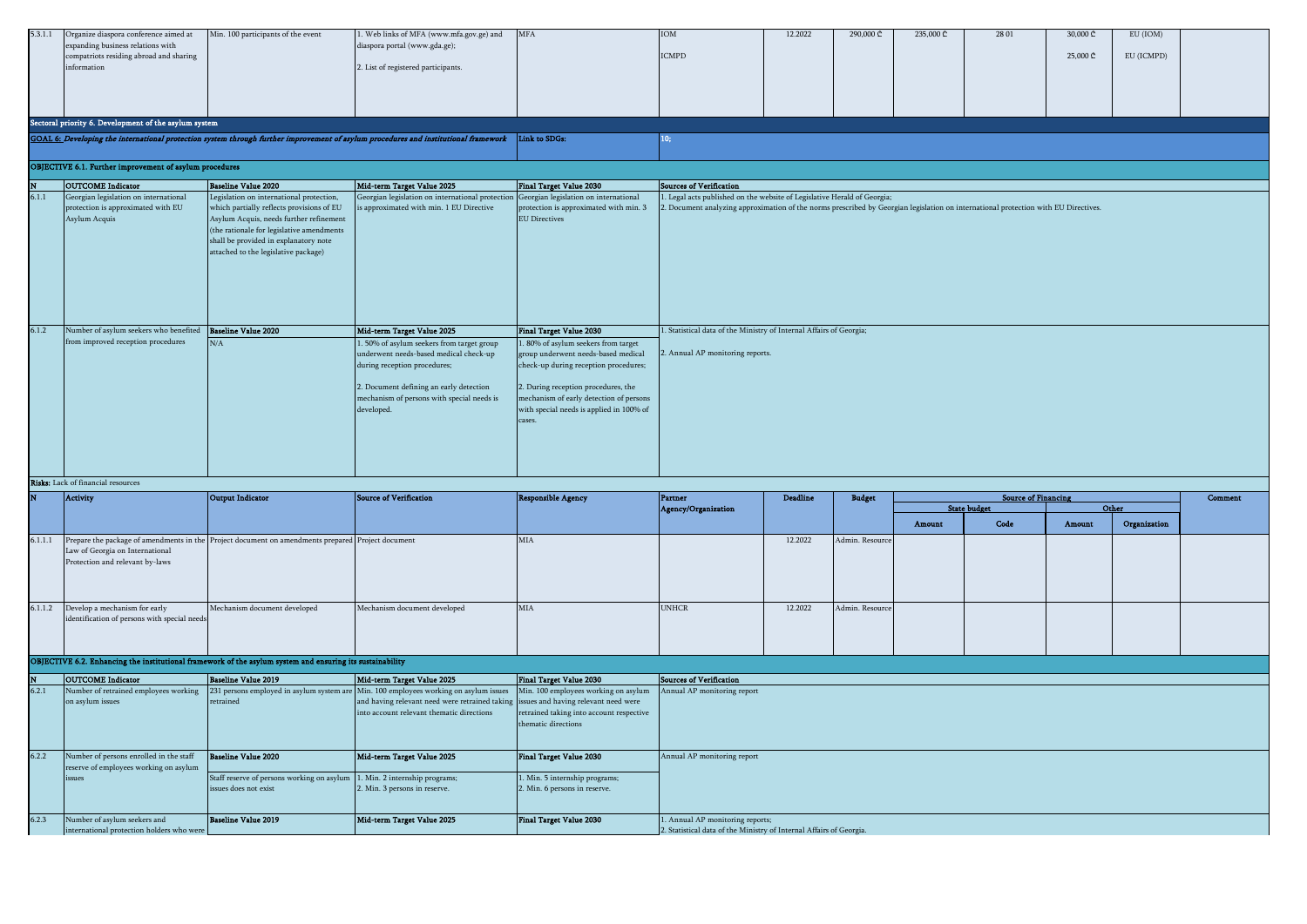|  | referred to service providing agencies | 34 asylum seekers and international                                                   | Documents regulating referral mechanism       | 100% of beneficiaries who applied the       |  |
|--|----------------------------------------|---------------------------------------------------------------------------------------|-----------------------------------------------|---------------------------------------------|--|
|  |                                        | protection holders were referred to service between the agencies on the asylum issues |                                               | Ministry of Internal Affairs of Georgia     |  |
|  |                                        | provider agencies (referral mechanism                                                 | clearly prescribe referral procedures and the | and were identified as requiring referral,  |  |
|  |                                        | needs further improvement)                                                            | rules of exchanging information               | benefited from established rule of referral |  |
|  |                                        |                                                                                       |                                               |                                             |  |
|  |                                        |                                                                                       |                                               |                                             |  |
|  |                                        |                                                                                       |                                               |                                             |  |
|  |                                        |                                                                                       |                                               |                                             |  |

N OUTCOME Indicator Baseline Value 2019 Mid-term Target Value 2025 Final Target Value 2030

OBJECTIVE 7.2. Facilitation of the reintegration of victims/statutory victims of THB to the society

### Risks: Lack of financial and/or adm

|         | <b>aka.</b> Lack of financial and/of administrative resources                                                                                                                                                           |                                                                                                                                   |                                                                                                                     |                                                                |                                                                                                                                   |                 |                |         |                                                   |                             |               |         |
|---------|-------------------------------------------------------------------------------------------------------------------------------------------------------------------------------------------------------------------------|-----------------------------------------------------------------------------------------------------------------------------------|---------------------------------------------------------------------------------------------------------------------|----------------------------------------------------------------|-----------------------------------------------------------------------------------------------------------------------------------|-----------------|----------------|---------|---------------------------------------------------|-----------------------------|---------------|---------|
| N       | Activity                                                                                                                                                                                                                | <b>Output Indicator</b>                                                                                                           | <b>Source of Verification</b>                                                                                       | <b>Responsible Agency</b>                                      | Partner                                                                                                                           | <b>Deadline</b> | <b>Budget</b>  |         | <b>Source of Financing</b><br><b>State budget</b> |                             | Other         | Comment |
|         |                                                                                                                                                                                                                         |                                                                                                                                   |                                                                                                                     |                                                                | Agency/Organization                                                                                                               |                 |                | Amount  | Code                                              | Amount                      | Organization  |         |
| 6.2.1.1 | Train/retrain authorized staff of MIA<br>involved in asylum procedures                                                                                                                                                  | Number of trained/retrained employees<br>(min. 10)                                                                                | Agenda and list of participants of the training / MIA<br>meeting / study course                                     |                                                                | <b>UNHCR</b>                                                                                                                      | 12.2022         | 30,000 ₾       |         |                                                   | 30,000 ₾                    | <b>UNHCR</b>  |         |
| 6.2.1.2 | Familiarize the personnel involved in<br>asylum procedure and discuss the<br>important decisions on asylum made by<br>international courts including European<br>Court of Human Rights and European<br>Court of Justice | Number of working meetings conducted<br>min. 3)                                                                                   | Agenda and list of participants of the meeting                                                                      | MIA                                                            |                                                                                                                                   | 12.2022         | Admin. Resourc |         |                                                   |                             |               |         |
| 6.2.1.3 | Train / retrain the employees of the MIA<br>on international protection issues                                                                                                                                          | Number of trained/retrained employees<br>(min.30)                                                                                 | Legal Acts of the Rector of the LEPL - the<br>Academy of MIA (enrollment and graduation<br>orders)                  | MIA                                                            |                                                                                                                                   | 12.2022         | Admin. Resourc |         |                                                   |                             |               |         |
| 6.2.1.4 | Retrain judges in the law on refugee and<br>asylum related issues                                                                                                                                                       | Retrained judge (min. 15)                                                                                                         | 1. Training agenda;<br>2. Information published on the website of<br>High School of Justice.                        | High School of Justice                                         | <b>UNHCR</b>                                                                                                                      | 12.2022         | 16,600 ₾       | 2,600 ₾ | 09 02                                             | 14,000 ₾                    | <b>UNHCR</b>  |         |
|         | Sectoral priority 7. Integration of foreigners                                                                                                                                                                          |                                                                                                                                   |                                                                                                                     |                                                                |                                                                                                                                   |                 |                |         |                                                   |                             |               |         |
|         | facilitate the use of their potential for the country's development                                                                                                                                                     | GOAL 7: Improvement of approaches to the integration of foreigners residing in Georgia and elaboration of integration programs to |                                                                                                                     | Link to SDGs:                                                  | 4; 8; 10;                                                                                                                         |                 |                |         |                                                   |                             |               |         |
|         |                                                                                                                                                                                                                         | OBJECTIVE 7.1. Development of the State Program for Integration of International Protection Holders and Asylum Seekers            |                                                                                                                     |                                                                |                                                                                                                                   |                 |                |         |                                                   |                             |               |         |
|         | <b>OUTCOME</b> Indicator                                                                                                                                                                                                | <b>Baseline Value 2020</b>                                                                                                        | Mid-term Target Value 2025                                                                                          | <b>Final Target Value 2030</b>                                 | Sources of Verification                                                                                                           |                 |                |         |                                                   |                             |               |         |
| 7.1.1   | Number of components envisaged by the<br>Program                                                                                                                                                                        |                                                                                                                                   | Min. 1 new component is operational within<br>the Program                                                           | Min. 1 more new component is<br>operational within the program | Legal act issued on approving the Program                                                                                         |                 |                |         |                                                   |                             |               |         |
| 7.1.2   | Number of Program beneficiaries per year Baseline Value 2020                                                                                                                                                            | 110                                                                                                                               | Mid-term Target Value 2025<br>Min. 150                                                                              | <b>Final Target Value 2030</b><br>Min. 200                     | Report of the Ministry of Internally Displaced Persons from the Occupied Territories, Labor, Health and Social Affairs of Georgia |                 |                |         |                                                   |                             |               |         |
|         | Risks: Extra financial resource cannot be mobilized<br>Activity                                                                                                                                                         | <b>Output Indicator</b>                                                                                                           | Source of Verification                                                                                              | <b>Responsible Agency</b>                                      | Partner                                                                                                                           | <b>Deadline</b> | <b>Budget</b>  |         | <b>Source of Financing</b>                        |                             |               | Comment |
|         |                                                                                                                                                                                                                         |                                                                                                                                   |                                                                                                                     |                                                                | Agency/Organization                                                                                                               |                 |                |         | <b>State budget</b>                               |                             | Other         |         |
|         |                                                                                                                                                                                                                         |                                                                                                                                   |                                                                                                                     |                                                                |                                                                                                                                   |                 |                | Amount  | Code                                              | Amount                      | Organization  |         |
| 7.1.1.1 | Identify the needs related to integration                                                                                                                                                                               | Number of meetings (min. 2);                                                                                                      | . Minutes of the meeting;                                                                                           | MoH (LEPL Internally Displaced Persons,                        | <b>UNHCR</b>                                                                                                                      | 06.2022         | 10,000 ₾       |         |                                                   | 5,000 ₾                     | <b>UNHCR</b>  |         |
|         | aimed at developing the State Integration<br>Program                                                                                                                                                                    | the program beneficiaries is conducted.                                                                                           | 2. A survey of the socio-economic needs of 2. A survey of the socio-economic needs of the<br>program beneficiaries. | Ecomigrants and Livelihood Agency)                             | IOM                                                                                                                               |                 |                |         |                                                   | $5,000 \text{ } \mathbb{C}$ | EU (IOM), IDF |         |
|         |                                                                                                                                                                                                                         |                                                                                                                                   |                                                                                                                     |                                                                |                                                                                                                                   |                 |                |         |                                                   |                             |               |         |

Sources of Verification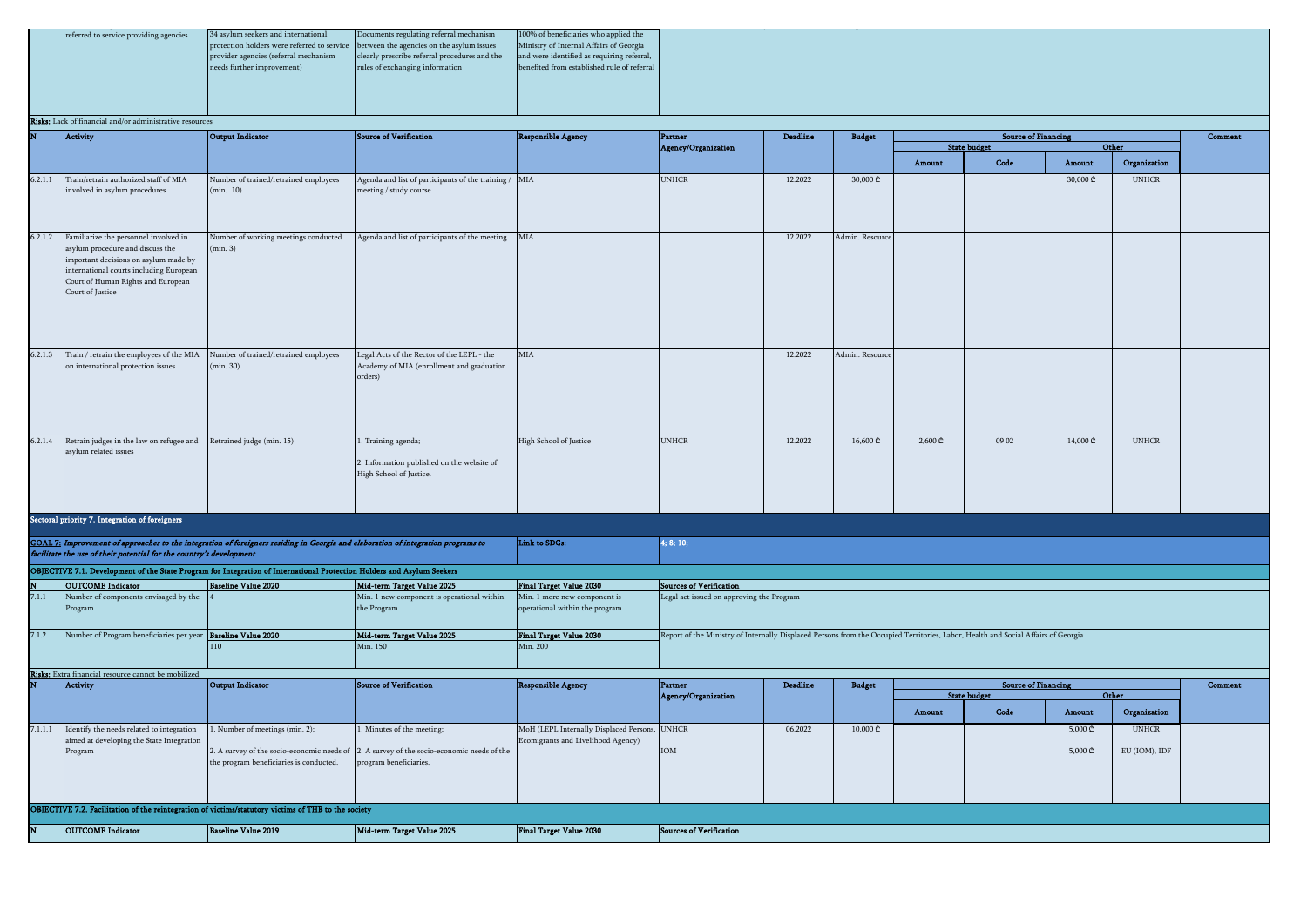| 7.2.1 | Increased number of users of the services 4 (statutory) victims | Number of users of the services on care and  |                                            | Number of users of the services on care Unified database on the users of services on care and assistance to victims / statutory victims of trafficking |
|-------|-----------------------------------------------------------------|----------------------------------------------|--------------------------------------------|--------------------------------------------------------------------------------------------------------------------------------------------------------|
|       | on care and assistance to victims /                             | assistance to victims / statutory victims of | and assistance to victims / statutory      |                                                                                                                                                        |
|       | statutory victims of traffickings                               | trafficking is increased by 20%              | victims of trafficking is increased by 30% |                                                                                                                                                        |
|       |                                                                 |                                              |                                            |                                                                                                                                                        |
|       |                                                                 |                                              |                                            |                                                                                                                                                        |
|       |                                                                 |                                              |                                            |                                                                                                                                                        |

### Risks: 1. Less number of identified victims / statutory victims of trafficking as compared to 2019; 2. Reluctance of victims / statutory victims to use the offered services.

|         | Activity                                                                                                                                                                                                                           | Output Indicator                                      | Source of Verification                                                                                                                                                                                                   | <b>Responsible Agency</b>                                                                              | Partner                    | <b>Deadline</b> | <b>Budget</b>   |        | <b>Source of Financing</b> |                     |                   | Comment                                                      |
|---------|------------------------------------------------------------------------------------------------------------------------------------------------------------------------------------------------------------------------------------|-------------------------------------------------------|--------------------------------------------------------------------------------------------------------------------------------------------------------------------------------------------------------------------------|--------------------------------------------------------------------------------------------------------|----------------------------|-----------------|-----------------|--------|----------------------------|---------------------|-------------------|--------------------------------------------------------------|
|         |                                                                                                                                                                                                                                    |                                                       |                                                                                                                                                                                                                          |                                                                                                        | Agency/Organization        |                 |                 |        | <b>State budget</b>        | Other               |                   |                                                              |
|         |                                                                                                                                                                                                                                    |                                                       |                                                                                                                                                                                                                          |                                                                                                        |                            |                 |                 | Amount | Code                       | Amount              | Organization      |                                                              |
| 7.2.1.1 | victims / statutory victims of THB                                                                                                                                                                                                 | center (5 in total) min. 1 monitoring is<br>conducted | Monitor shelters and crisis centers serving In each shelter (2 in total) and in the crisis Order on monitoring issued by the Agency for<br>State Care and Assistance for the (Statutory)<br>Victims of Human Trafficking | MoH (LEPL Agency For State Care and<br>Assistance for the (Statutory) Victims of<br>Human Trafficking) |                            | 12.2022         | Admin, Resource |        |                            |                     |                   | Agency<br>responsible<br>for reporting:<br>MoJ (THB Council) |
|         | 7.2.1.2 Capacity building of the personnel of the Min. 20 employees retrained<br>central office of the Agency for State Care<br>and Assistance for the (Statutory) Victims<br>of Human Trafficking, shelters and crisis<br>centers |                                                       | Agenda of the training and information on<br>participants                                                                                                                                                                | MoH (LEPL Agency For State Care and<br>Assistance for the (Statutory) Victims of<br>Human Trafficking) | <b>ICMPD</b><br><b>IOM</b> | 12.2022         | 23,150 ₾        |        |                            | 5,650 ₾<br>17,500 ₾ | EU (ICMPD)<br>IOM | Agency<br>responsible<br>for reporting:<br>MoJ (THB Council) |

### OBJECTIVE 7.3. Designing unified approaches towards immigrants' integration

| <b>OUTCOME</b> Indicator                  | Baseline Value 2020 | Mid-term Target Value 2025                     | Final Target Value 2030 | Sources of Verification                                                                                            |
|-------------------------------------------|---------------------|------------------------------------------------|-------------------------|--------------------------------------------------------------------------------------------------------------------|
| Legal act is developed, which reflects /  | N/A                 | 1. Legal act is approved;                      |                         | Min. 5 activities are included into the AP 1. Legal act published on the website of Legislative Herald of Georgia; |
| defines a unified approach to integration |                     | 2. Min. 2 activities are included into the AP. |                         | 2. Annual AP monitoring reports.                                                                                   |
| of immigrants                             |                     |                                                |                         |                                                                                                                    |
|                                           |                     |                                                |                         |                                                                                                                    |
|                                           |                     |                                                |                         |                                                                                                                    |
|                                           |                     |                                                |                         |                                                                                                                    |

### Risks: Involved parties cannot reach agreement on the legal act or its amendments

|         | Activity                                                                                                                                         | Output Indicator                                                           | Source of Verification | <b>Responsible Agency</b> | Partner                                                                                                                      | <b>Deadline</b> | <b>Budget</b>   |        | <b>Source of Financing</b> |                                          |                          | Comment |
|---------|--------------------------------------------------------------------------------------------------------------------------------------------------|----------------------------------------------------------------------------|------------------------|---------------------------|------------------------------------------------------------------------------------------------------------------------------|-----------------|-----------------|--------|----------------------------|------------------------------------------|--------------------------|---------|
|         |                                                                                                                                                  |                                                                            |                        |                           | Agency/Organization                                                                                                          |                 |                 |        | <b>State budget</b>        | Other                                    |                          |         |
|         |                                                                                                                                                  |                                                                            |                        |                           |                                                                                                                              |                 |                 | Amount | Code                       | Amount                                   | Organization             |         |
| 7.3.1.1 | Develop draft legal act on unified<br>approaches to immigrants' integration                                                                      | Draft legal act developed                                                  | Draft legal act        | MoH                       | State agencies and<br>organizations - members of the<br>SCMI WG on Integration<br>Issues;<br>IOM;<br>ICMPD;<br><b>UNHCR.</b> | 12.2022         | Admin. Resource |        |                            |                                          |                          |         |
| 7.3.1.2 | Qualitative description of the state<br>programs and projects that are important<br>in the process of promoting the integration<br>of foreigners | Qualitative description document prepared Qualitative description document |                        | MoH                       | IOM<br><b>UNHCR</b>                                                                                                          | 12.2022         | 20,000 ₾        |        |                            | 10,000 ₾<br>$10,000 \text{ } \mathbb{C}$ | EU (IOM)<br><b>UNHCR</b> |         |

# OBJECTIVE 7.4. Raise public awareness on immigrants' potential

| $\overline{\mathbf{N}}$ | <b>OUTCOME</b> Indicator                                            | Baseline Value 2019                         | Mid-term Target Value 2025                | <b>Final Target Value 2030</b>                                         | Sources of Verification |
|-------------------------|---------------------------------------------------------------------|---------------------------------------------|-------------------------------------------|------------------------------------------------------------------------|-------------------------|
| 7.4.1                   | Level of positive attitude of population                            | According to the findings of the public     | Baseline figures are increased by min. 2% | Baseline figures are increased by min. 5% Public opinion survey report |                         |
|                         | towards immigrants' potential for the                               | opinion survey, the attitude of respondents |                                           |                                                                        |                         |
|                         | country development                                                 | towards foreigners living in Georgia on the |                                           |                                                                        |                         |
|                         |                                                                     | long term basis is the following:           |                                           |                                                                        |                         |
|                         |                                                                     | · 34% believe foreigners will invest money  |                                           |                                                                        |                         |
|                         |                                                                     | in Georgia;                                 |                                           |                                                                        |                         |
|                         |                                                                     | · 23% believe foreigners will contribute to |                                           |                                                                        |                         |
|                         |                                                                     | Georgia's economic development;             |                                           |                                                                        |                         |
|                         |                                                                     | · 14% believe foreigners will increase      |                                           |                                                                        |                         |
|                         |                                                                     | Georgia's popularity abroad;                |                                           |                                                                        |                         |
|                         |                                                                     | · 9% believe foreigners will introduce new  |                                           |                                                                        |                         |
|                         |                                                                     | technologies.                               |                                           |                                                                        |                         |
|                         |                                                                     |                                             |                                           |                                                                        |                         |
|                         |                                                                     |                                             |                                           |                                                                        |                         |
|                         |                                                                     |                                             |                                           |                                                                        |                         |
|                         |                                                                     |                                             |                                           |                                                                        |                         |
|                         |                                                                     |                                             |                                           |                                                                        |                         |
|                         | Risks: Influence of external factors on formation of public opinion |                                             |                                           |                                                                        |                         |

| <b>Activity</b> | lo. | <b>CONTRACTOR</b><br>. | $\mathcal{L}(\mathcal{L})$ and $\mathcal{L}(\mathcal{L})$ and $\mathcal{L}(\mathcal{L})$ and $\mathcal{L}(\mathcal{L})$<br>. | ------      | <b>Chairman</b><br>____ | <b>Contract Contract Contract</b> |  |              | - 65 |
|-----------------|-----|------------------------|------------------------------------------------------------------------------------------------------------------------------|-------------|-------------------------|-----------------------------------|--|--------------|------|
|                 |     |                        |                                                                                                                              | 57 Q.H<br>. |                         |                                   |  | <b>Other</b> |      |
|                 |     |                        |                                                                                                                              |             |                         |                                   |  |              |      |